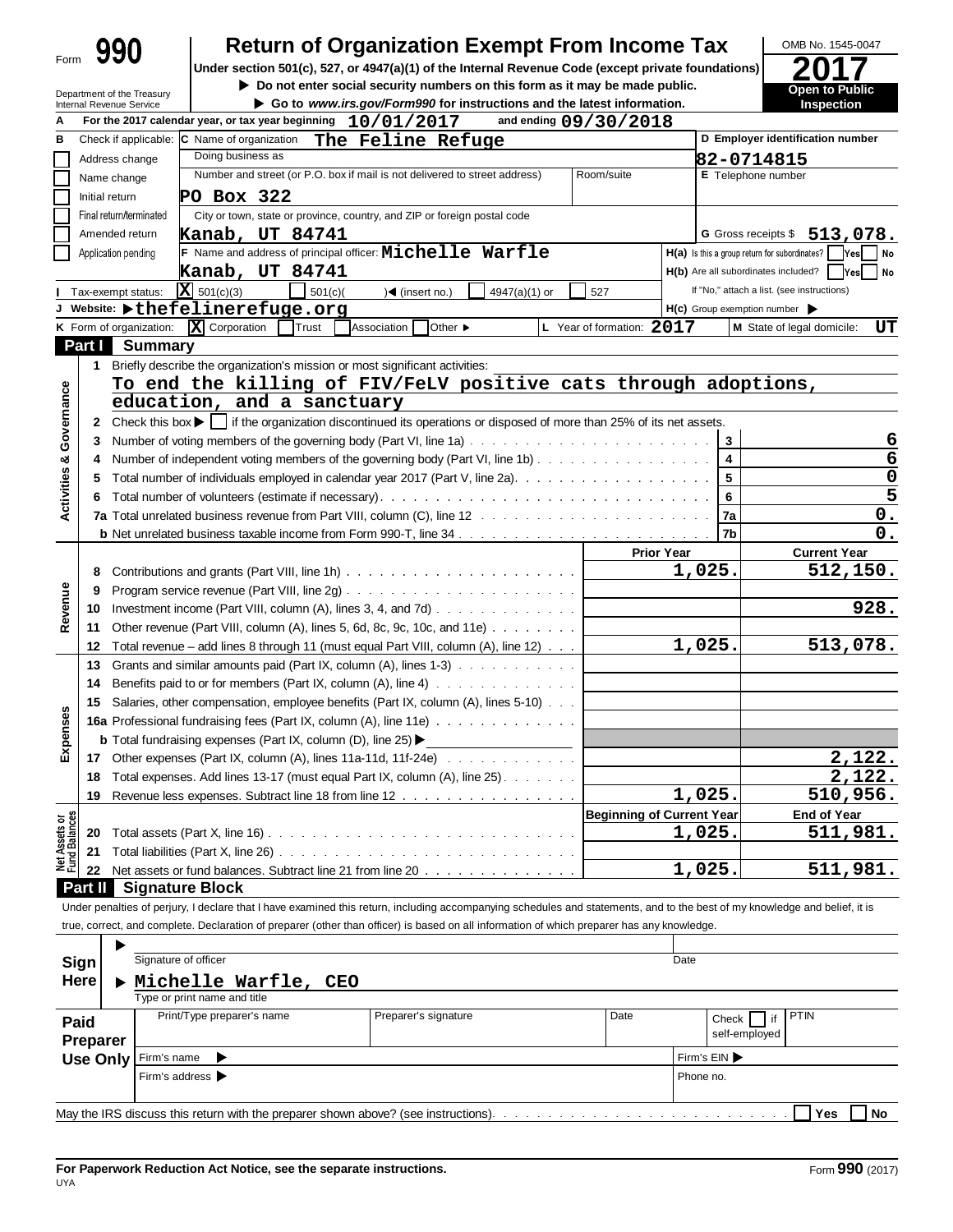|              | Part III Statement of Program Service Accomplishments                                                                                                                         |                        |                                                                                               |  |
|--------------|-------------------------------------------------------------------------------------------------------------------------------------------------------------------------------|------------------------|-----------------------------------------------------------------------------------------------|--|
|              |                                                                                                                                                                               |                        |                                                                                               |  |
| $\mathbf{1}$ | Briefly describe the organization's mission:                                                                                                                                  |                        |                                                                                               |  |
|              | We are a new organization and are in the process of raising funds to                                                                                                          |                        |                                                                                               |  |
|              | build a sanctuary for FIV and FELV positive cats.                                                                                                                             |                        |                                                                                               |  |
| $\mathbf{2}$ | Did the organization undertake any significant program services during the year which were not listed on the                                                                  |                        |                                                                                               |  |
| 3            | If "Yes," describe these new services on Schedule O.                                                                                                                          |                        |                                                                                               |  |
|              | Did the organization cease conducting, or make significant changes in how it conducts, any program                                                                            |                        |                                                                                               |  |
|              | If "Yes," describe these changes on Schedule O.<br>Describe the organization's program service accomplishments for each of its three largest program services, as measured by |                        |                                                                                               |  |
|              | expenses. Section $501(c)(3)$ and $501(c)(4)$ organizations are required to report the amount of grants and allocations to others,                                            |                        |                                                                                               |  |
|              | the total expenses, and revenue, if any, for each program service reported.                                                                                                   |                        |                                                                                               |  |
|              | 4a (Code: ) (Expenses \$                                                                                                                                                      |                        | including grants of \$ (Revenue \$) (Revenue \$)                                              |  |
|              | N/A Program Expenses are \$0                                                                                                                                                  |                        |                                                                                               |  |
|              |                                                                                                                                                                               |                        |                                                                                               |  |
|              |                                                                                                                                                                               |                        |                                                                                               |  |
|              |                                                                                                                                                                               |                        |                                                                                               |  |
|              |                                                                                                                                                                               |                        |                                                                                               |  |
|              |                                                                                                                                                                               |                        |                                                                                               |  |
|              |                                                                                                                                                                               |                        |                                                                                               |  |
|              |                                                                                                                                                                               |                        |                                                                                               |  |
|              | 4b (Code:<br>N/A                                                                                                                                                              |                        | $(1)$ (Expenses \$ $\qquad \qquad$ including grants of \$ $(2)$ (Revenue \$ $\qquad \qquad$ ) |  |
|              |                                                                                                                                                                               |                        |                                                                                               |  |
|              |                                                                                                                                                                               |                        |                                                                                               |  |
|              |                                                                                                                                                                               |                        |                                                                                               |  |
|              |                                                                                                                                                                               |                        |                                                                                               |  |
|              |                                                                                                                                                                               |                        |                                                                                               |  |
|              |                                                                                                                                                                               |                        |                                                                                               |  |
|              |                                                                                                                                                                               |                        |                                                                                               |  |
|              | 4c (Code:<br>) (Expenses \$                                                                                                                                                   | including grants of \$ | $($ Revenue \$                                                                                |  |
|              | N/A                                                                                                                                                                           |                        |                                                                                               |  |
|              |                                                                                                                                                                               |                        |                                                                                               |  |
|              |                                                                                                                                                                               |                        |                                                                                               |  |
|              |                                                                                                                                                                               |                        |                                                                                               |  |
|              |                                                                                                                                                                               |                        |                                                                                               |  |
|              |                                                                                                                                                                               |                        |                                                                                               |  |
|              |                                                                                                                                                                               |                        |                                                                                               |  |
|              |                                                                                                                                                                               |                        |                                                                                               |  |
|              | 4d Other program services (Describe in Schedule O.)                                                                                                                           |                        |                                                                                               |  |
|              | (Expenses \$<br>including grants of \$                                                                                                                                        | ) (Revenue \$          |                                                                                               |  |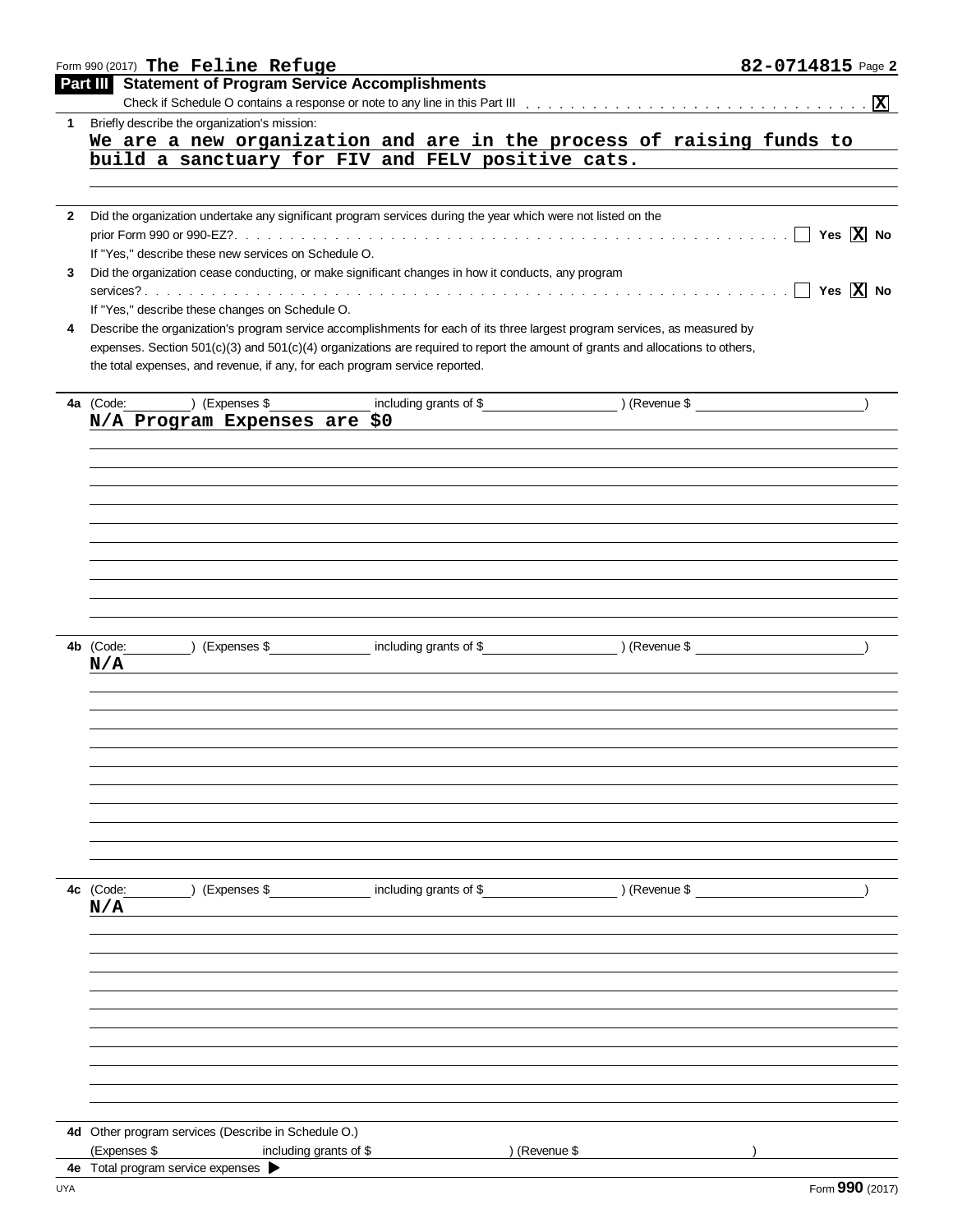Form 990 (2017) **Part IV Part I Checklist of Required Schedules The Feline Refuge 82-0714815**

 $\overline{\phantom{a}}$ 

 $\overline{\mathbf{r}}$ 

|              |                                                                                                                                                                                                                                |                | Yes         | No                      |
|--------------|--------------------------------------------------------------------------------------------------------------------------------------------------------------------------------------------------------------------------------|----------------|-------------|-------------------------|
| $\mathbf{1}$ | Is the organization described in section $501(c)(3)$ or $4947(a)(1)$ (other than a private foundation)? If "Yes,"                                                                                                              |                |             |                         |
|              |                                                                                                                                                                                                                                | $\mathbf{1}$   | X           |                         |
| 2            |                                                                                                                                                                                                                                | $\overline{2}$ | $\mathbf x$ |                         |
| 3            | Did the organization engage in direct or indirect political campaign activities on behalf of or in opposition to                                                                                                               |                |             |                         |
|              |                                                                                                                                                                                                                                | 3              |             | X                       |
| 4            | Section 501(c)(3) organizations. Did the organization engage in lobbying activities, or have a section 501(h)                                                                                                                  |                |             |                         |
|              |                                                                                                                                                                                                                                | 4              |             | X                       |
| 5            | Is the organization a section $501(c)(4)$ , $501(c)(5)$ , or $501(c)(6)$ organization that receives membership dues,                                                                                                           |                |             |                         |
|              | assessments, or similar amounts as defined in Revenue Procedure 98-19? If "Yes," complete Schedule C                                                                                                                           |                |             |                         |
|              |                                                                                                                                                                                                                                | 5              |             | X                       |
| 6            | Did the organization maintain any donor advised funds or any similar funds or accounts for which donors                                                                                                                        |                |             |                         |
|              | have the right to provide advice on the distribution or investment of amounts in such funds or accounts? If                                                                                                                    |                |             |                         |
|              |                                                                                                                                                                                                                                | 6              |             | X                       |
| 7            | Did the organization receive or hold a conservation easement, including easements to preserve open space,                                                                                                                      |                |             |                         |
|              |                                                                                                                                                                                                                                | 7              |             | X                       |
| 8            | Did the organization maintain collections of works of art, historical treasures, or other similar assets? If "Yes,"                                                                                                            |                |             |                         |
|              |                                                                                                                                                                                                                                | 8              |             | X                       |
| 9            | Did the organization report an amount in Part X, line 21, for escrow or custodial account liability, serve as a                                                                                                                |                |             |                         |
|              | custodian for amounts not listed in Part X; or provide credit counseling, debt management, credit repair, or                                                                                                                   |                |             |                         |
|              |                                                                                                                                                                                                                                | 9              |             | X                       |
| 10           | Did the organization, directly or through a related organization, hold assets in temporarily restricted                                                                                                                        |                |             |                         |
|              | endowments, permanent endowments, or quasi-endowments? If "Yes," complete Schedule D, Part V                                                                                                                                   | 10             |             | X                       |
| 11           | If the organization's answer to any of the following questions is 'Yes," then complete Schedule D, Parts VI,                                                                                                                   |                |             |                         |
|              | VII, VIII, IX, or X as applicable.                                                                                                                                                                                             |                |             |                         |
| а            | Did the organization report an amount for land, buildings, and equipment in Part X, line 10? If "Yes,"                                                                                                                         |                |             |                         |
|              |                                                                                                                                                                                                                                | 11a            | X           |                         |
| b            | Did the organization report an amount for investments-other securities in Part X, line 12 that is 5% or more                                                                                                                   |                |             |                         |
|              |                                                                                                                                                                                                                                | 11b            |             | X                       |
| c            | Did the organization report an amount for investments-program related in Part X, line 13 that is 5% or more                                                                                                                    |                |             |                         |
|              |                                                                                                                                                                                                                                | 11c            |             | X                       |
| d            | Did the organization report an amount for other assets in Part X, line 15 that is 5% or more of its total assets                                                                                                               |                |             |                         |
|              |                                                                                                                                                                                                                                | 11d            |             | X                       |
|              | Did the organization report an amount for other liabilities in Part X, line 25? If "Yes," complete Schedule D, Part X.                                                                                                         | 11e            |             | $\mathbf x$             |
| f            | Did the organization's separate or consolidated financial statements for the tax year include a footnote that addresses                                                                                                        |                |             |                         |
|              | the organization's liability for uncertain tax positions under FIN 48 (ASC 740)? If "Yes," complete Schedule D, Part X.                                                                                                        | 11f            |             | X                       |
| 12a          | Did the organization obtain separate, independent audited financial statements for the tax year? If "Yes," complete                                                                                                            |                |             |                         |
|              |                                                                                                                                                                                                                                | 12a            |             | X                       |
|              | b Was the organization included in consolidated, independent audited financial statements for the tax year? If "Yes," and if                                                                                                   |                |             |                         |
|              | the organization answered "No" to line 12a, then completing Schedule D, Parts XI and XII is optional with the view of the view of the completing Schedule D, Parts XI and XII is optional with the view of the view of the com | 12b            |             | <u>x</u>                |
| 13           |                                                                                                                                                                                                                                | 13             |             | $\overline{\mathbf{x}}$ |
| 14a          |                                                                                                                                                                                                                                | 14a            |             | $\overline{\mathbf{x}}$ |
| b            | Did the organization have aggregate revenues or expenses of more than \$10,000 from grantmaking,                                                                                                                               |                |             |                         |
|              | fundraising, business, investment, and program service activities outside the United States, or aggregate                                                                                                                      |                |             |                         |
|              |                                                                                                                                                                                                                                | 14b            |             | X                       |
| 15           | Did the organization report on Part IX, column (A), line 3, more than \$5,000 of grants or other assistance to or                                                                                                              |                |             |                         |
|              |                                                                                                                                                                                                                                | 15             |             | X                       |
| 16           | Did the organization report on Part IX, column (A), line 3, more than \$5,000 of aggregate grants or other                                                                                                                     |                |             |                         |
|              |                                                                                                                                                                                                                                | 16             |             | X                       |
| 17           | Did the organization report a total of more than \$15,000 of expenses for professional fundraising services on                                                                                                                 |                |             |                         |
|              |                                                                                                                                                                                                                                | 17             |             | X                       |
| 18           | Did the organization report more than \$15,000 total of fundraising event gross income and contributions on                                                                                                                    |                |             |                         |
|              |                                                                                                                                                                                                                                | 18             |             | X,                      |
| 19           | Did the organization report more than \$15,000 of gross income from gaming activities on Part VIII, line 9a?                                                                                                                   |                |             |                         |
|              |                                                                                                                                                                                                                                | 19             |             | X                       |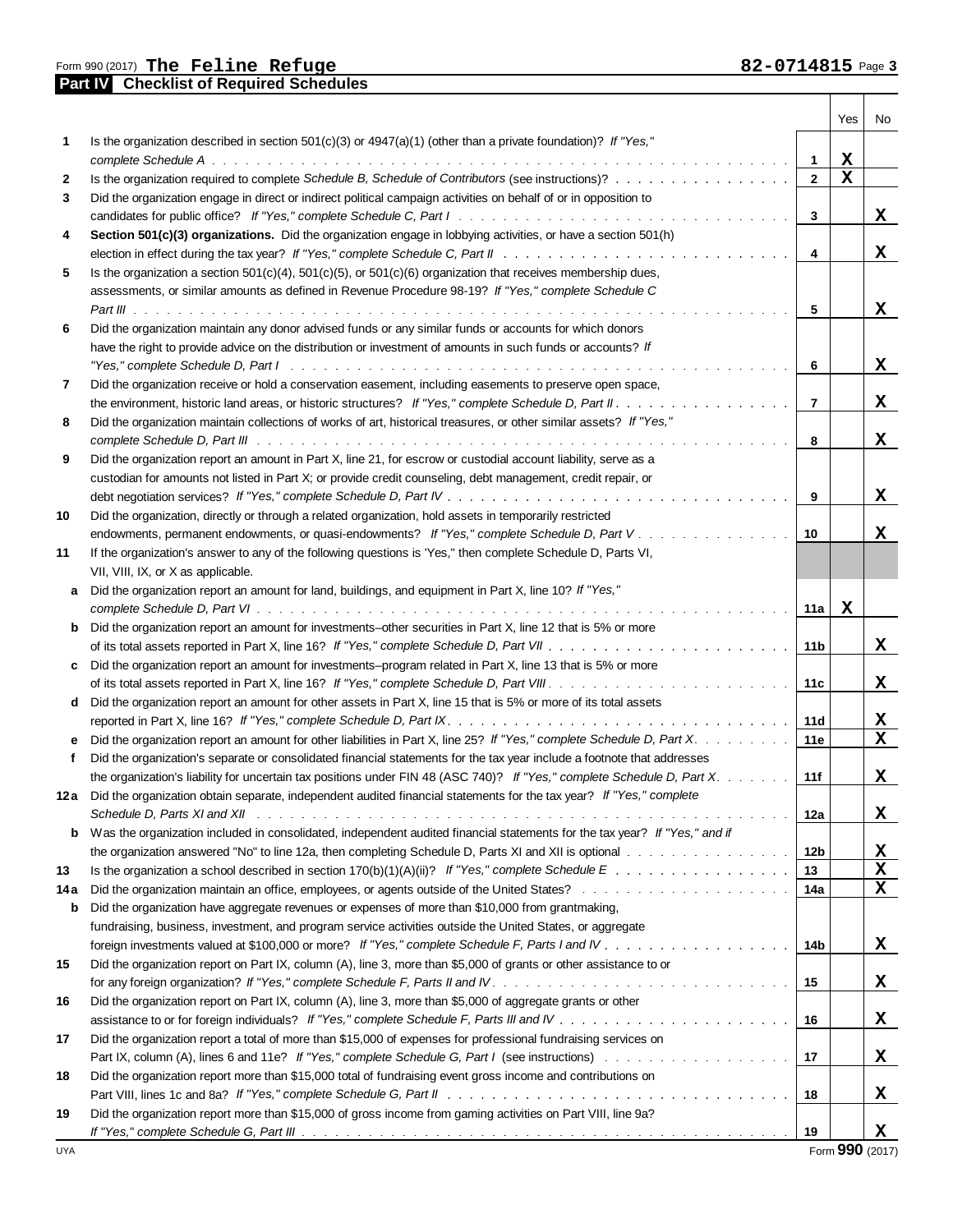**Part IV Checklist of Required Schedules** *(continued)*

| Yes<br>20a<br>X<br>20 a<br>20b<br>b<br>Did the organization report more than \$5,000 of grants or other assistance to any domestic organization or<br>21<br>x<br>21<br>22<br>Did the organization report more than \$5,000 of grants or other assistance to or for domestic individuals on<br>X<br>22<br>Did the organization answer "Yes" to Part VII, Section A, line 3, 4, or 5 about compensation of the<br>23<br>organization's current and former officers, directors, trustees, key employees, and highest compensated<br>x<br>23<br>24 a Did the organization have a tax-exempt bond issue with an outstanding principal amount of more than<br>\$100,000 as of the last day of the year, that was issued after December 31, 2002? If "Yes," answer lines 24b<br>X<br>24a<br>Did the organization invest any proceeds of tax-exempt bonds beyond a temporary period exception?<br>24b<br>b<br>Did the organization maintain an escrow account other than a refunding escrow at any time during the year<br>c<br>24c<br>Did the organization act as an "on behalf of" issuer for bonds outstanding at any time during the year?<br>24d<br>d<br>25 a Section 501(c)(3), 501(c)(4), and 501(c)(29) organizations. Did the organization engage in an excess benefit<br>25a<br>Is the organization aware that it engaged in an excess benefit transaction with a disqualified person in a prior<br>b<br>year, and that the transaction has not been reported on any of the organization's prior Forms 990 or 990-EZ?<br>25 <sub>b</sub><br>Did the organization report any amount on Part X, line 5, 6, or 22 for receivables from or payables to any<br>current or former officers, directors, trustees, key employees, highest compensated employees, or<br>26<br>Did the organization provide a grant or other assistance to an officer, director, trustee, key employee,<br>substantial contributor or employee thereof, a grant selection committee member, or to a 35% controlled<br>X<br>27<br>Was the organization a party to a business transaction with one of the following parties (see Schedule L,<br>Part IV instructions for applicable filing thresholds, conditions, and exceptions):<br>X<br>A current or former officer, director, trustee, or key employee? If "Yes," complete Schedule L, Part IV<br>28a<br>a<br><b>b</b> A family member of a current or former officer, director, trustee, or key employee? If "Yes," complete<br>x<br>28b<br>c An entity of which a current or former officer, director, trustee, or key employee (or a family member thereof)<br>х<br>28c<br>$\mathbf x$<br>Did the organization receive more than \$25,000 in non-cash contributions? If "Yes," complete Schedule M.<br>29<br>29<br>Did the organization receive contributions of art, historical treasures, or other similar assets, or qualified<br>30<br>30<br>X<br>Did the organization liquidate, terminate, or dissolve and cease operations? If "Yes," complete Schedule N,<br>31<br>$\mathbf{x}$<br>31<br>Did the organization sell, exchange, dispose of, or transfer more than 25% of its net assets? If "Yes," complete Schedule N,<br>32<br>X<br>32<br>Did the organization own 100% of an entity disregarded as separate from the organization under Regulations<br>33<br>Was the organization related to any tax-exempt or taxable entity? If "Yes," complete Schedule R, Part II, III,<br>34<br>35a<br>If "Yes" to line 35a, did the organization receive any payment from or engage in any transaction with a<br>b<br>controlled entity within the meaning of section 512(b)(13)? If "Yes," complete Schedule R, Part V, line 2.<br>35 <sub>b</sub><br>Section 501(c)(3) organizations. Did the organization make any transfers to an exempt non-charitable<br>36<br>Did the organization conduct more than 5% of its activities through an entity that is not a related organization<br>37<br>and that is treated as a partnership for federal income tax purposes? If "Yes," complete Schedule R,<br>x<br>37<br>Did the organization complete Schedule O and provide explanations in Schedule O for Part VI, lines 11b and<br>38<br>$\mathbf x$<br>38<br>Form 990 (2017) |            | Cristmat of Required Ochedules (Commuta) |  |             |
|---------------------------------------------------------------------------------------------------------------------------------------------------------------------------------------------------------------------------------------------------------------------------------------------------------------------------------------------------------------------------------------------------------------------------------------------------------------------------------------------------------------------------------------------------------------------------------------------------------------------------------------------------------------------------------------------------------------------------------------------------------------------------------------------------------------------------------------------------------------------------------------------------------------------------------------------------------------------------------------------------------------------------------------------------------------------------------------------------------------------------------------------------------------------------------------------------------------------------------------------------------------------------------------------------------------------------------------------------------------------------------------------------------------------------------------------------------------------------------------------------------------------------------------------------------------------------------------------------------------------------------------------------------------------------------------------------------------------------------------------------------------------------------------------------------------------------------------------------------------------------------------------------------------------------------------------------------------------------------------------------------------------------------------------------------------------------------------------------------------------------------------------------------------------------------------------------------------------------------------------------------------------------------------------------------------------------------------------------------------------------------------------------------------------------------------------------------------------------------------------------------------------------------------------------------------------------------------------------------------------------------------------------------------------------------------------------------------------------------------------------------------------------------------------------------------------------------------------------------------------------------------------------------------------------------------------------------------------------------------------------------------------------------------------------------------------------------------------------------------------------------------------------------------------------------------------------------------------------------------------------------------------------------------------------------------------------------------------------------------------------------------------------------------------------------------------------------------------------------------------------------------------------------------------------------------------------------------------------------------------------------------------------------------------------------------------------------------------------------------------------------------------------------------------------------------------------------------------------------------------------------------------------------------------------------------------------------------------------------------------------------------------------------------------------------------------------------------------------------------------------------------------------------------------------------------------------------|------------|------------------------------------------|--|-------------|
|                                                                                                                                                                                                                                                                                                                                                                                                                                                                                                                                                                                                                                                                                                                                                                                                                                                                                                                                                                                                                                                                                                                                                                                                                                                                                                                                                                                                                                                                                                                                                                                                                                                                                                                                                                                                                                                                                                                                                                                                                                                                                                                                                                                                                                                                                                                                                                                                                                                                                                                                                                                                                                                                                                                                                                                                                                                                                                                                                                                                                                                                                                                                                                                                                                                                                                                                                                                                                                                                                                                                                                                                                                                                                                                                                                                                                                                                                                                                                                                                                                                                                                                                                                                                         |            |                                          |  | No          |
|                                                                                                                                                                                                                                                                                                                                                                                                                                                                                                                                                                                                                                                                                                                                                                                                                                                                                                                                                                                                                                                                                                                                                                                                                                                                                                                                                                                                                                                                                                                                                                                                                                                                                                                                                                                                                                                                                                                                                                                                                                                                                                                                                                                                                                                                                                                                                                                                                                                                                                                                                                                                                                                                                                                                                                                                                                                                                                                                                                                                                                                                                                                                                                                                                                                                                                                                                                                                                                                                                                                                                                                                                                                                                                                                                                                                                                                                                                                                                                                                                                                                                                                                                                                                         |            |                                          |  |             |
|                                                                                                                                                                                                                                                                                                                                                                                                                                                                                                                                                                                                                                                                                                                                                                                                                                                                                                                                                                                                                                                                                                                                                                                                                                                                                                                                                                                                                                                                                                                                                                                                                                                                                                                                                                                                                                                                                                                                                                                                                                                                                                                                                                                                                                                                                                                                                                                                                                                                                                                                                                                                                                                                                                                                                                                                                                                                                                                                                                                                                                                                                                                                                                                                                                                                                                                                                                                                                                                                                                                                                                                                                                                                                                                                                                                                                                                                                                                                                                                                                                                                                                                                                                                                         |            |                                          |  |             |
|                                                                                                                                                                                                                                                                                                                                                                                                                                                                                                                                                                                                                                                                                                                                                                                                                                                                                                                                                                                                                                                                                                                                                                                                                                                                                                                                                                                                                                                                                                                                                                                                                                                                                                                                                                                                                                                                                                                                                                                                                                                                                                                                                                                                                                                                                                                                                                                                                                                                                                                                                                                                                                                                                                                                                                                                                                                                                                                                                                                                                                                                                                                                                                                                                                                                                                                                                                                                                                                                                                                                                                                                                                                                                                                                                                                                                                                                                                                                                                                                                                                                                                                                                                                                         |            |                                          |  |             |
|                                                                                                                                                                                                                                                                                                                                                                                                                                                                                                                                                                                                                                                                                                                                                                                                                                                                                                                                                                                                                                                                                                                                                                                                                                                                                                                                                                                                                                                                                                                                                                                                                                                                                                                                                                                                                                                                                                                                                                                                                                                                                                                                                                                                                                                                                                                                                                                                                                                                                                                                                                                                                                                                                                                                                                                                                                                                                                                                                                                                                                                                                                                                                                                                                                                                                                                                                                                                                                                                                                                                                                                                                                                                                                                                                                                                                                                                                                                                                                                                                                                                                                                                                                                                         |            |                                          |  |             |
|                                                                                                                                                                                                                                                                                                                                                                                                                                                                                                                                                                                                                                                                                                                                                                                                                                                                                                                                                                                                                                                                                                                                                                                                                                                                                                                                                                                                                                                                                                                                                                                                                                                                                                                                                                                                                                                                                                                                                                                                                                                                                                                                                                                                                                                                                                                                                                                                                                                                                                                                                                                                                                                                                                                                                                                                                                                                                                                                                                                                                                                                                                                                                                                                                                                                                                                                                                                                                                                                                                                                                                                                                                                                                                                                                                                                                                                                                                                                                                                                                                                                                                                                                                                                         |            |                                          |  |             |
|                                                                                                                                                                                                                                                                                                                                                                                                                                                                                                                                                                                                                                                                                                                                                                                                                                                                                                                                                                                                                                                                                                                                                                                                                                                                                                                                                                                                                                                                                                                                                                                                                                                                                                                                                                                                                                                                                                                                                                                                                                                                                                                                                                                                                                                                                                                                                                                                                                                                                                                                                                                                                                                                                                                                                                                                                                                                                                                                                                                                                                                                                                                                                                                                                                                                                                                                                                                                                                                                                                                                                                                                                                                                                                                                                                                                                                                                                                                                                                                                                                                                                                                                                                                                         |            |                                          |  |             |
|                                                                                                                                                                                                                                                                                                                                                                                                                                                                                                                                                                                                                                                                                                                                                                                                                                                                                                                                                                                                                                                                                                                                                                                                                                                                                                                                                                                                                                                                                                                                                                                                                                                                                                                                                                                                                                                                                                                                                                                                                                                                                                                                                                                                                                                                                                                                                                                                                                                                                                                                                                                                                                                                                                                                                                                                                                                                                                                                                                                                                                                                                                                                                                                                                                                                                                                                                                                                                                                                                                                                                                                                                                                                                                                                                                                                                                                                                                                                                                                                                                                                                                                                                                                                         |            |                                          |  |             |
|                                                                                                                                                                                                                                                                                                                                                                                                                                                                                                                                                                                                                                                                                                                                                                                                                                                                                                                                                                                                                                                                                                                                                                                                                                                                                                                                                                                                                                                                                                                                                                                                                                                                                                                                                                                                                                                                                                                                                                                                                                                                                                                                                                                                                                                                                                                                                                                                                                                                                                                                                                                                                                                                                                                                                                                                                                                                                                                                                                                                                                                                                                                                                                                                                                                                                                                                                                                                                                                                                                                                                                                                                                                                                                                                                                                                                                                                                                                                                                                                                                                                                                                                                                                                         |            |                                          |  |             |
|                                                                                                                                                                                                                                                                                                                                                                                                                                                                                                                                                                                                                                                                                                                                                                                                                                                                                                                                                                                                                                                                                                                                                                                                                                                                                                                                                                                                                                                                                                                                                                                                                                                                                                                                                                                                                                                                                                                                                                                                                                                                                                                                                                                                                                                                                                                                                                                                                                                                                                                                                                                                                                                                                                                                                                                                                                                                                                                                                                                                                                                                                                                                                                                                                                                                                                                                                                                                                                                                                                                                                                                                                                                                                                                                                                                                                                                                                                                                                                                                                                                                                                                                                                                                         |            |                                          |  |             |
|                                                                                                                                                                                                                                                                                                                                                                                                                                                                                                                                                                                                                                                                                                                                                                                                                                                                                                                                                                                                                                                                                                                                                                                                                                                                                                                                                                                                                                                                                                                                                                                                                                                                                                                                                                                                                                                                                                                                                                                                                                                                                                                                                                                                                                                                                                                                                                                                                                                                                                                                                                                                                                                                                                                                                                                                                                                                                                                                                                                                                                                                                                                                                                                                                                                                                                                                                                                                                                                                                                                                                                                                                                                                                                                                                                                                                                                                                                                                                                                                                                                                                                                                                                                                         |            |                                          |  |             |
|                                                                                                                                                                                                                                                                                                                                                                                                                                                                                                                                                                                                                                                                                                                                                                                                                                                                                                                                                                                                                                                                                                                                                                                                                                                                                                                                                                                                                                                                                                                                                                                                                                                                                                                                                                                                                                                                                                                                                                                                                                                                                                                                                                                                                                                                                                                                                                                                                                                                                                                                                                                                                                                                                                                                                                                                                                                                                                                                                                                                                                                                                                                                                                                                                                                                                                                                                                                                                                                                                                                                                                                                                                                                                                                                                                                                                                                                                                                                                                                                                                                                                                                                                                                                         |            |                                          |  |             |
|                                                                                                                                                                                                                                                                                                                                                                                                                                                                                                                                                                                                                                                                                                                                                                                                                                                                                                                                                                                                                                                                                                                                                                                                                                                                                                                                                                                                                                                                                                                                                                                                                                                                                                                                                                                                                                                                                                                                                                                                                                                                                                                                                                                                                                                                                                                                                                                                                                                                                                                                                                                                                                                                                                                                                                                                                                                                                                                                                                                                                                                                                                                                                                                                                                                                                                                                                                                                                                                                                                                                                                                                                                                                                                                                                                                                                                                                                                                                                                                                                                                                                                                                                                                                         |            |                                          |  |             |
|                                                                                                                                                                                                                                                                                                                                                                                                                                                                                                                                                                                                                                                                                                                                                                                                                                                                                                                                                                                                                                                                                                                                                                                                                                                                                                                                                                                                                                                                                                                                                                                                                                                                                                                                                                                                                                                                                                                                                                                                                                                                                                                                                                                                                                                                                                                                                                                                                                                                                                                                                                                                                                                                                                                                                                                                                                                                                                                                                                                                                                                                                                                                                                                                                                                                                                                                                                                                                                                                                                                                                                                                                                                                                                                                                                                                                                                                                                                                                                                                                                                                                                                                                                                                         |            |                                          |  |             |
|                                                                                                                                                                                                                                                                                                                                                                                                                                                                                                                                                                                                                                                                                                                                                                                                                                                                                                                                                                                                                                                                                                                                                                                                                                                                                                                                                                                                                                                                                                                                                                                                                                                                                                                                                                                                                                                                                                                                                                                                                                                                                                                                                                                                                                                                                                                                                                                                                                                                                                                                                                                                                                                                                                                                                                                                                                                                                                                                                                                                                                                                                                                                                                                                                                                                                                                                                                                                                                                                                                                                                                                                                                                                                                                                                                                                                                                                                                                                                                                                                                                                                                                                                                                                         |            |                                          |  |             |
|                                                                                                                                                                                                                                                                                                                                                                                                                                                                                                                                                                                                                                                                                                                                                                                                                                                                                                                                                                                                                                                                                                                                                                                                                                                                                                                                                                                                                                                                                                                                                                                                                                                                                                                                                                                                                                                                                                                                                                                                                                                                                                                                                                                                                                                                                                                                                                                                                                                                                                                                                                                                                                                                                                                                                                                                                                                                                                                                                                                                                                                                                                                                                                                                                                                                                                                                                                                                                                                                                                                                                                                                                                                                                                                                                                                                                                                                                                                                                                                                                                                                                                                                                                                                         |            |                                          |  |             |
|                                                                                                                                                                                                                                                                                                                                                                                                                                                                                                                                                                                                                                                                                                                                                                                                                                                                                                                                                                                                                                                                                                                                                                                                                                                                                                                                                                                                                                                                                                                                                                                                                                                                                                                                                                                                                                                                                                                                                                                                                                                                                                                                                                                                                                                                                                                                                                                                                                                                                                                                                                                                                                                                                                                                                                                                                                                                                                                                                                                                                                                                                                                                                                                                                                                                                                                                                                                                                                                                                                                                                                                                                                                                                                                                                                                                                                                                                                                                                                                                                                                                                                                                                                                                         |            |                                          |  |             |
|                                                                                                                                                                                                                                                                                                                                                                                                                                                                                                                                                                                                                                                                                                                                                                                                                                                                                                                                                                                                                                                                                                                                                                                                                                                                                                                                                                                                                                                                                                                                                                                                                                                                                                                                                                                                                                                                                                                                                                                                                                                                                                                                                                                                                                                                                                                                                                                                                                                                                                                                                                                                                                                                                                                                                                                                                                                                                                                                                                                                                                                                                                                                                                                                                                                                                                                                                                                                                                                                                                                                                                                                                                                                                                                                                                                                                                                                                                                                                                                                                                                                                                                                                                                                         |            |                                          |  |             |
|                                                                                                                                                                                                                                                                                                                                                                                                                                                                                                                                                                                                                                                                                                                                                                                                                                                                                                                                                                                                                                                                                                                                                                                                                                                                                                                                                                                                                                                                                                                                                                                                                                                                                                                                                                                                                                                                                                                                                                                                                                                                                                                                                                                                                                                                                                                                                                                                                                                                                                                                                                                                                                                                                                                                                                                                                                                                                                                                                                                                                                                                                                                                                                                                                                                                                                                                                                                                                                                                                                                                                                                                                                                                                                                                                                                                                                                                                                                                                                                                                                                                                                                                                                                                         |            |                                          |  |             |
|                                                                                                                                                                                                                                                                                                                                                                                                                                                                                                                                                                                                                                                                                                                                                                                                                                                                                                                                                                                                                                                                                                                                                                                                                                                                                                                                                                                                                                                                                                                                                                                                                                                                                                                                                                                                                                                                                                                                                                                                                                                                                                                                                                                                                                                                                                                                                                                                                                                                                                                                                                                                                                                                                                                                                                                                                                                                                                                                                                                                                                                                                                                                                                                                                                                                                                                                                                                                                                                                                                                                                                                                                                                                                                                                                                                                                                                                                                                                                                                                                                                                                                                                                                                                         |            |                                          |  | X           |
|                                                                                                                                                                                                                                                                                                                                                                                                                                                                                                                                                                                                                                                                                                                                                                                                                                                                                                                                                                                                                                                                                                                                                                                                                                                                                                                                                                                                                                                                                                                                                                                                                                                                                                                                                                                                                                                                                                                                                                                                                                                                                                                                                                                                                                                                                                                                                                                                                                                                                                                                                                                                                                                                                                                                                                                                                                                                                                                                                                                                                                                                                                                                                                                                                                                                                                                                                                                                                                                                                                                                                                                                                                                                                                                                                                                                                                                                                                                                                                                                                                                                                                                                                                                                         |            |                                          |  |             |
|                                                                                                                                                                                                                                                                                                                                                                                                                                                                                                                                                                                                                                                                                                                                                                                                                                                                                                                                                                                                                                                                                                                                                                                                                                                                                                                                                                                                                                                                                                                                                                                                                                                                                                                                                                                                                                                                                                                                                                                                                                                                                                                                                                                                                                                                                                                                                                                                                                                                                                                                                                                                                                                                                                                                                                                                                                                                                                                                                                                                                                                                                                                                                                                                                                                                                                                                                                                                                                                                                                                                                                                                                                                                                                                                                                                                                                                                                                                                                                                                                                                                                                                                                                                                         |            |                                          |  |             |
|                                                                                                                                                                                                                                                                                                                                                                                                                                                                                                                                                                                                                                                                                                                                                                                                                                                                                                                                                                                                                                                                                                                                                                                                                                                                                                                                                                                                                                                                                                                                                                                                                                                                                                                                                                                                                                                                                                                                                                                                                                                                                                                                                                                                                                                                                                                                                                                                                                                                                                                                                                                                                                                                                                                                                                                                                                                                                                                                                                                                                                                                                                                                                                                                                                                                                                                                                                                                                                                                                                                                                                                                                                                                                                                                                                                                                                                                                                                                                                                                                                                                                                                                                                                                         |            |                                          |  | x           |
|                                                                                                                                                                                                                                                                                                                                                                                                                                                                                                                                                                                                                                                                                                                                                                                                                                                                                                                                                                                                                                                                                                                                                                                                                                                                                                                                                                                                                                                                                                                                                                                                                                                                                                                                                                                                                                                                                                                                                                                                                                                                                                                                                                                                                                                                                                                                                                                                                                                                                                                                                                                                                                                                                                                                                                                                                                                                                                                                                                                                                                                                                                                                                                                                                                                                                                                                                                                                                                                                                                                                                                                                                                                                                                                                                                                                                                                                                                                                                                                                                                                                                                                                                                                                         | 26         |                                          |  |             |
|                                                                                                                                                                                                                                                                                                                                                                                                                                                                                                                                                                                                                                                                                                                                                                                                                                                                                                                                                                                                                                                                                                                                                                                                                                                                                                                                                                                                                                                                                                                                                                                                                                                                                                                                                                                                                                                                                                                                                                                                                                                                                                                                                                                                                                                                                                                                                                                                                                                                                                                                                                                                                                                                                                                                                                                                                                                                                                                                                                                                                                                                                                                                                                                                                                                                                                                                                                                                                                                                                                                                                                                                                                                                                                                                                                                                                                                                                                                                                                                                                                                                                                                                                                                                         |            |                                          |  |             |
|                                                                                                                                                                                                                                                                                                                                                                                                                                                                                                                                                                                                                                                                                                                                                                                                                                                                                                                                                                                                                                                                                                                                                                                                                                                                                                                                                                                                                                                                                                                                                                                                                                                                                                                                                                                                                                                                                                                                                                                                                                                                                                                                                                                                                                                                                                                                                                                                                                                                                                                                                                                                                                                                                                                                                                                                                                                                                                                                                                                                                                                                                                                                                                                                                                                                                                                                                                                                                                                                                                                                                                                                                                                                                                                                                                                                                                                                                                                                                                                                                                                                                                                                                                                                         |            |                                          |  | X           |
|                                                                                                                                                                                                                                                                                                                                                                                                                                                                                                                                                                                                                                                                                                                                                                                                                                                                                                                                                                                                                                                                                                                                                                                                                                                                                                                                                                                                                                                                                                                                                                                                                                                                                                                                                                                                                                                                                                                                                                                                                                                                                                                                                                                                                                                                                                                                                                                                                                                                                                                                                                                                                                                                                                                                                                                                                                                                                                                                                                                                                                                                                                                                                                                                                                                                                                                                                                                                                                                                                                                                                                                                                                                                                                                                                                                                                                                                                                                                                                                                                                                                                                                                                                                                         | 27         |                                          |  |             |
|                                                                                                                                                                                                                                                                                                                                                                                                                                                                                                                                                                                                                                                                                                                                                                                                                                                                                                                                                                                                                                                                                                                                                                                                                                                                                                                                                                                                                                                                                                                                                                                                                                                                                                                                                                                                                                                                                                                                                                                                                                                                                                                                                                                                                                                                                                                                                                                                                                                                                                                                                                                                                                                                                                                                                                                                                                                                                                                                                                                                                                                                                                                                                                                                                                                                                                                                                                                                                                                                                                                                                                                                                                                                                                                                                                                                                                                                                                                                                                                                                                                                                                                                                                                                         |            |                                          |  |             |
|                                                                                                                                                                                                                                                                                                                                                                                                                                                                                                                                                                                                                                                                                                                                                                                                                                                                                                                                                                                                                                                                                                                                                                                                                                                                                                                                                                                                                                                                                                                                                                                                                                                                                                                                                                                                                                                                                                                                                                                                                                                                                                                                                                                                                                                                                                                                                                                                                                                                                                                                                                                                                                                                                                                                                                                                                                                                                                                                                                                                                                                                                                                                                                                                                                                                                                                                                                                                                                                                                                                                                                                                                                                                                                                                                                                                                                                                                                                                                                                                                                                                                                                                                                                                         |            |                                          |  |             |
|                                                                                                                                                                                                                                                                                                                                                                                                                                                                                                                                                                                                                                                                                                                                                                                                                                                                                                                                                                                                                                                                                                                                                                                                                                                                                                                                                                                                                                                                                                                                                                                                                                                                                                                                                                                                                                                                                                                                                                                                                                                                                                                                                                                                                                                                                                                                                                                                                                                                                                                                                                                                                                                                                                                                                                                                                                                                                                                                                                                                                                                                                                                                                                                                                                                                                                                                                                                                                                                                                                                                                                                                                                                                                                                                                                                                                                                                                                                                                                                                                                                                                                                                                                                                         | 28         |                                          |  |             |
|                                                                                                                                                                                                                                                                                                                                                                                                                                                                                                                                                                                                                                                                                                                                                                                                                                                                                                                                                                                                                                                                                                                                                                                                                                                                                                                                                                                                                                                                                                                                                                                                                                                                                                                                                                                                                                                                                                                                                                                                                                                                                                                                                                                                                                                                                                                                                                                                                                                                                                                                                                                                                                                                                                                                                                                                                                                                                                                                                                                                                                                                                                                                                                                                                                                                                                                                                                                                                                                                                                                                                                                                                                                                                                                                                                                                                                                                                                                                                                                                                                                                                                                                                                                                         |            |                                          |  |             |
|                                                                                                                                                                                                                                                                                                                                                                                                                                                                                                                                                                                                                                                                                                                                                                                                                                                                                                                                                                                                                                                                                                                                                                                                                                                                                                                                                                                                                                                                                                                                                                                                                                                                                                                                                                                                                                                                                                                                                                                                                                                                                                                                                                                                                                                                                                                                                                                                                                                                                                                                                                                                                                                                                                                                                                                                                                                                                                                                                                                                                                                                                                                                                                                                                                                                                                                                                                                                                                                                                                                                                                                                                                                                                                                                                                                                                                                                                                                                                                                                                                                                                                                                                                                                         |            |                                          |  |             |
|                                                                                                                                                                                                                                                                                                                                                                                                                                                                                                                                                                                                                                                                                                                                                                                                                                                                                                                                                                                                                                                                                                                                                                                                                                                                                                                                                                                                                                                                                                                                                                                                                                                                                                                                                                                                                                                                                                                                                                                                                                                                                                                                                                                                                                                                                                                                                                                                                                                                                                                                                                                                                                                                                                                                                                                                                                                                                                                                                                                                                                                                                                                                                                                                                                                                                                                                                                                                                                                                                                                                                                                                                                                                                                                                                                                                                                                                                                                                                                                                                                                                                                                                                                                                         |            |                                          |  |             |
|                                                                                                                                                                                                                                                                                                                                                                                                                                                                                                                                                                                                                                                                                                                                                                                                                                                                                                                                                                                                                                                                                                                                                                                                                                                                                                                                                                                                                                                                                                                                                                                                                                                                                                                                                                                                                                                                                                                                                                                                                                                                                                                                                                                                                                                                                                                                                                                                                                                                                                                                                                                                                                                                                                                                                                                                                                                                                                                                                                                                                                                                                                                                                                                                                                                                                                                                                                                                                                                                                                                                                                                                                                                                                                                                                                                                                                                                                                                                                                                                                                                                                                                                                                                                         |            |                                          |  |             |
|                                                                                                                                                                                                                                                                                                                                                                                                                                                                                                                                                                                                                                                                                                                                                                                                                                                                                                                                                                                                                                                                                                                                                                                                                                                                                                                                                                                                                                                                                                                                                                                                                                                                                                                                                                                                                                                                                                                                                                                                                                                                                                                                                                                                                                                                                                                                                                                                                                                                                                                                                                                                                                                                                                                                                                                                                                                                                                                                                                                                                                                                                                                                                                                                                                                                                                                                                                                                                                                                                                                                                                                                                                                                                                                                                                                                                                                                                                                                                                                                                                                                                                                                                                                                         |            |                                          |  |             |
|                                                                                                                                                                                                                                                                                                                                                                                                                                                                                                                                                                                                                                                                                                                                                                                                                                                                                                                                                                                                                                                                                                                                                                                                                                                                                                                                                                                                                                                                                                                                                                                                                                                                                                                                                                                                                                                                                                                                                                                                                                                                                                                                                                                                                                                                                                                                                                                                                                                                                                                                                                                                                                                                                                                                                                                                                                                                                                                                                                                                                                                                                                                                                                                                                                                                                                                                                                                                                                                                                                                                                                                                                                                                                                                                                                                                                                                                                                                                                                                                                                                                                                                                                                                                         |            |                                          |  |             |
|                                                                                                                                                                                                                                                                                                                                                                                                                                                                                                                                                                                                                                                                                                                                                                                                                                                                                                                                                                                                                                                                                                                                                                                                                                                                                                                                                                                                                                                                                                                                                                                                                                                                                                                                                                                                                                                                                                                                                                                                                                                                                                                                                                                                                                                                                                                                                                                                                                                                                                                                                                                                                                                                                                                                                                                                                                                                                                                                                                                                                                                                                                                                                                                                                                                                                                                                                                                                                                                                                                                                                                                                                                                                                                                                                                                                                                                                                                                                                                                                                                                                                                                                                                                                         |            |                                          |  |             |
|                                                                                                                                                                                                                                                                                                                                                                                                                                                                                                                                                                                                                                                                                                                                                                                                                                                                                                                                                                                                                                                                                                                                                                                                                                                                                                                                                                                                                                                                                                                                                                                                                                                                                                                                                                                                                                                                                                                                                                                                                                                                                                                                                                                                                                                                                                                                                                                                                                                                                                                                                                                                                                                                                                                                                                                                                                                                                                                                                                                                                                                                                                                                                                                                                                                                                                                                                                                                                                                                                                                                                                                                                                                                                                                                                                                                                                                                                                                                                                                                                                                                                                                                                                                                         |            |                                          |  |             |
|                                                                                                                                                                                                                                                                                                                                                                                                                                                                                                                                                                                                                                                                                                                                                                                                                                                                                                                                                                                                                                                                                                                                                                                                                                                                                                                                                                                                                                                                                                                                                                                                                                                                                                                                                                                                                                                                                                                                                                                                                                                                                                                                                                                                                                                                                                                                                                                                                                                                                                                                                                                                                                                                                                                                                                                                                                                                                                                                                                                                                                                                                                                                                                                                                                                                                                                                                                                                                                                                                                                                                                                                                                                                                                                                                                                                                                                                                                                                                                                                                                                                                                                                                                                                         |            |                                          |  |             |
|                                                                                                                                                                                                                                                                                                                                                                                                                                                                                                                                                                                                                                                                                                                                                                                                                                                                                                                                                                                                                                                                                                                                                                                                                                                                                                                                                                                                                                                                                                                                                                                                                                                                                                                                                                                                                                                                                                                                                                                                                                                                                                                                                                                                                                                                                                                                                                                                                                                                                                                                                                                                                                                                                                                                                                                                                                                                                                                                                                                                                                                                                                                                                                                                                                                                                                                                                                                                                                                                                                                                                                                                                                                                                                                                                                                                                                                                                                                                                                                                                                                                                                                                                                                                         |            |                                          |  |             |
|                                                                                                                                                                                                                                                                                                                                                                                                                                                                                                                                                                                                                                                                                                                                                                                                                                                                                                                                                                                                                                                                                                                                                                                                                                                                                                                                                                                                                                                                                                                                                                                                                                                                                                                                                                                                                                                                                                                                                                                                                                                                                                                                                                                                                                                                                                                                                                                                                                                                                                                                                                                                                                                                                                                                                                                                                                                                                                                                                                                                                                                                                                                                                                                                                                                                                                                                                                                                                                                                                                                                                                                                                                                                                                                                                                                                                                                                                                                                                                                                                                                                                                                                                                                                         |            |                                          |  |             |
|                                                                                                                                                                                                                                                                                                                                                                                                                                                                                                                                                                                                                                                                                                                                                                                                                                                                                                                                                                                                                                                                                                                                                                                                                                                                                                                                                                                                                                                                                                                                                                                                                                                                                                                                                                                                                                                                                                                                                                                                                                                                                                                                                                                                                                                                                                                                                                                                                                                                                                                                                                                                                                                                                                                                                                                                                                                                                                                                                                                                                                                                                                                                                                                                                                                                                                                                                                                                                                                                                                                                                                                                                                                                                                                                                                                                                                                                                                                                                                                                                                                                                                                                                                                                         |            |                                          |  |             |
|                                                                                                                                                                                                                                                                                                                                                                                                                                                                                                                                                                                                                                                                                                                                                                                                                                                                                                                                                                                                                                                                                                                                                                                                                                                                                                                                                                                                                                                                                                                                                                                                                                                                                                                                                                                                                                                                                                                                                                                                                                                                                                                                                                                                                                                                                                                                                                                                                                                                                                                                                                                                                                                                                                                                                                                                                                                                                                                                                                                                                                                                                                                                                                                                                                                                                                                                                                                                                                                                                                                                                                                                                                                                                                                                                                                                                                                                                                                                                                                                                                                                                                                                                                                                         |            |                                          |  |             |
|                                                                                                                                                                                                                                                                                                                                                                                                                                                                                                                                                                                                                                                                                                                                                                                                                                                                                                                                                                                                                                                                                                                                                                                                                                                                                                                                                                                                                                                                                                                                                                                                                                                                                                                                                                                                                                                                                                                                                                                                                                                                                                                                                                                                                                                                                                                                                                                                                                                                                                                                                                                                                                                                                                                                                                                                                                                                                                                                                                                                                                                                                                                                                                                                                                                                                                                                                                                                                                                                                                                                                                                                                                                                                                                                                                                                                                                                                                                                                                                                                                                                                                                                                                                                         |            |                                          |  |             |
|                                                                                                                                                                                                                                                                                                                                                                                                                                                                                                                                                                                                                                                                                                                                                                                                                                                                                                                                                                                                                                                                                                                                                                                                                                                                                                                                                                                                                                                                                                                                                                                                                                                                                                                                                                                                                                                                                                                                                                                                                                                                                                                                                                                                                                                                                                                                                                                                                                                                                                                                                                                                                                                                                                                                                                                                                                                                                                                                                                                                                                                                                                                                                                                                                                                                                                                                                                                                                                                                                                                                                                                                                                                                                                                                                                                                                                                                                                                                                                                                                                                                                                                                                                                                         | 33         |                                          |  |             |
|                                                                                                                                                                                                                                                                                                                                                                                                                                                                                                                                                                                                                                                                                                                                                                                                                                                                                                                                                                                                                                                                                                                                                                                                                                                                                                                                                                                                                                                                                                                                                                                                                                                                                                                                                                                                                                                                                                                                                                                                                                                                                                                                                                                                                                                                                                                                                                                                                                                                                                                                                                                                                                                                                                                                                                                                                                                                                                                                                                                                                                                                                                                                                                                                                                                                                                                                                                                                                                                                                                                                                                                                                                                                                                                                                                                                                                                                                                                                                                                                                                                                                                                                                                                                         |            |                                          |  | X           |
|                                                                                                                                                                                                                                                                                                                                                                                                                                                                                                                                                                                                                                                                                                                                                                                                                                                                                                                                                                                                                                                                                                                                                                                                                                                                                                                                                                                                                                                                                                                                                                                                                                                                                                                                                                                                                                                                                                                                                                                                                                                                                                                                                                                                                                                                                                                                                                                                                                                                                                                                                                                                                                                                                                                                                                                                                                                                                                                                                                                                                                                                                                                                                                                                                                                                                                                                                                                                                                                                                                                                                                                                                                                                                                                                                                                                                                                                                                                                                                                                                                                                                                                                                                                                         | 34         |                                          |  |             |
|                                                                                                                                                                                                                                                                                                                                                                                                                                                                                                                                                                                                                                                                                                                                                                                                                                                                                                                                                                                                                                                                                                                                                                                                                                                                                                                                                                                                                                                                                                                                                                                                                                                                                                                                                                                                                                                                                                                                                                                                                                                                                                                                                                                                                                                                                                                                                                                                                                                                                                                                                                                                                                                                                                                                                                                                                                                                                                                                                                                                                                                                                                                                                                                                                                                                                                                                                                                                                                                                                                                                                                                                                                                                                                                                                                                                                                                                                                                                                                                                                                                                                                                                                                                                         |            |                                          |  | X           |
|                                                                                                                                                                                                                                                                                                                                                                                                                                                                                                                                                                                                                                                                                                                                                                                                                                                                                                                                                                                                                                                                                                                                                                                                                                                                                                                                                                                                                                                                                                                                                                                                                                                                                                                                                                                                                                                                                                                                                                                                                                                                                                                                                                                                                                                                                                                                                                                                                                                                                                                                                                                                                                                                                                                                                                                                                                                                                                                                                                                                                                                                                                                                                                                                                                                                                                                                                                                                                                                                                                                                                                                                                                                                                                                                                                                                                                                                                                                                                                                                                                                                                                                                                                                                         | 35 a       |                                          |  | $\mathbf x$ |
|                                                                                                                                                                                                                                                                                                                                                                                                                                                                                                                                                                                                                                                                                                                                                                                                                                                                                                                                                                                                                                                                                                                                                                                                                                                                                                                                                                                                                                                                                                                                                                                                                                                                                                                                                                                                                                                                                                                                                                                                                                                                                                                                                                                                                                                                                                                                                                                                                                                                                                                                                                                                                                                                                                                                                                                                                                                                                                                                                                                                                                                                                                                                                                                                                                                                                                                                                                                                                                                                                                                                                                                                                                                                                                                                                                                                                                                                                                                                                                                                                                                                                                                                                                                                         |            |                                          |  |             |
|                                                                                                                                                                                                                                                                                                                                                                                                                                                                                                                                                                                                                                                                                                                                                                                                                                                                                                                                                                                                                                                                                                                                                                                                                                                                                                                                                                                                                                                                                                                                                                                                                                                                                                                                                                                                                                                                                                                                                                                                                                                                                                                                                                                                                                                                                                                                                                                                                                                                                                                                                                                                                                                                                                                                                                                                                                                                                                                                                                                                                                                                                                                                                                                                                                                                                                                                                                                                                                                                                                                                                                                                                                                                                                                                                                                                                                                                                                                                                                                                                                                                                                                                                                                                         |            |                                          |  |             |
|                                                                                                                                                                                                                                                                                                                                                                                                                                                                                                                                                                                                                                                                                                                                                                                                                                                                                                                                                                                                                                                                                                                                                                                                                                                                                                                                                                                                                                                                                                                                                                                                                                                                                                                                                                                                                                                                                                                                                                                                                                                                                                                                                                                                                                                                                                                                                                                                                                                                                                                                                                                                                                                                                                                                                                                                                                                                                                                                                                                                                                                                                                                                                                                                                                                                                                                                                                                                                                                                                                                                                                                                                                                                                                                                                                                                                                                                                                                                                                                                                                                                                                                                                                                                         | 36         |                                          |  |             |
|                                                                                                                                                                                                                                                                                                                                                                                                                                                                                                                                                                                                                                                                                                                                                                                                                                                                                                                                                                                                                                                                                                                                                                                                                                                                                                                                                                                                                                                                                                                                                                                                                                                                                                                                                                                                                                                                                                                                                                                                                                                                                                                                                                                                                                                                                                                                                                                                                                                                                                                                                                                                                                                                                                                                                                                                                                                                                                                                                                                                                                                                                                                                                                                                                                                                                                                                                                                                                                                                                                                                                                                                                                                                                                                                                                                                                                                                                                                                                                                                                                                                                                                                                                                                         |            |                                          |  | X           |
|                                                                                                                                                                                                                                                                                                                                                                                                                                                                                                                                                                                                                                                                                                                                                                                                                                                                                                                                                                                                                                                                                                                                                                                                                                                                                                                                                                                                                                                                                                                                                                                                                                                                                                                                                                                                                                                                                                                                                                                                                                                                                                                                                                                                                                                                                                                                                                                                                                                                                                                                                                                                                                                                                                                                                                                                                                                                                                                                                                                                                                                                                                                                                                                                                                                                                                                                                                                                                                                                                                                                                                                                                                                                                                                                                                                                                                                                                                                                                                                                                                                                                                                                                                                                         |            |                                          |  |             |
|                                                                                                                                                                                                                                                                                                                                                                                                                                                                                                                                                                                                                                                                                                                                                                                                                                                                                                                                                                                                                                                                                                                                                                                                                                                                                                                                                                                                                                                                                                                                                                                                                                                                                                                                                                                                                                                                                                                                                                                                                                                                                                                                                                                                                                                                                                                                                                                                                                                                                                                                                                                                                                                                                                                                                                                                                                                                                                                                                                                                                                                                                                                                                                                                                                                                                                                                                                                                                                                                                                                                                                                                                                                                                                                                                                                                                                                                                                                                                                                                                                                                                                                                                                                                         |            |                                          |  |             |
|                                                                                                                                                                                                                                                                                                                                                                                                                                                                                                                                                                                                                                                                                                                                                                                                                                                                                                                                                                                                                                                                                                                                                                                                                                                                                                                                                                                                                                                                                                                                                                                                                                                                                                                                                                                                                                                                                                                                                                                                                                                                                                                                                                                                                                                                                                                                                                                                                                                                                                                                                                                                                                                                                                                                                                                                                                                                                                                                                                                                                                                                                                                                                                                                                                                                                                                                                                                                                                                                                                                                                                                                                                                                                                                                                                                                                                                                                                                                                                                                                                                                                                                                                                                                         |            |                                          |  |             |
|                                                                                                                                                                                                                                                                                                                                                                                                                                                                                                                                                                                                                                                                                                                                                                                                                                                                                                                                                                                                                                                                                                                                                                                                                                                                                                                                                                                                                                                                                                                                                                                                                                                                                                                                                                                                                                                                                                                                                                                                                                                                                                                                                                                                                                                                                                                                                                                                                                                                                                                                                                                                                                                                                                                                                                                                                                                                                                                                                                                                                                                                                                                                                                                                                                                                                                                                                                                                                                                                                                                                                                                                                                                                                                                                                                                                                                                                                                                                                                                                                                                                                                                                                                                                         |            |                                          |  |             |
|                                                                                                                                                                                                                                                                                                                                                                                                                                                                                                                                                                                                                                                                                                                                                                                                                                                                                                                                                                                                                                                                                                                                                                                                                                                                                                                                                                                                                                                                                                                                                                                                                                                                                                                                                                                                                                                                                                                                                                                                                                                                                                                                                                                                                                                                                                                                                                                                                                                                                                                                                                                                                                                                                                                                                                                                                                                                                                                                                                                                                                                                                                                                                                                                                                                                                                                                                                                                                                                                                                                                                                                                                                                                                                                                                                                                                                                                                                                                                                                                                                                                                                                                                                                                         |            |                                          |  |             |
|                                                                                                                                                                                                                                                                                                                                                                                                                                                                                                                                                                                                                                                                                                                                                                                                                                                                                                                                                                                                                                                                                                                                                                                                                                                                                                                                                                                                                                                                                                                                                                                                                                                                                                                                                                                                                                                                                                                                                                                                                                                                                                                                                                                                                                                                                                                                                                                                                                                                                                                                                                                                                                                                                                                                                                                                                                                                                                                                                                                                                                                                                                                                                                                                                                                                                                                                                                                                                                                                                                                                                                                                                                                                                                                                                                                                                                                                                                                                                                                                                                                                                                                                                                                                         | <b>UYA</b> |                                          |  |             |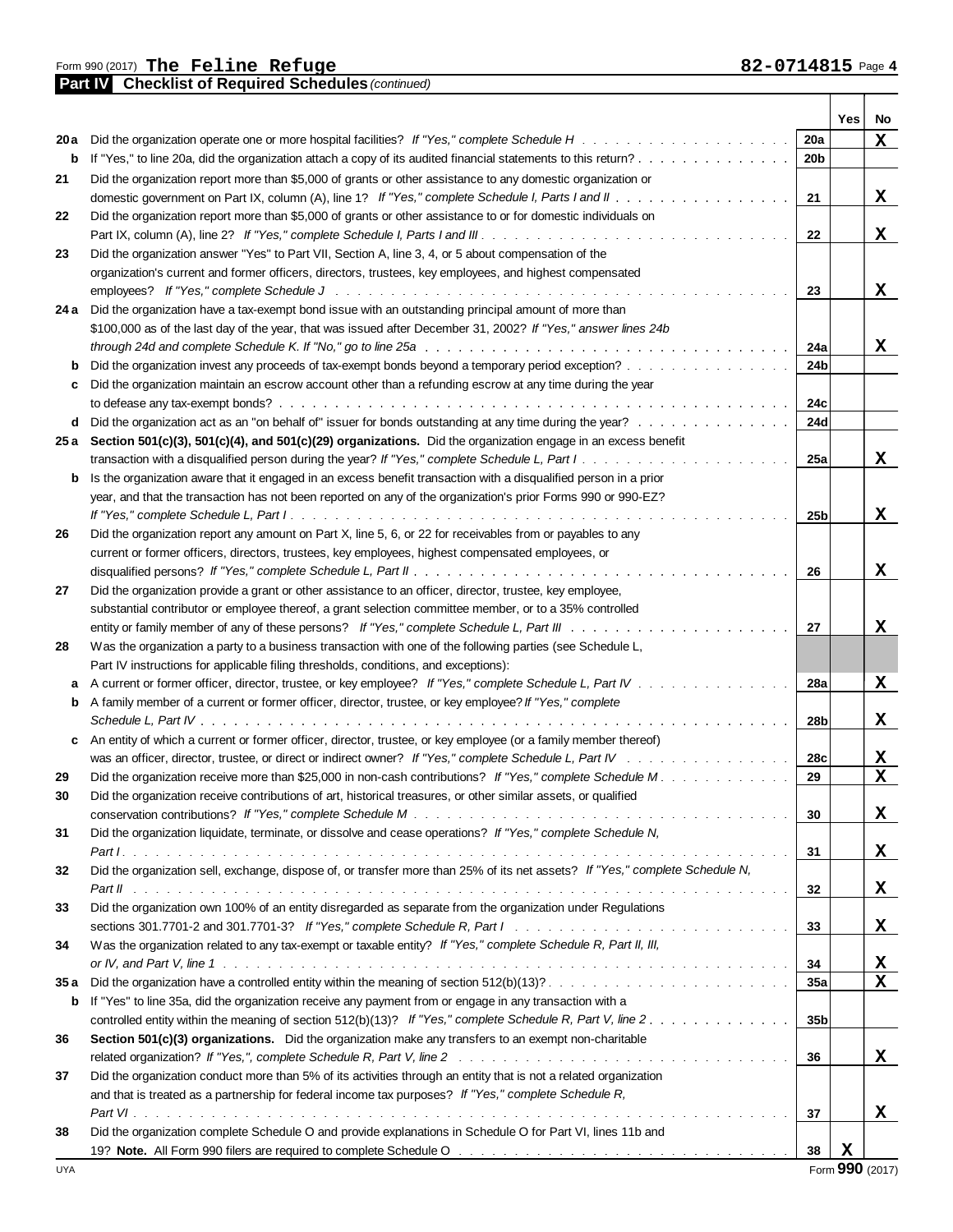|               | Form 990 (2017) The Feline Refuge<br>82-0714815 Page 5                                                                                                                                                                              |                |                  |
|---------------|-------------------------------------------------------------------------------------------------------------------------------------------------------------------------------------------------------------------------------------|----------------|------------------|
| <b>Part V</b> | <b>Statements Regarding Other IRS Filings and Tax Compliance</b>                                                                                                                                                                    |                |                  |
|               |                                                                                                                                                                                                                                     |                |                  |
|               |                                                                                                                                                                                                                                     |                | Yes<br><b>No</b> |
| 1а            | 0<br>Enter the number reported in Box 3 of Form 1096. Enter -0- if not applicable 1 a                                                                                                                                               |                |                  |
| b             | 0<br>Enter the number of Forms W-2G included in line 1a. Enter -0- if not applicable 1b                                                                                                                                             |                |                  |
| c             | Did the organization comply with backup withholding rules for reportable payments to vendors and                                                                                                                                    |                |                  |
|               |                                                                                                                                                                                                                                     | 1c             | X                |
| 2a            | Enter the number of employees reported on Form W-3, Transmittal of Wage and Tax                                                                                                                                                     |                |                  |
|               | 0<br>Statements, filed for the calendar year ending with or within the year covered by this return $\ldots \ldots \ldots$                                                                                                           |                |                  |
| b             | If at least one is reported on line 2a, did the organization file all required federal employment tax returns?                                                                                                                      | 2 <sub>b</sub> |                  |
|               |                                                                                                                                                                                                                                     |                |                  |
| За            |                                                                                                                                                                                                                                     | 3a             | X                |
| b             | If "Yes," has it filed a Form 990-T for this year? If "No" to line 3b, provide an explanation in Schedule O                                                                                                                         | 3b             |                  |
| 4а            | At any time during the calendar year, did the organization have an interest in, or a signature or other authority                                                                                                                   |                |                  |
|               | over, a financial account in a foreign country (such as a bank account, securities account, or other financial                                                                                                                      |                |                  |
|               |                                                                                                                                                                                                                                     | 4a             | X                |
| b             | If "Yes," enter the name of the foreign country:                                                                                                                                                                                    |                |                  |
|               | See instructions for filing requirements for FinCEN Form 114, Report of Foreign Bank and Financial Accounts                                                                                                                         |                |                  |
|               | (FBAR).                                                                                                                                                                                                                             |                |                  |
| 5 a           | Was the organization a party to a prohibited tax shelter transaction at any time during the tax year?                                                                                                                               | 5a             | $\frac{X}{X}$    |
| b             |                                                                                                                                                                                                                                     | 5b             |                  |
| c             |                                                                                                                                                                                                                                     | 5c             |                  |
| 6а            | Does the organization have annual gross receipts that are normally greater than \$100,000, and did the                                                                                                                              |                |                  |
|               |                                                                                                                                                                                                                                     | 6a             | X                |
| b             | If "Yes," did the organization include with every solicitation an express statement that such contributions or                                                                                                                      |                |                  |
|               |                                                                                                                                                                                                                                     | 6b             |                  |
| 7             | Organizations that may receive deductible contributions under section 170(c).                                                                                                                                                       |                |                  |
| a             | Did the organization receive a payment in excess of \$75 made partly as a contribution and partly for goods                                                                                                                         |                |                  |
|               |                                                                                                                                                                                                                                     | 7a             |                  |
| b             |                                                                                                                                                                                                                                     | 7b             |                  |
| c             | Did the organization sell, exchange, or otherwise dispose of tangible personal property for which it was                                                                                                                            |                |                  |
|               |                                                                                                                                                                                                                                     | 7c             |                  |
| d             | 7d <br>O                                                                                                                                                                                                                            |                |                  |
| е             | Did the organization receive any funds, directly or indirectly, to pay premiums on a personal benefit contract?                                                                                                                     | 7e             |                  |
| f             | Did the organization, during the year, pay premiums, directly or indirectly, on a personal benefit contract?                                                                                                                        | 7f             |                  |
| g             | If the organization received a contribution of qualified intellectual property, did the organization file Form 8899 as required?                                                                                                    | 7g             |                  |
| h             | If the organization received a contribution of cars, boats, airplanes, or other vehicles, did the organization file a Form 1098-C?                                                                                                  | 7h             |                  |
| 8             | Sponsoring organizations maintaining donor advised funds. Did a donor advised fund maintained by the                                                                                                                                |                |                  |
|               |                                                                                                                                                                                                                                     | 8              |                  |
| 9             | Sponsoring organizations maintaining donor advised funds.                                                                                                                                                                           |                |                  |
| а             |                                                                                                                                                                                                                                     | 9а             |                  |
| b             |                                                                                                                                                                                                                                     | 9b             |                  |
| 10            | Section 501(c)(7) organizations. Enter:                                                                                                                                                                                             |                |                  |
| a             | 10al                                                                                                                                                                                                                                |                |                  |
| b             | Gross receipts, included on Form 990, Part VIII, line 12, for public use of club facilities 10b                                                                                                                                     |                |                  |
| 11            | Section 501(c)(12) organizations. Enter:                                                                                                                                                                                            |                |                  |
| a             | 11a                                                                                                                                                                                                                                 |                |                  |
| b             | Gross income from other sources (Do not net amounts due or paid to other sources                                                                                                                                                    |                |                  |
|               |                                                                                                                                                                                                                                     |                |                  |
| 12 a          | Section 4947(a)(1) non-exempt charitable trusts. Is the organization filing Form 990 in lieu of Form 1041?                                                                                                                          | 12a            |                  |
| b             | If "Yes," enter the amount of tax-exempt interest received or accrued during the year 12b                                                                                                                                           |                |                  |
| 13            | Section 501(c)(29) qualified nonprofit health insurance issuers.                                                                                                                                                                    |                |                  |
| a             | Is the organization licensed to issue qualified health plans in more than one state?                                                                                                                                                | 13a            |                  |
|               | Note. See the instructions for additional information the organization must report on Schedule O.                                                                                                                                   |                |                  |
| b             | Enter the amount of reserves the organization is required to maintain by the states in which                                                                                                                                        |                |                  |
|               | the organization is licensed to issue qualified health plans with the organization is licensed to issue qualified health plans with the context of the original to $ 13b $                                                          |                |                  |
| c             | <b>Enter the amount of reserves on hand</b> because the contract of the contract of the contract of the contract of the contract of the contract of the contract of the contract of the contract of the contract of the contract of |                |                  |
| 14 a          |                                                                                                                                                                                                                                     | 14a            | X                |
| b             | If "Yes," has it filed a Form 720 to report these payments? If "No," provide an explanation in Schedule O                                                                                                                           | 14b            |                  |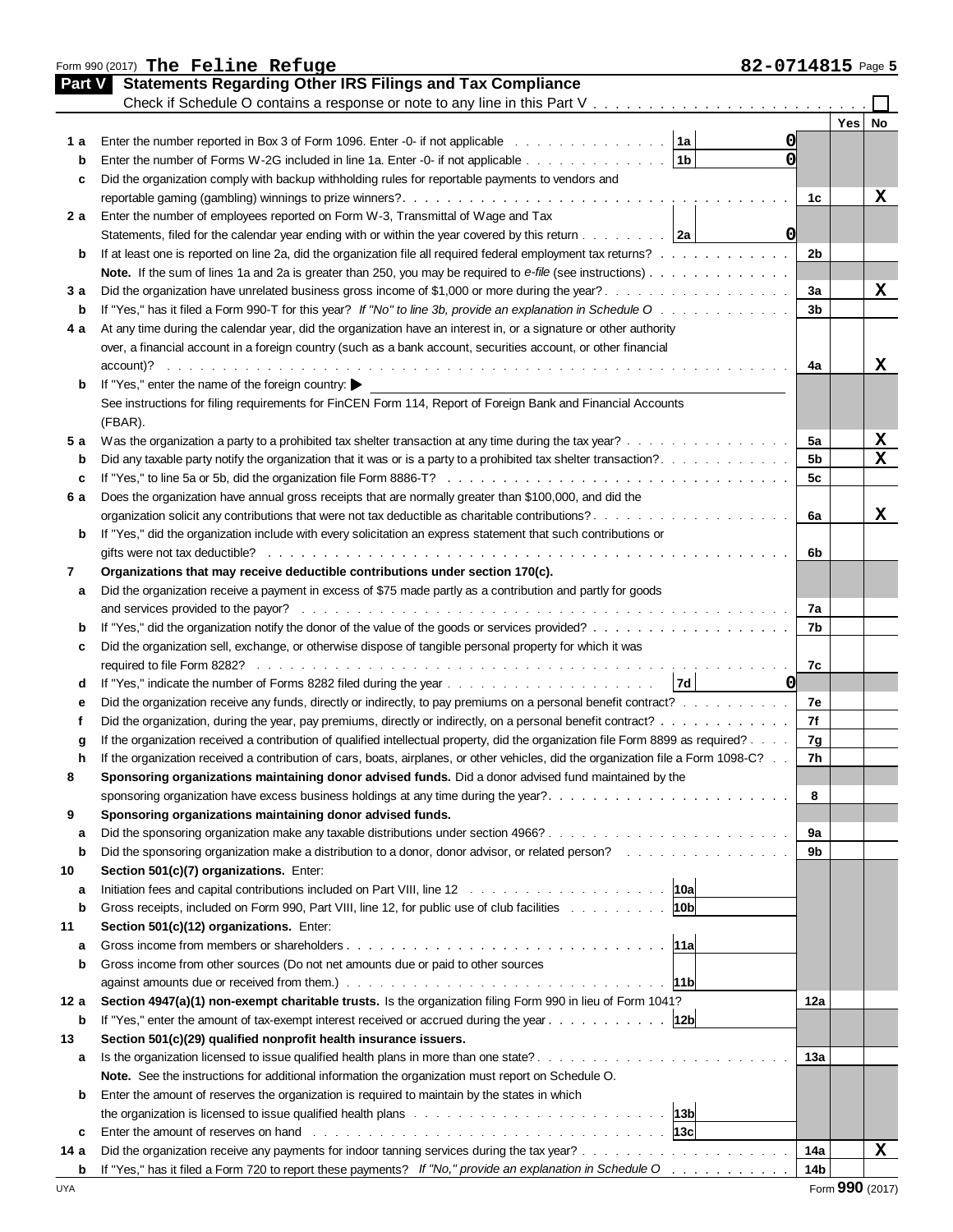**Part VI** Governance, Management, and Disclosure *For each "Yes" response to lines 2 through 7b below, and for a "No" response to line 8a, 8b, or 10b below, describe the circumstances, processes, or changes in Schedule O. See instructions.*

Check if Schedule O contains a response or note to any line in this Part VI **Four Administration in the container** 

|      |                                                                                                                                                                                                                                |                 | Yes | No          |
|------|--------------------------------------------------------------------------------------------------------------------------------------------------------------------------------------------------------------------------------|-----------------|-----|-------------|
|      | <b>1 a</b> Enter the number of voting members of the governing body at the end of the tax year<br>1a                                                                                                                           | 61              |     |             |
|      | If there are material differences in voting rights among members of the governing body, or                                                                                                                                     |                 |     |             |
|      | if the governing body delegated broad authority to an executive committee or similar                                                                                                                                           |                 |     |             |
|      | committee, explain in Schedule O.                                                                                                                                                                                              |                 |     |             |
| b    | 1b<br>Enter the number of voting members included in line 1a, above, who are independent with a state of voting $\sim$                                                                                                         | 61              |     |             |
| 2    | Did any officer, director, trustee, or key employee have a family relationship or a business relationship with                                                                                                                 |                 |     |             |
|      | and a series of the series of the                                                                                                                                                                                              | 2               |     | X           |
| 3    | Did the organization delegate control over management duties customarily performed by or under the direct                                                                                                                      |                 |     |             |
|      | supervision of officers, directors, or trustees, or key employees to a management company or other person?                                                                                                                     | 3               |     | X           |
| 4    | Did the organization make any significant changes to its governing documents since the prior Form 990 was filed?                                                                                                               | 4               |     | $\mathbf x$ |
| 5    | Did the organization become aware during the year of a significant diversion of the organization's assets?                                                                                                                     | 5               |     | $\mathbf X$ |
| 6    |                                                                                                                                                                                                                                | 6               |     | X           |
| 7 а  | Did the organization have members, stockholders, or other persons who had the power to elect or appoint                                                                                                                        |                 |     |             |
|      |                                                                                                                                                                                                                                | 7a              |     | X           |
| b    | Are any governance decisions of the organization reserved to (or subject to approval by) members,                                                                                                                              |                 |     |             |
|      |                                                                                                                                                                                                                                | 7b              |     | х           |
| 8    | Did the organization contemporaneously document the meetings held or written actions undertaken during                                                                                                                         |                 |     |             |
|      | the year by the following:                                                                                                                                                                                                     |                 |     |             |
| а    | The governing body?                                                                                                                                                                                                            | 8а              | X   |             |
| b    |                                                                                                                                                                                                                                | 8b              | x   |             |
|      | Is there any officer, director, trustee, or key employee listed in Part VII, Section A, who cannot be reached at                                                                                                               |                 |     |             |
| 9    |                                                                                                                                                                                                                                | 9               |     | x           |
|      | Section B. Policies (This Section B requests information about policies not required by the Internal Revenue Code.)                                                                                                            |                 |     |             |
|      |                                                                                                                                                                                                                                |                 | Yes | No          |
| 10 a |                                                                                                                                                                                                                                | 10a             |     | X           |
|      |                                                                                                                                                                                                                                |                 |     |             |
|      | <b>b</b> If "Yes," did the organization have written policies and procedures governing the activities of such chapters,                                                                                                        | 10 <sub>b</sub> |     |             |
|      | affiliates, and branches to ensure their operations are consistent with the organization's exempt purposes?                                                                                                                    | 11a             | X   |             |
| 11 a | Has the organization provided a complete copy of this Form 990 to all members of its governing body before filing the form?                                                                                                    |                 |     |             |
| b    | Describe in Schedule O the process, if any, used by the organization to review this Form 990.                                                                                                                                  |                 |     |             |
| 12 a |                                                                                                                                                                                                                                | 12a             | х   |             |
| b    | Were officers, directors, or trustees, and key employees required to disclose annually interests that could give rise to conflicts? .                                                                                          | 12 <sub>b</sub> | X   |             |
| c    | Did the organization regularly and consistently monitor and enforce compliance with the policy? If "Yes,"                                                                                                                      |                 |     |             |
|      |                                                                                                                                                                                                                                | 12c             | х   |             |
| 13   |                                                                                                                                                                                                                                | 13              | X   |             |
|      |                                                                                                                                                                                                                                | 14              | X   |             |
|      | Did the process for determining compensation of the following persons include a review and approval by                                                                                                                         |                 |     |             |
|      | independent persons, comparability data, and contemporaneous substantiation of the deliberation and decision?                                                                                                                  |                 |     |             |
| а    |                                                                                                                                                                                                                                | 15a             |     | X           |
| b    | Other officers or key employees of the organization with the state of the organization with the state of the organization with the state of the state of the organization with the state of the state of the state of the stat | 15 <sub>b</sub> |     | $\mathbf x$ |
|      | If "Yes" to line 15a or 15b, describe the process in Schedule O (see instructions).                                                                                                                                            |                 |     |             |
|      | 16 a Did the organization invest in, contribute assets to, or participate in a joint venture or similar arrangement                                                                                                            |                 |     |             |
|      |                                                                                                                                                                                                                                | 16a             |     | х           |
|      | <b>b</b> If "Yes," did the organization follow a written policy or procedure requiring the organization to evaluate its                                                                                                        |                 |     |             |
|      | participation in joint venture arrangements under applicable federal tax law, and take steps to safeguard the                                                                                                                  |                 |     |             |
|      |                                                                                                                                                                                                                                | 16b             |     |             |
|      | <b>Section C. Disclosure</b>                                                                                                                                                                                                   |                 |     |             |
|      | List the states with which a copy of this Form 990 is required to be filed >                                                                                                                                                   |                 |     |             |
|      | Section 6104 requires an organization to make its Forms 1023 (or 1024 if applicable), 990, and 990-T (Section 501(c)(3)s only)                                                                                                 |                 |     |             |
|      | available for public inspection. Indicate how you made these available. Check all that apply.                                                                                                                                  |                 |     |             |
|      | $ \mathbf{X} $ Upon request<br>$ \mathbf{X} $ Own website<br>Another's website<br>Other (explain in Schedule O)                                                                                                                |                 |     |             |
| 19   | Describe in Schedule O whether (and if so, how) the organization made its governing documents, conflict of interest policy, and                                                                                                |                 |     |             |
|      | financial statements available to the public during the tax year.                                                                                                                                                              |                 |     |             |
| 20   | State the name, address, and telephone number of the person who possesses the organization's books and                                                                                                                         |                 |     |             |
|      |                                                                                                                                                                                                                                |                 |     |             |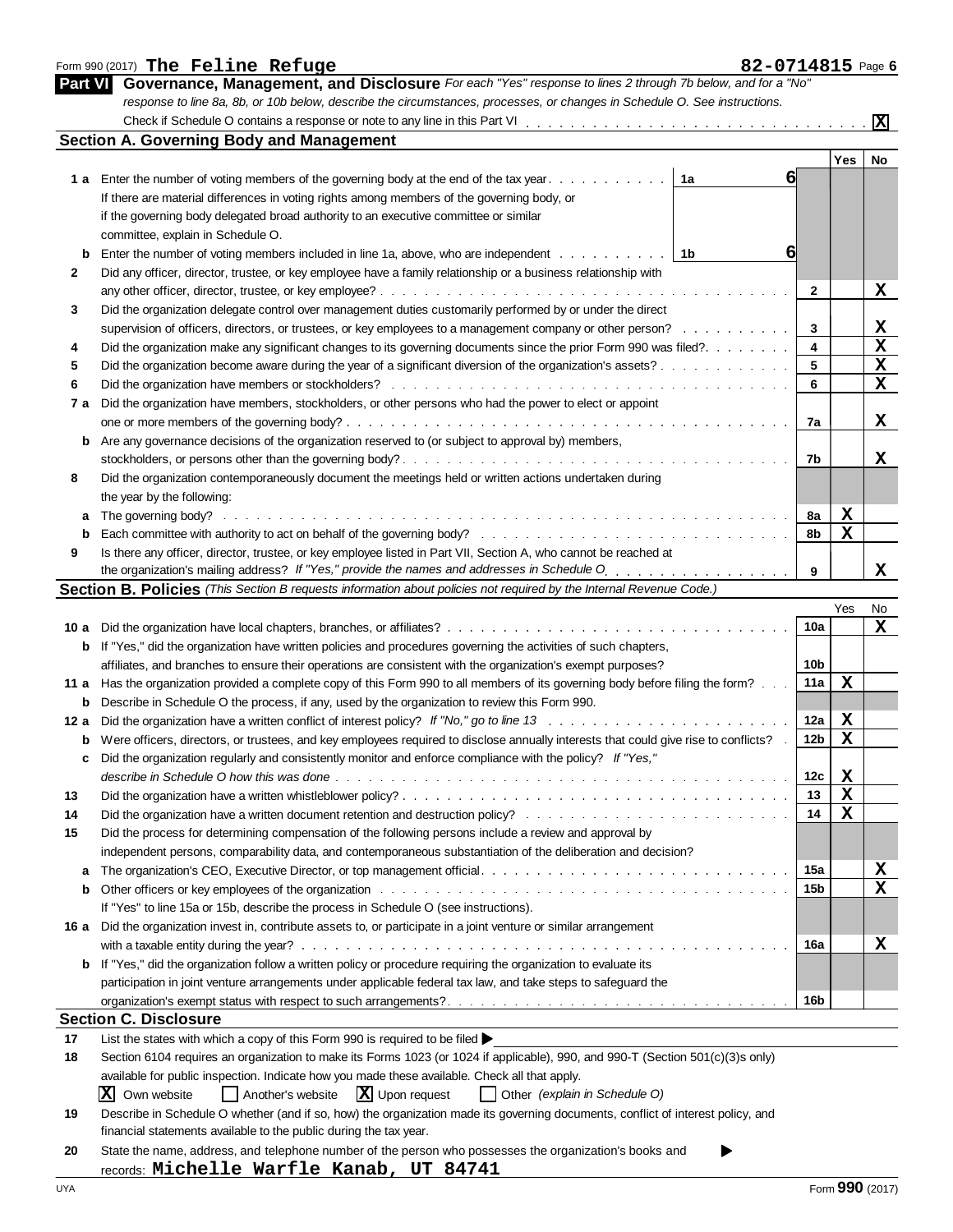Part VII Compensation of Officers, Directors, Trustees, Key Employees, Highest Compensated Employees, and **Independent Contractors**

Check if Schedule O contains a response or note to any line in this Part VII. . . . . . . .

**Section A. Officers, Directors, Trustees, Key Employees, and Highest Compensated Employees**

**1a** Complete this table for all persons required to be listed. Report compensation for the calendar year ending with or within the organization's tax year.

List all of the organization's **current** officers, directors, trustees (whether individuals or organizations), regardless of amount of compensation. Enter -0- in columns (D), (E), and (F) if no compensation was paid.

List all of the organization's **current** key employees, if any. See instructions for definintion of "key employee."

List the organization's five **current** highest compensated employees (other than an officer, director, trustee, or key employee) who received reportable compensation (Box 5 of Form W-2 and/or Box 7 of Form 1099-MISC) of more than \$100,000 from the organization and any related organizations.

List all of the organization's **former** officers, key employees, and highest compensated employees who received more than \$100,000 of reportable compensation from the organization and any related organizations.

List all of the organization's **former directors or trustees** that received, in the capacity as a former director or trustee of the organization, more than \$10,000 of reportable compensation from the organization and any related organizations.

List persons in the following order: individual trustees or directors; institutional trustees; officers; key employees; highest compensated employees; and former such persons.

Check this box if neither the organization nor any related organization compensated any current officer, director, or trustee. **X**

|                                  |                             |                                   |                       | (C)         |              |                                 |        |                 |                          |                       |
|----------------------------------|-----------------------------|-----------------------------------|-----------------------|-------------|--------------|---------------------------------|--------|-----------------|--------------------------|-----------------------|
| (A)                              | (B)                         |                                   |                       | Position    |              |                                 |        | (D)             | (E)                      | (F)                   |
| Name and Title                   | Average                     |                                   |                       |             |              | (do not check more than one     |        | Reportable      | Reportable               | Estimated             |
|                                  | hours per                   |                                   |                       |             |              | box, unless person is both an   |        | compensation    | compensation from        | amount of             |
|                                  | week (list any<br>hours for |                                   |                       |             |              | officer and a director/trustee) |        | from<br>the     | related<br>organizations | other<br>compensation |
|                                  | related                     |                                   |                       |             |              |                                 | Former | organization    | (W-2/1099-MISC)          | from the              |
|                                  | organizations               | or director<br>Individual trustee |                       | Officer     | Key employee |                                 |        | (W-2/1099-MISC) |                          | organization          |
|                                  | below dotted                |                                   |                       |             |              |                                 |        |                 |                          | and related           |
|                                  | line)                       |                                   |                       |             |              |                                 |        |                 |                          | organizations         |
|                                  |                             |                                   | Institutional trustee |             |              | Highest compensated<br>employee |        |                 |                          |                       |
|                                  |                             |                                   |                       |             |              |                                 |        |                 |                          |                       |
| (1) Michelle Warfle              | 20                          |                                   |                       |             |              |                                 |        |                 |                          |                       |
| <b>CEO</b>                       |                             | $\mathbf x$                       |                       | $\mathbf x$ |              |                                 |        |                 |                          |                       |
|                                  | 5                           |                                   |                       |             |              |                                 |        |                 |                          |                       |
| (2) Mary Lou Cronin              |                             |                                   |                       |             |              |                                 |        |                 |                          |                       |
| Treasurer<br>(3) Deborah Whorley | 6                           | $\mathbf x$                       |                       | X           |              |                                 |        |                 |                          |                       |
|                                  |                             |                                   |                       |             |              |                                 |        |                 |                          |                       |
| Board Member                     |                             | $\mathbf x$                       |                       |             |              |                                 |        |                 |                          |                       |
| (4) Deborah Swanson              | 1                           |                                   |                       |             |              |                                 |        |                 |                          |                       |
| Board Member                     |                             | $\mathbf x$                       |                       |             |              |                                 |        |                 |                          |                       |
| (5) Wendy Stanford               | 4                           |                                   |                       |             |              |                                 |        |                 |                          |                       |
| Board Member                     |                             | $\mathbf x$                       |                       |             |              |                                 |        |                 |                          |                       |
| (6) Susan Richardson             | 1                           |                                   |                       |             |              |                                 |        |                 |                          |                       |
| Board Member                     |                             | $\mathbf x$                       |                       |             |              |                                 |        |                 |                          |                       |
| (7)                              |                             |                                   |                       |             |              |                                 |        |                 |                          |                       |
| (8)                              |                             |                                   |                       |             |              |                                 |        |                 |                          |                       |
|                                  |                             |                                   |                       |             |              |                                 |        |                 |                          |                       |
| (9)                              |                             |                                   |                       |             |              |                                 |        |                 |                          |                       |
|                                  |                             |                                   |                       |             |              |                                 |        |                 |                          |                       |
| (10)                             |                             |                                   |                       |             |              |                                 |        |                 |                          |                       |
| (11)                             |                             |                                   |                       |             |              |                                 |        |                 |                          |                       |
|                                  |                             |                                   |                       |             |              |                                 |        |                 |                          |                       |
| (12)                             |                             |                                   |                       |             |              |                                 |        |                 |                          |                       |
| (13)                             |                             |                                   |                       |             |              |                                 |        |                 |                          |                       |
|                                  |                             |                                   |                       |             |              |                                 |        |                 |                          |                       |
| (14)                             |                             |                                   |                       |             |              |                                 |        |                 |                          |                       |
|                                  |                             |                                   |                       |             |              |                                 |        |                 |                          |                       |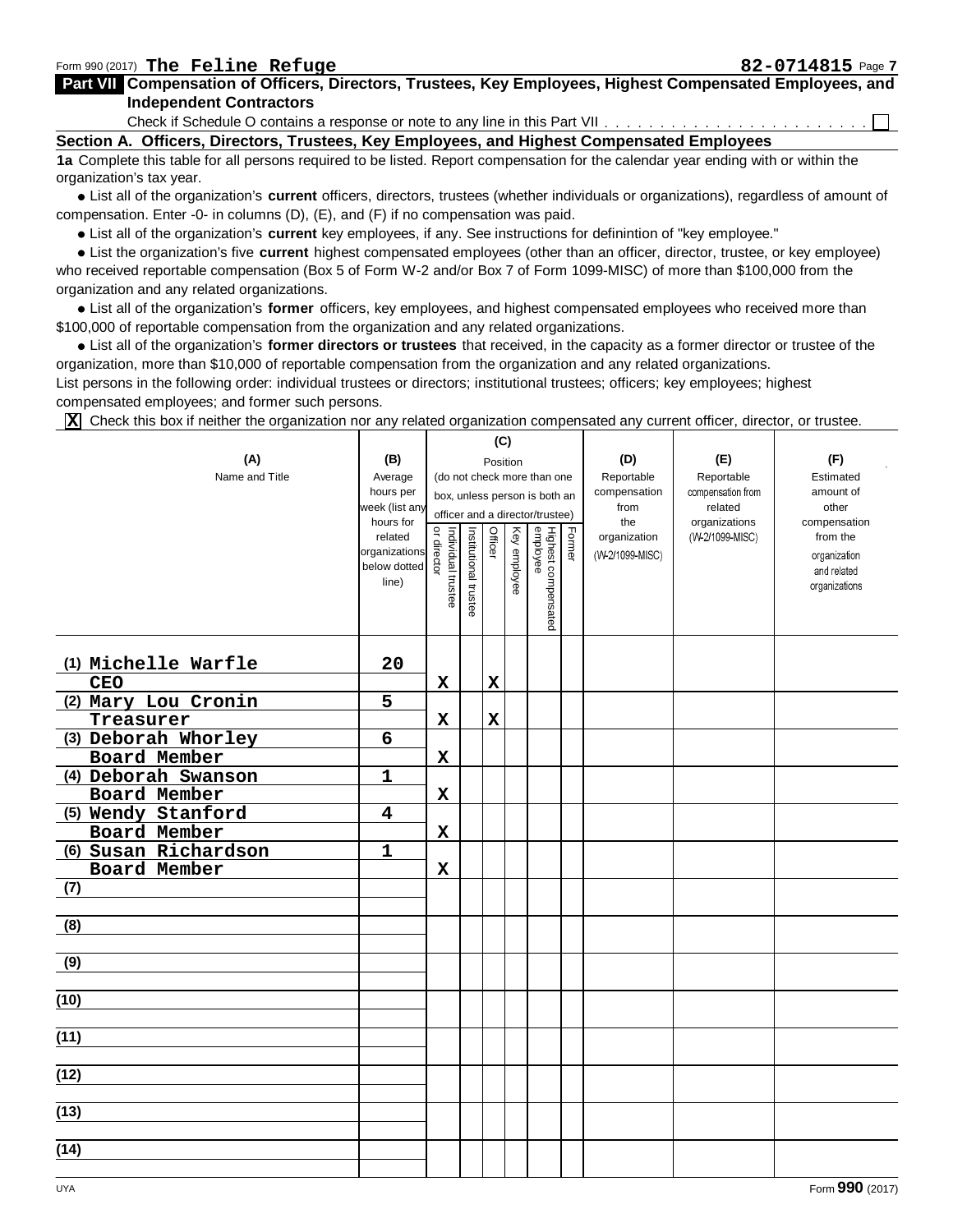| 82-0714815 Page 8 |
|-------------------|
|-------------------|

|                                                                                                                                                                                                                                                    |                          |                    |                      | (C)      |              |                                 |        |                                   |                                 |                          |    |
|----------------------------------------------------------------------------------------------------------------------------------------------------------------------------------------------------------------------------------------------------|--------------------------|--------------------|----------------------|----------|--------------|---------------------------------|--------|-----------------------------------|---------------------------------|--------------------------|----|
| (A)                                                                                                                                                                                                                                                | (B)                      |                    |                      | Position |              |                                 |        | (D)                               | (E)                             | (F)                      |    |
| Name and title                                                                                                                                                                                                                                     | Average<br>hours per     |                    |                      |          |              | (do not check more than one     |        | Reportable<br>compensation        | Reportable<br>compensation from | Estimated<br>amount of   |    |
|                                                                                                                                                                                                                                                    | week (list any           |                    |                      |          |              | box, unless person is both an   |        | from                              | related                         | other                    |    |
|                                                                                                                                                                                                                                                    | hours for                |                    |                      |          |              | officer and a director/trustee) |        | the                               | organizations                   | compensation             |    |
|                                                                                                                                                                                                                                                    | related<br>organizations |                    |                      | Officer  |              |                                 | Former | organization                      | (W 2/1099-MISC)                 | from the<br>organization |    |
|                                                                                                                                                                                                                                                    | below dotted             | director           |                      |          |              |                                 |        | (W-2/1099-MISC)                   |                                 | and related              |    |
|                                                                                                                                                                                                                                                    | line)                    | Individual trustee |                      |          | Key employee |                                 |        |                                   |                                 | organizations            |    |
|                                                                                                                                                                                                                                                    |                          |                    | nstitutional trustee |          |              | Highest compensated<br>employee |        |                                   |                                 |                          |    |
|                                                                                                                                                                                                                                                    |                          |                    |                      |          |              |                                 |        |                                   |                                 |                          |    |
| (15)                                                                                                                                                                                                                                               |                          |                    |                      |          |              |                                 |        |                                   |                                 |                          |    |
| (16)                                                                                                                                                                                                                                               |                          |                    |                      |          |              |                                 |        |                                   |                                 |                          |    |
|                                                                                                                                                                                                                                                    |                          |                    |                      |          |              |                                 |        |                                   |                                 |                          |    |
| (17)                                                                                                                                                                                                                                               |                          |                    |                      |          |              |                                 |        |                                   |                                 |                          |    |
| (18)                                                                                                                                                                                                                                               |                          |                    |                      |          |              |                                 |        |                                   |                                 |                          |    |
| (19)                                                                                                                                                                                                                                               |                          |                    |                      |          |              |                                 |        |                                   |                                 |                          |    |
| (20)                                                                                                                                                                                                                                               |                          |                    |                      |          |              |                                 |        |                                   |                                 |                          |    |
|                                                                                                                                                                                                                                                    |                          |                    |                      |          |              |                                 |        |                                   |                                 |                          |    |
| (21)                                                                                                                                                                                                                                               |                          |                    |                      |          |              |                                 |        |                                   |                                 |                          |    |
| (22)                                                                                                                                                                                                                                               |                          |                    |                      |          |              |                                 |        |                                   |                                 |                          |    |
| (23)                                                                                                                                                                                                                                               |                          |                    |                      |          |              |                                 |        |                                   |                                 |                          |    |
|                                                                                                                                                                                                                                                    |                          |                    |                      |          |              |                                 |        |                                   |                                 |                          |    |
| (24)                                                                                                                                                                                                                                               |                          |                    |                      |          |              |                                 |        |                                   |                                 |                          |    |
| (25)                                                                                                                                                                                                                                               |                          |                    |                      |          |              |                                 |        |                                   |                                 |                          |    |
| Sub-total<br>1b                                                                                                                                                                                                                                    |                          |                    |                      |          |              |                                 |        |                                   |                                 |                          |    |
| Total from continuation sheets to Part VII, Section A<br>C                                                                                                                                                                                         |                          |                    |                      |          |              |                                 |        |                                   |                                 |                          |    |
| Total (add lines 1b and 1c) All Alberta and Alberta and Alberta and Alberta and Alberta and Alberta and Albert<br>d                                                                                                                                |                          |                    |                      |          |              |                                 |        |                                   |                                 |                          |    |
| Total number of individuals (including but not limited to those listed above) who received more than \$100,000 of<br>2<br>reportable compensation from the organization ▶                                                                          |                          |                    |                      |          |              |                                 |        |                                   |                                 |                          |    |
|                                                                                                                                                                                                                                                    |                          |                    |                      |          |              |                                 |        |                                   |                                 | Yes                      | No |
| Did the organization list any former officer, director, or trustee, key employee, or highest compensated<br>3.<br>employee on line 1a? If "Yes," complete Schedule J for such individual                                                           |                          |                    |                      |          |              |                                 |        |                                   |                                 | 3                        |    |
| For any individual listed on line 1a, is the sum of reportable compensation and other compensation from the<br>4                                                                                                                                   |                          |                    |                      |          |              |                                 |        | and the state of the state of the |                                 |                          | X  |
| organization and related organizations greater than \$150,000? If "Yes," complete Schedule J for such                                                                                                                                              |                          |                    |                      |          |              |                                 |        |                                   |                                 |                          |    |
| individual                                                                                                                                                                                                                                         |                          |                    |                      |          |              |                                 |        |                                   |                                 | 4                        | X  |
| Did any person listed on line 1a receive or accrue compensation from any unrelated organization or individual<br>5                                                                                                                                 |                          |                    |                      |          |              |                                 |        |                                   |                                 |                          |    |
| for services rendered to the organization? If "Yes," complete Schedule J for such person                                                                                                                                                           |                          |                    |                      |          |              |                                 |        |                                   |                                 | 5                        | X  |
| <b>Section B. Independent Contractors</b>                                                                                                                                                                                                          |                          |                    |                      |          |              |                                 |        |                                   |                                 |                          |    |
| Complete this table for your five highest compensated independent contractors that received more than \$100,000 of<br>1.<br>compensation from the organization. Report compensation for the calendar year ending with or within the organization's |                          |                    |                      |          |              |                                 |        |                                   |                                 |                          |    |
| tax year.<br>(A)                                                                                                                                                                                                                                   |                          |                    |                      |          |              |                                 |        | (B)                               |                                 | $\overline{C}$           |    |
| Name and business address                                                                                                                                                                                                                          |                          |                    |                      |          |              |                                 |        | Description of services           |                                 | Compensation             |    |
|                                                                                                                                                                                                                                                    |                          |                    |                      |          |              |                                 |        |                                   |                                 |                          |    |
|                                                                                                                                                                                                                                                    |                          |                    |                      |          |              |                                 |        |                                   |                                 |                          |    |
|                                                                                                                                                                                                                                                    |                          |                    |                      |          |              |                                 |        |                                   |                                 |                          |    |
|                                                                                                                                                                                                                                                    |                          |                    |                      |          |              |                                 |        |                                   |                                 |                          |    |
| 2 Total number of independent contractors (including but not limited to those listed above) who                                                                                                                                                    |                          |                    |                      |          |              |                                 |        |                                   |                                 |                          |    |

received more than \$100,000 of compensation from the organization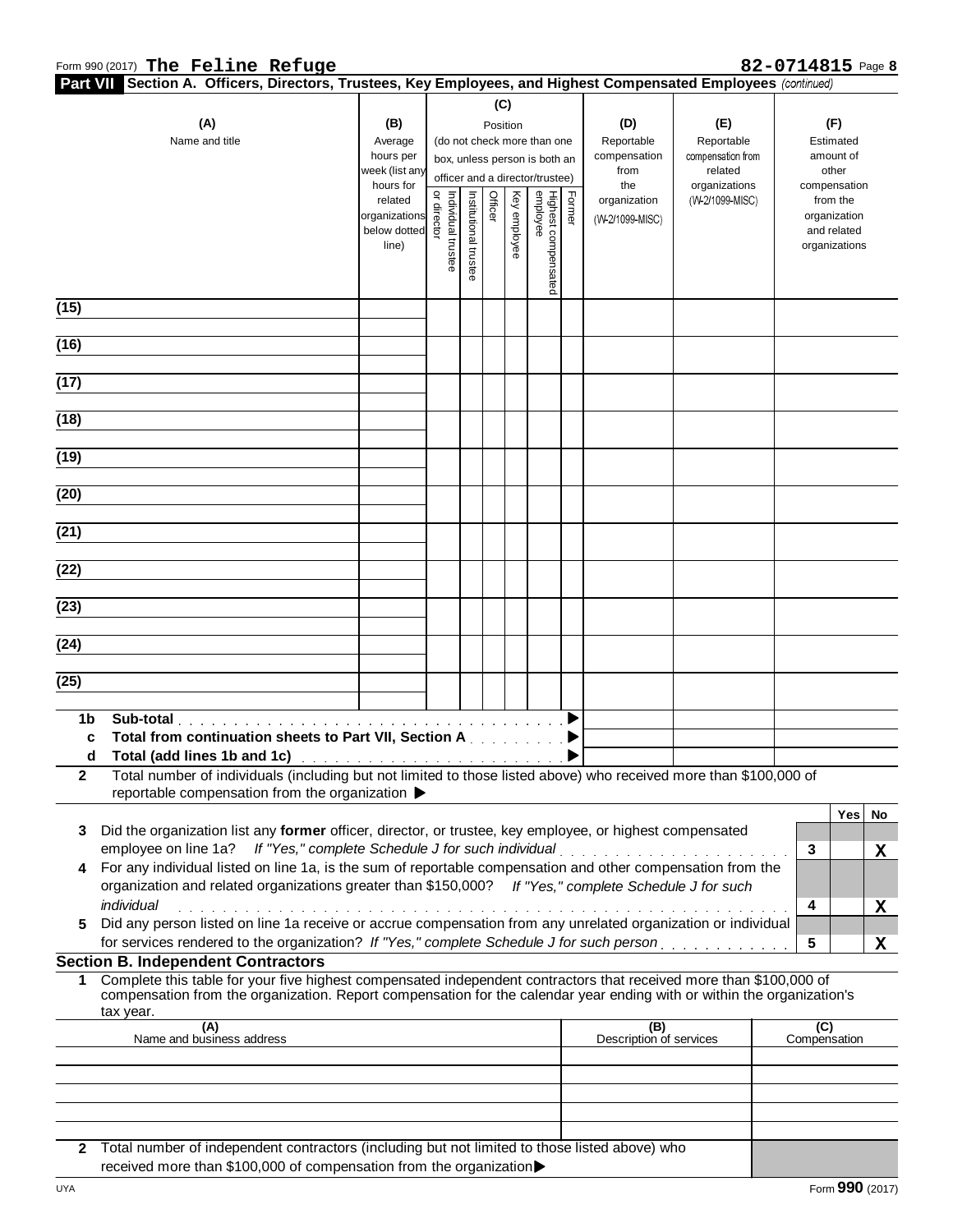Check if Schedule O contains a response or note to any line in this Part VIII

|                                                           |      | Check if Schedule O contains a response or note to any line in this Part VIII                                                                                                                                                           |                |                                                                                        |                      | المتعارف والمنافر والمنافر والمنافر والمنافر والمنافر والمنافر والمنافر والمنافر والمنافر |                                                    |                                                               |
|-----------------------------------------------------------|------|-----------------------------------------------------------------------------------------------------------------------------------------------------------------------------------------------------------------------------------------|----------------|----------------------------------------------------------------------------------------|----------------------|-------------------------------------------------------------------------------------------|----------------------------------------------------|---------------------------------------------------------------|
|                                                           |      |                                                                                                                                                                                                                                         |                |                                                                                        | (A)<br>Total revenue | (B)<br>Related or exempt<br>function revenue                                              | $\overline{C}$<br>Unrelated<br>business<br>revenue | (D)<br>Revenue excluded<br>from tax under<br>sections 512-514 |
|                                                           |      | 1a Federated campaigns                                                                                                                                                                                                                  | 1a             |                                                                                        |                      |                                                                                           |                                                    |                                                               |
|                                                           |      | <b>b</b> Membership dues                                                                                                                                                                                                                | 1b             |                                                                                        |                      |                                                                                           |                                                    |                                                               |
|                                                           | c    | Fundraising events                                                                                                                                                                                                                      | 1c             |                                                                                        |                      |                                                                                           |                                                    |                                                               |
|                                                           | a    | Related organizations external and a set of the set of the set of the set of the set of the set of the set of the set of the set of the set of the set of the set of the set of the set of the set of the set of the set of th          | 1d             |                                                                                        |                      |                                                                                           |                                                    |                                                               |
| Contributions, Gifts, Grants<br>and Other Similar Amounts | е    | Government grants (contributions)                                                                                                                                                                                                       | 1e             |                                                                                        |                      |                                                                                           |                                                    |                                                               |
|                                                           | Ť.   | All other contributions, gifts, grants,                                                                                                                                                                                                 |                |                                                                                        |                      |                                                                                           |                                                    |                                                               |
|                                                           |      | and similar amounts not included above. 11                                                                                                                                                                                              |                | <u>512,150.</u>                                                                        |                      |                                                                                           |                                                    |                                                               |
|                                                           | g    | Noncash contributions included in lines 1a-1f: \$                                                                                                                                                                                       |                |                                                                                        |                      |                                                                                           |                                                    |                                                               |
|                                                           |      | h Total. Add lines 1a-1f.                                                                                                                                                                                                               |                | ▶                                                                                      | 512,150.             |                                                                                           |                                                    |                                                               |
|                                                           |      |                                                                                                                                                                                                                                         |                | <b>Business Code</b>                                                                   |                      |                                                                                           |                                                    |                                                               |
| Program Service Revenue                                   | 2a   | <u> 2008 - Andrea Andrew Maria (h. 1878).</u>                                                                                                                                                                                           |                |                                                                                        |                      |                                                                                           |                                                    |                                                               |
|                                                           | b    | <u> 1989 - Johann Barn, mars ann an t-Amhair ann an t-Amhair ann an t-Amhair ann an t-Amhair ann an t-Amhair ann a</u>                                                                                                                  |                |                                                                                        |                      |                                                                                           |                                                    |                                                               |
|                                                           | c    | <u> 1989 - Johann Barn, amerikansk politiker (</u>                                                                                                                                                                                      |                |                                                                                        |                      |                                                                                           |                                                    |                                                               |
|                                                           | d    | <u> 1989 - Johann Barbara, markazi bashkar mashrida (</u>                                                                                                                                                                               |                |                                                                                        |                      |                                                                                           |                                                    |                                                               |
|                                                           | е    |                                                                                                                                                                                                                                         |                |                                                                                        |                      |                                                                                           |                                                    |                                                               |
|                                                           |      | All other program service revenue                                                                                                                                                                                                       |                |                                                                                        |                      |                                                                                           |                                                    |                                                               |
|                                                           |      |                                                                                                                                                                                                                                         |                |                                                                                        |                      |                                                                                           |                                                    |                                                               |
|                                                           | 3    | Investment income (including dividends, interest,                                                                                                                                                                                       |                |                                                                                        |                      |                                                                                           |                                                    |                                                               |
|                                                           |      | and other similar amounts) $\cdots$ $\cdots$ $\cdots$ $\cdots$ $\cdots$ $\cdots$                                                                                                                                                        |                |                                                                                        | 928.                 | 928.                                                                                      |                                                    |                                                               |
|                                                           | 4    | Income from investment of tax-exempt bond proceeds                                                                                                                                                                                      |                |                                                                                        |                      |                                                                                           |                                                    |                                                               |
|                                                           | 5    |                                                                                                                                                                                                                                         |                |                                                                                        |                      |                                                                                           |                                                    |                                                               |
|                                                           |      |                                                                                                                                                                                                                                         | (i) Real       | (ii) Personal                                                                          |                      |                                                                                           |                                                    |                                                               |
|                                                           |      | 6a Gross rents                                                                                                                                                                                                                          |                |                                                                                        |                      |                                                                                           |                                                    |                                                               |
|                                                           |      | <b>b</b> Less: rental expenses                                                                                                                                                                                                          |                |                                                                                        |                      |                                                                                           |                                                    |                                                               |
|                                                           |      | Rental income or (loss)                                                                                                                                                                                                                 |                |                                                                                        |                      |                                                                                           |                                                    |                                                               |
|                                                           |      | <b>d</b> Net rental income or $(\text{loss})$ .                                                                                                                                                                                         |                | ▶                                                                                      |                      |                                                                                           |                                                    |                                                               |
|                                                           |      | <b>7a</b> Gross amount from sales of                                                                                                                                                                                                    | (i) Securities | (ii) Other                                                                             |                      |                                                                                           |                                                    |                                                               |
|                                                           |      | assets other than inventory                                                                                                                                                                                                             |                |                                                                                        |                      |                                                                                           |                                                    |                                                               |
|                                                           |      | <b>b</b> Less: cost or other basis                                                                                                                                                                                                      |                |                                                                                        |                      |                                                                                           |                                                    |                                                               |
|                                                           |      | and sales expenses                                                                                                                                                                                                                      |                |                                                                                        |                      |                                                                                           |                                                    |                                                               |
|                                                           |      | Gain or (loss)                                                                                                                                                                                                                          |                |                                                                                        |                      |                                                                                           |                                                    |                                                               |
|                                                           |      |                                                                                                                                                                                                                                         |                | ▶                                                                                      |                      |                                                                                           |                                                    |                                                               |
| ิ                                                         |      |                                                                                                                                                                                                                                         |                |                                                                                        |                      |                                                                                           |                                                    |                                                               |
| <b>Other Revenu</b>                                       |      | 8a Gross income from fundraising                                                                                                                                                                                                        |                |                                                                                        |                      |                                                                                           |                                                    |                                                               |
|                                                           |      | events (not including \$                                                                                                                                                                                                                |                |                                                                                        |                      |                                                                                           |                                                    |                                                               |
|                                                           |      | of contributions reported on line 1c).                                                                                                                                                                                                  |                |                                                                                        |                      |                                                                                           |                                                    |                                                               |
|                                                           |      | See Part IV, line 18 $\ldots$ $\ldots$ $\ldots$ $\ldots$ a<br><b>b</b> Less: direct expenses <b>b</b>                                                                                                                                   |                |                                                                                        |                      |                                                                                           |                                                    |                                                               |
|                                                           | c    | Net income or (loss) from fundraising events with a state of the loss                                                                                                                                                                   |                | ▶                                                                                      |                      |                                                                                           |                                                    |                                                               |
|                                                           |      | 9a Gross income from gaming activities.                                                                                                                                                                                                 |                |                                                                                        |                      |                                                                                           |                                                    |                                                               |
|                                                           |      | See Part IV, line 19                                                                                                                                                                                                                    | al             |                                                                                        |                      |                                                                                           |                                                    |                                                               |
|                                                           |      | <b>b</b> Less: direct expenses                                                                                                                                                                                                          | bl             |                                                                                        |                      |                                                                                           |                                                    |                                                               |
|                                                           |      | Net income or (loss) from gaming activities                                                                                                                                                                                             |                | ▶<br>$\begin{array}{cccccccccccccc} . & . & . & . & . & . & . & . & . & . \end{array}$ |                      |                                                                                           |                                                    |                                                               |
|                                                           |      | 10a Gross sales of inventory, less                                                                                                                                                                                                      |                |                                                                                        |                      |                                                                                           |                                                    |                                                               |
|                                                           |      | returns and allowances and all allowances                                                                                                                                                                                               | al             |                                                                                        |                      |                                                                                           |                                                    |                                                               |
|                                                           |      | <b>b</b> Less: cost of goods sold                                                                                                                                                                                                       | bl             |                                                                                        |                      |                                                                                           |                                                    |                                                               |
|                                                           |      | <b>c</b> Net income or (loss) from sales inventory <i>mature in the sales</i> in the sales inventory and the sales in the sales in the sales of the sales of the sales in the sales of the sales of the sales of the sales of the sales |                | ▶                                                                                      |                      |                                                                                           |                                                    |                                                               |
|                                                           |      | Miscellaneous Revenue                                                                                                                                                                                                                   |                | <b>Business Code</b>                                                                   |                      |                                                                                           |                                                    |                                                               |
|                                                           | 11 a | <u> 1990 - Johann Barbara, martin amerikan ba</u>                                                                                                                                                                                       |                |                                                                                        |                      |                                                                                           |                                                    |                                                               |
|                                                           | b    | the control of the control of the control of the control of the control of                                                                                                                                                              |                |                                                                                        |                      |                                                                                           |                                                    |                                                               |
|                                                           | c    | the control of the control of the control of the control of the control of                                                                                                                                                              |                |                                                                                        |                      |                                                                                           |                                                    |                                                               |
|                                                           |      | All other revenue $\cdots$ $\cdots$ $\cdots$                                                                                                                                                                                            |                |                                                                                        |                      |                                                                                           |                                                    |                                                               |
|                                                           |      | <b>Total.</b> Add lines 11a-11d $\ldots$ $\ldots$ $\ldots$ $\ldots$ $\ldots$ $\ldots$                                                                                                                                                   |                |                                                                                        |                      |                                                                                           |                                                    |                                                               |
|                                                           | 12   |                                                                                                                                                                                                                                         |                |                                                                                        | 513,078.             | 928.                                                                                      |                                                    |                                                               |
| IIVA                                                      |      |                                                                                                                                                                                                                                         |                |                                                                                        |                      |                                                                                           |                                                    | $F_{\text{orm}}$ QQN $(2017)$                                 |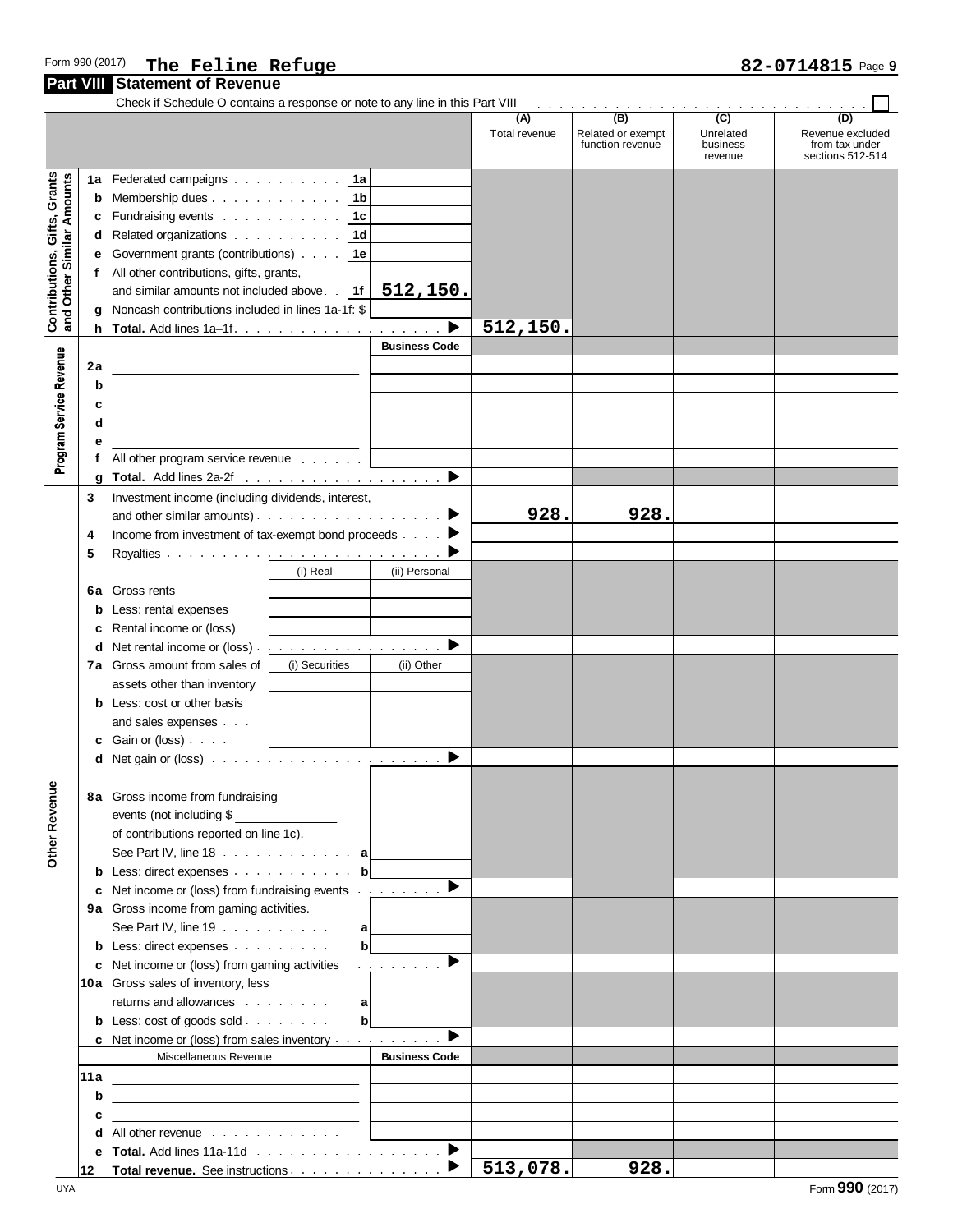**Part IX Statement of Functional Expenses**

*Section 501(c)(3) and 501(c)(4) organizations must complete all columns. All other organizations must complete column (A).*

#### Check if Schedule O contains a response or note to any line in this Part IX *Do not include amounts reported on lines 6b, 7b, 8b, 9b, and 10b of Part VIII.* **(A)** Total expenses **(B)** Program service<br>expenses general expenses Management and **(C) (D)** Fundraising expenses **1** Grants and other assistance to domestic organizations and domestic governments. See Part IV, line 21 . . . . . . **2** Grants and other assistance to domestic individuals. See Part IV, line 22 . . . . . . . . . . **3** Grants and other assistance to foreign organizations, foreign governments, and foreign individuals. See Part IV, lines 15 and 16 **4** Benefits paid to or for members **5** Compensation of current officers, directors, trustees, and key employees with a substitution of the state of the state of the state of the state of the state of the state of the state of the state of the state of the state of the state of the state of the state of the state of **6** Compensation not included above, to disqualified persons (as defined under section 4958(f)(1)) and persons described in section  $4958(c)(3)(B)$ . . . . . . . . . . . . **7** Other salaries and wages **contained 7** Other salaries and wages **8** Pension plan accruals and contributions (include section 401(k) and 403(b) employer contributions) **9** Other employee benefits . . . . . . . . . . . . . . . . . . 10 Payroll taxes *immediation*  $\frac{1}{2}$  Payroll taxes *immediation immediation immediation* **<b>***immediation immediation* **11** Fees for services (non-employees): **a** Management **b** Legal **c** Accounting **d** Lobbying **e** Professional fundraising services. See Part IV, line 17 **f** Investment management fees **g** Other. (If line 11g amount exceeds 10% of line 25, column (A) amount, list line 11g expenses on Schedule O.) 12 Advertising and promotion **contained 12** Advertising and promotion **contained 12 13** Office expenses **14** Information technology **15** Royalties 16 Occupancy........................ **17** Travel **18** Payments of travel or entertainment expenses for any federal, state, or local public officials . . . . . . . . . . . . **19** Conferences, conventions, and meetings . . . . . . . . . **20** Interest **21** Payments to affiliates 22 Depreciation, depletion, and amortization . . . . . . . . . **23** Insurance **24** Other expenses. Itemize expenses not covered above (List miscellaneous expenses in line 24e. If line 24e amount exceeds 10% of line 25, column (A) amount, list line 24e expenses on Schedule O.) a<br>b **cd e** All other expenses **25 Total functional expenses.** Add lines 1 through 24e **26 Joint costs.** Complete this line only if the organization reported in column (B) joint costs from a combined educational campaign and fundraising solicitation. Check here  $\blacktriangleright \Box$  if following SOP 98-2 (ASC 958-720) **1,812. 1,812. 217. 217. 93. 93. 2,122. 2,122.**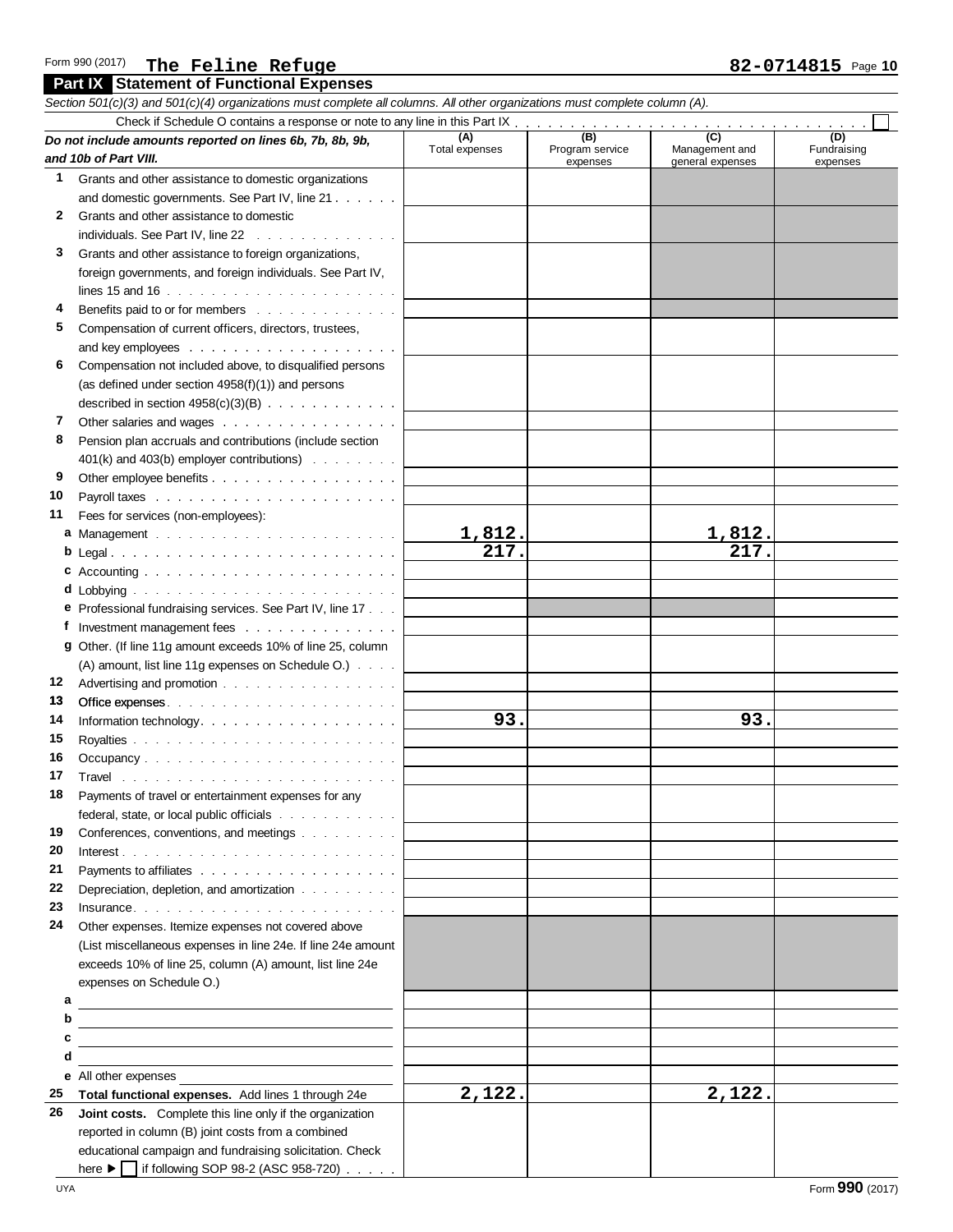|              | <b>Part X</b> Balance Sheet                                                                                                                                                                                                          |                   |                |                 |
|--------------|--------------------------------------------------------------------------------------------------------------------------------------------------------------------------------------------------------------------------------------|-------------------|----------------|-----------------|
|              |                                                                                                                                                                                                                                      | (A)               |                | (B)             |
|              |                                                                                                                                                                                                                                      | Beginning of year |                | End of year     |
|              |                                                                                                                                                                                                                                      |                   |                | 4,830.          |
| 1            | $Cash \rightarrow non-interest\text{-}bearing.$                                                                                                                                                                                      | 1,025.            | $\mathbf{1}$   | 306,906.        |
| $\mathbf{2}$ |                                                                                                                                                                                                                                      |                   | $\mathbf 2$    |                 |
| 3            |                                                                                                                                                                                                                                      |                   | 3<br>4         |                 |
| 4            | Loans and other receivables from current and former officers, directors, trustees, key employees,                                                                                                                                    |                   |                |                 |
| 5            |                                                                                                                                                                                                                                      |                   |                |                 |
|              | and highest compensated employees. Complete Part II of Schedule L                                                                                                                                                                    |                   | 5              |                 |
| 6            | Loans and other receivables from other disqualified persons (as defined under                                                                                                                                                        |                   |                |                 |
|              | section 4958(f)(1)), persons described in section 4958(c)(3)(B), and contributing                                                                                                                                                    |                   |                |                 |
|              | employers and sponsoring organizations of section 501(c)(9) voluntary employees'<br>beneficiary organizations (see instructions).                                                                                                    |                   |                |                 |
|              |                                                                                                                                                                                                                                      |                   | 6              |                 |
|              | Notes and loans receivable, net end and account of the contract of the contract of the contract of the contract of the contract of the contract of the contract of the contract of the contract of the contract of the contrac       |                   | $\overline{7}$ |                 |
| 7            |                                                                                                                                                                                                                                      |                   | 8              |                 |
| 8<br>9       | Inventories for sale or use by contact the contract of the contact of the contact of the contact of the contact of the contact of the contact of the contact of the contact of the contact of the contact of the contact of th       |                   | 9              |                 |
|              | 10 a Land, buildings, and equipment: cost or                                                                                                                                                                                         |                   |                |                 |
|              | 200,245.<br>other basis. Complete Part VI of Schedule D 10a                                                                                                                                                                          |                   |                |                 |
|              | <b>b</b> Less: accumulated depreciation $\cdots$ $\cdots$ $\cdots$ $\cdots$ $\cdots$ $\cdots$ $\cdots$ $\cdots$ $\vert$ 10b                                                                                                          |                   | 10c            | 200, 245.       |
| 11           |                                                                                                                                                                                                                                      |                   | 11             |                 |
| 12           |                                                                                                                                                                                                                                      |                   | 12             |                 |
| 13           |                                                                                                                                                                                                                                      |                   | 13             |                 |
| 14           | Intangible assets but the contract of the contract of the contract of the contract of the contract of the contract of the contract of the contract of the contract of the contract of the contract of the contract of the cont       |                   | 14             |                 |
| 15           |                                                                                                                                                                                                                                      |                   | 15             |                 |
| 16           |                                                                                                                                                                                                                                      | 1,025.            | 16             | 511,981.        |
| 17           |                                                                                                                                                                                                                                      |                   | 17             |                 |
| 18           |                                                                                                                                                                                                                                      |                   | 18             |                 |
| 19           | Deferred revenue business and the contract of the contract of the contract of the contract of the contract of the contract of the contract of the contract of the contract of the contract of the contract of the contract of        |                   | 19             |                 |
| 20           |                                                                                                                                                                                                                                      |                   | 20             |                 |
| 21           | Escrow or custodial account liability. Complete Part IV of Schedule D.                                                                                                                                                               |                   | 21             |                 |
| 22           | Loans and other payables to current and former officers, directors, trustees, key employees,                                                                                                                                         |                   |                |                 |
|              | highest compensated employees, and disqualified persons. Complete Part II of Schedule L.                                                                                                                                             |                   | 22             |                 |
| 23           | Secured mortgages and notes payable to unrelated third parties with the state of the state of the Secured mortgages and notes payable to unrelated third parties with the state of the Secured Muslim state of the Secured Mus       |                   | 23             |                 |
| 24           |                                                                                                                                                                                                                                      |                   | 24             |                 |
| 25           | Other liabilities (including federal income tax, payables to related third parties, and other liabilities                                                                                                                            |                   |                |                 |
|              |                                                                                                                                                                                                                                      |                   | 25             |                 |
| 26           | Total liabilities. Add lines 17 through 25 p.m. and a series of the series of the series of the series of the series of the series of the series of the series of the series of the series of the series of the series of the        |                   | 26             |                 |
|              | Organizations that follow SFAS 117 (ASC 958), check here $\blacktriangleright \overline{X}$ and complete lines 27                                                                                                                    |                   |                |                 |
|              | through 29, and lines 33 and 34.                                                                                                                                                                                                     |                   |                |                 |
| 27           | Unrestricted net assets <b>by a strategie of the strategie of the strategie of the strategie of the strategie of the strategie of the strategie of the strategie of the strategie of the strategie of the strategie of the strat</b> | 1,025.            | 27             | <u>511,981.</u> |
| 28           |                                                                                                                                                                                                                                      |                   | 28             |                 |
| 29           | Permanently restricted net assets enter and the context of the context of the context of the context of the context of the context of the context of the context of the context of the context of the context of the context o       |                   | 29             |                 |
|              | Organizations that do not follow SFAS 117 (ASC 958), check here $\blacktriangleright \Box$<br>and complete                                                                                                                           |                   |                |                 |
|              | lines 30 through 34.                                                                                                                                                                                                                 |                   |                |                 |
| 30           |                                                                                                                                                                                                                                      |                   | 30             |                 |
| 31           |                                                                                                                                                                                                                                      |                   | 31             |                 |
| 32           | Retained earnings, endowment, accumulated income, or other funds                                                                                                                                                                     |                   | 32             |                 |
|              | Total net assets or fund balances enterprised by the contract of the contract of the contract of the contract of the contract of the contract of the contract of the contract of the contract of the contract of the contract        | 1,025.            | 33             | <u>511,981.</u> |
| 33           |                                                                                                                                                                                                                                      | 1,025.            |                | 511,981.        |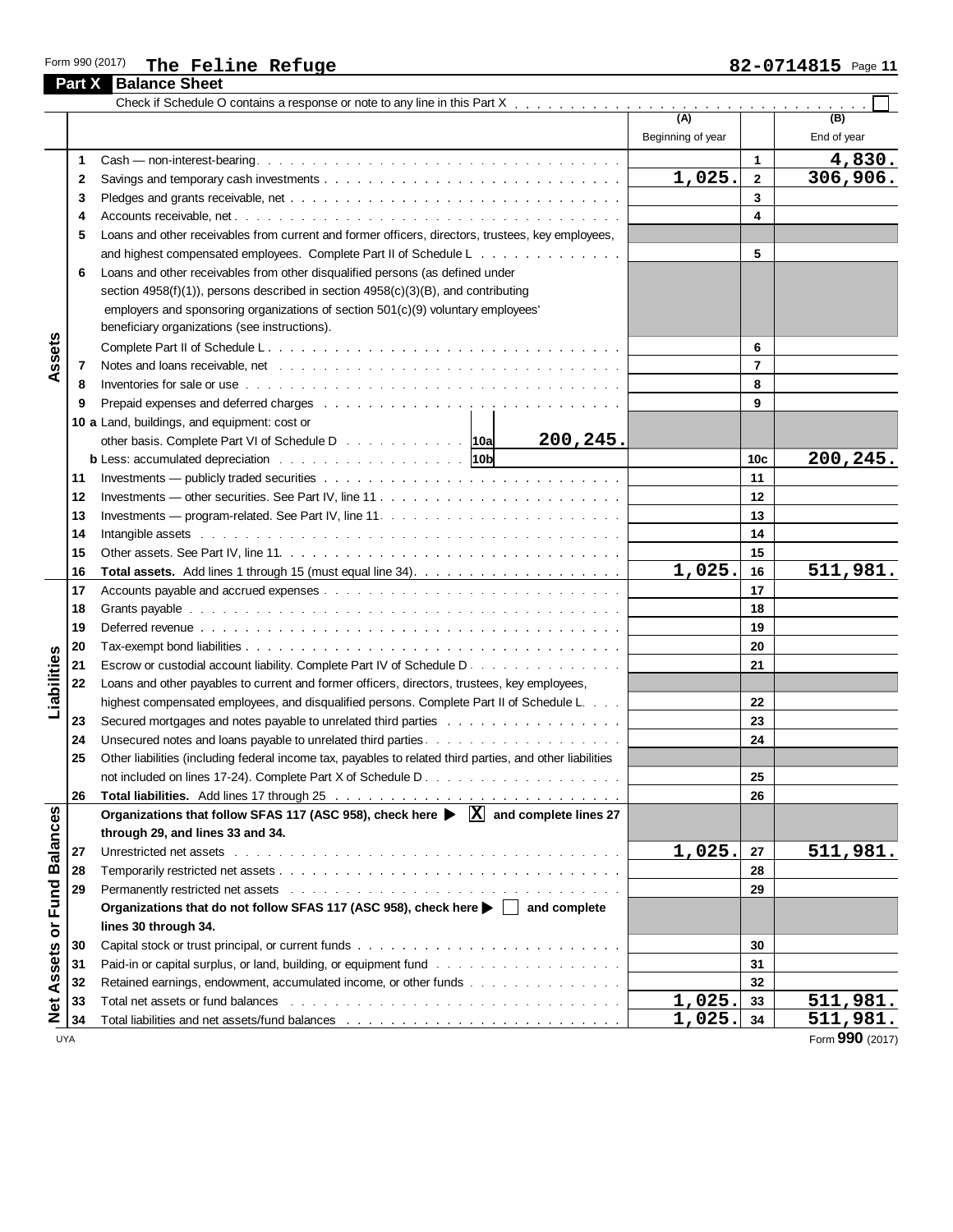|            | Form 990 (2017)<br>The Feline Refuge                                                                                                                                                                                                                                                                                             | 82-0714815 Page 12 |                 |                 |
|------------|----------------------------------------------------------------------------------------------------------------------------------------------------------------------------------------------------------------------------------------------------------------------------------------------------------------------------------|--------------------|-----------------|-----------------|
|            | <b>Part XI Reconciliation of Net Assets</b>                                                                                                                                                                                                                                                                                      |                    |                 |                 |
|            |                                                                                                                                                                                                                                                                                                                                  |                    |                 |                 |
| 1          |                                                                                                                                                                                                                                                                                                                                  |                    |                 | 513,078.        |
| 2          | $\overline{2}$                                                                                                                                                                                                                                                                                                                   |                    |                 | 2,122.          |
| 3          | $\mathbf{3}$                                                                                                                                                                                                                                                                                                                     |                    |                 | 510,956.        |
| 4          | Net assets or fund balances at beginning of year (must equal Part X, line 33, column (A))<br>$\overline{4}$                                                                                                                                                                                                                      |                    |                 | 1,025.          |
| 5          | 5                                                                                                                                                                                                                                                                                                                                |                    |                 |                 |
| 6          | 6<br>Donated services and use of facilities entering to contact the control of the control of the control of the control of the control of the control of the control of the control of the control of the control of the control o                                                                                              |                    |                 |                 |
| 7          | $\overline{7}$<br>Investment expenses because the contract of the contract of the contract of the contract of the contract of the contract of the contract of the contract of the contract of the contract of the contract of the contract of th                                                                                 |                    |                 |                 |
| 8          | 8                                                                                                                                                                                                                                                                                                                                |                    |                 |                 |
| 9          | 9                                                                                                                                                                                                                                                                                                                                |                    |                 |                 |
| 10         | Net assets or fund balances at end of year. Combine lines 3 through 9 (must equal Part X, line                                                                                                                                                                                                                                   |                    |                 |                 |
|            |                                                                                                                                                                                                                                                                                                                                  |                    |                 | <u>511,981.</u> |
| 1          | $ \mathbf{X} $ Accrual<br>$\vert$   Other<br>Accounting method used to prepare the Form 990:     Cash<br>If the organization changed its method of accounting from a prior year or checked "Other," explain in Schedule O.<br>2a Were the organization's financial statements compiled or reviewed by an independent accountant? |                    | 2a              | X               |
|            | If "Yes," check a box below to indicate whether the financial statements for the year were compiled or reviewed on a separate<br>basis, consolidated basis, or both:                                                                                                                                                             |                    |                 |                 |
|            | Consolidated basis<br>Separate basis<br>  Both consolidated and separate basis                                                                                                                                                                                                                                                   |                    |                 |                 |
|            |                                                                                                                                                                                                                                                                                                                                  |                    | 2 <sub>b</sub>  | X               |
|            | If "Yes," check a box below to indicate whether the financial statements for the year were audited on a separate basis, consolidated<br>basis, or both:                                                                                                                                                                          |                    |                 |                 |
|            | Consolidated basis<br>Separate basis<br>Both consolidated and separate basis                                                                                                                                                                                                                                                     |                    |                 |                 |
|            | c If "Yes" to line 2a or 2b, does the organization have a committee that assumes responsibility for oversight                                                                                                                                                                                                                    |                    |                 |                 |
|            | of the audit, review, or compilation of its financial statements and selection of an independent accountant?                                                                                                                                                                                                                     |                    | 2c              |                 |
|            | If the organization changed either its oversight process or selection process during the tax year, explain in<br>Schedule O.                                                                                                                                                                                                     |                    |                 |                 |
|            | 3a As a result of a federal award, was the organization required to undergo an audit or audits as set forth in                                                                                                                                                                                                                   |                    |                 |                 |
|            |                                                                                                                                                                                                                                                                                                                                  |                    | За              | x               |
|            | <b>b</b> If "Yes," did the organization undergo the required audit or audits? If the organization did not undergo the                                                                                                                                                                                                            |                    |                 |                 |
|            | required audit or audits, explain why in Schedule O and describe any steps taken to undergo such audits.                                                                                                                                                                                                                         |                    | 3 <sub>b</sub>  |                 |
| <b>UYA</b> |                                                                                                                                                                                                                                                                                                                                  |                    | Form 990 (2017) |                 |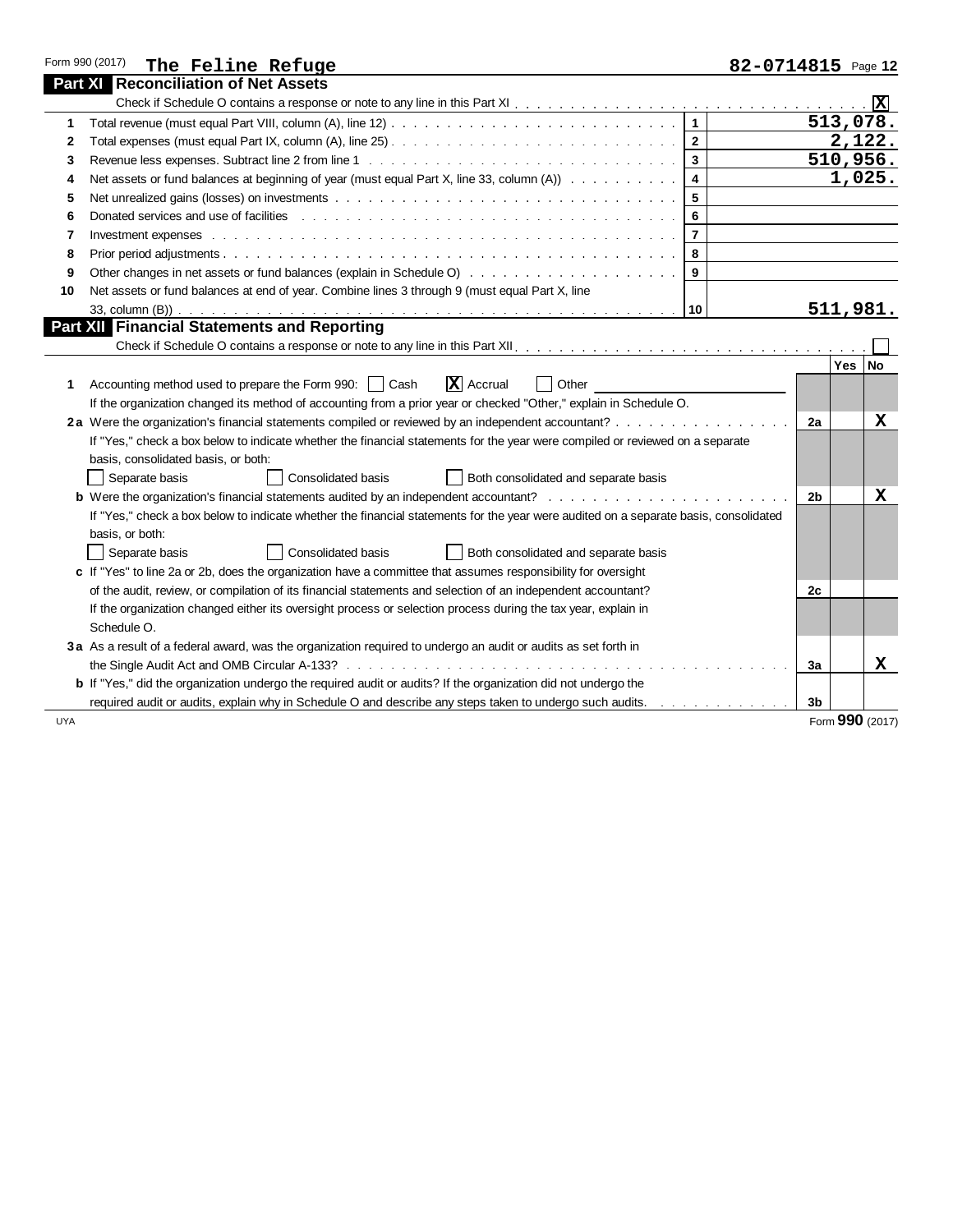**SCHEDULE A (Form 990 or 990-EZ)**

# **Public Charity Status and Public Support**

**Complete if the organization is a section 501(c)(3) organization or a section 4947(a)(1) nonexempt charitable trust.**

 **Attach to Form 990 or Form 990-EZ.** 

**Open to Public Inspection 2017**

OMB No. 1545-0047

|                       | Department of the Treasury         |                                                            |            | Attach to Form 990 or Form 990-EZ.                                                                                                                                                                                                                                                                                                                                                                                                                                                                                                                           |     |                                       |                                                                                  | <b>Open to Public</b>                                 |
|-----------------------|------------------------------------|------------------------------------------------------------|------------|--------------------------------------------------------------------------------------------------------------------------------------------------------------------------------------------------------------------------------------------------------------------------------------------------------------------------------------------------------------------------------------------------------------------------------------------------------------------------------------------------------------------------------------------------------------|-----|---------------------------------------|----------------------------------------------------------------------------------|-------------------------------------------------------|
|                       | Internal Revenue Service           |                                                            |            | Go to www.irs.gov/Form990 for instructions and the latest information.                                                                                                                                                                                                                                                                                                                                                                                                                                                                                       |     |                                       |                                                                                  | <b>Inspection</b>                                     |
|                       | Name of the organization           |                                                            |            |                                                                                                                                                                                                                                                                                                                                                                                                                                                                                                                                                              |     |                                       | <b>Employer identification number</b>                                            |                                                       |
| <b>Part I</b>         | The Feline Refuge                  |                                                            |            | Reason for Public Charity Status (All organizations must complete this part.) See instructions.                                                                                                                                                                                                                                                                                                                                                                                                                                                              |     |                                       | 82-0714815                                                                       |                                                       |
|                       |                                    |                                                            |            | The organization is not a private foundation because it is: (For lines 1 through 12, check only one box.)                                                                                                                                                                                                                                                                                                                                                                                                                                                    |     |                                       |                                                                                  |                                                       |
| 1                     |                                    |                                                            |            | A church, convention of churches, or association of churches described in <b>section 170(b)(1)(A)(i).</b>                                                                                                                                                                                                                                                                                                                                                                                                                                                    |     |                                       |                                                                                  |                                                       |
| 2                     |                                    |                                                            |            | A school described in section 170(b)(1)(A)(ii). (Attach Schedule E (Form 990 or 990-EZ).)                                                                                                                                                                                                                                                                                                                                                                                                                                                                    |     |                                       |                                                                                  |                                                       |
| 3                     |                                    |                                                            |            | A hospital or a cooperative hospital service organization described in section 170(b)(1)(A)(iii).                                                                                                                                                                                                                                                                                                                                                                                                                                                            |     |                                       |                                                                                  |                                                       |
| 4                     |                                    |                                                            |            | A medical research organization operated in conjunction with a hospital described in section 170(b)(1)(A)(iii). Enter the                                                                                                                                                                                                                                                                                                                                                                                                                                    |     |                                       |                                                                                  |                                                       |
|                       |                                    | hospital's name, city, and state:                          |            |                                                                                                                                                                                                                                                                                                                                                                                                                                                                                                                                                              |     |                                       |                                                                                  |                                                       |
| 5                     |                                    | section 170(b)(1)(A)(iv). (Complete Part II.)              |            | An organization operated for the benefit of a college or university owned or operated by a governmental unit described in                                                                                                                                                                                                                                                                                                                                                                                                                                    |     |                                       |                                                                                  |                                                       |
| 6                     |                                    |                                                            |            | A federal, state, or local government or governmental unit described in section 170(b)(1)(A)(v).                                                                                                                                                                                                                                                                                                                                                                                                                                                             |     |                                       |                                                                                  |                                                       |
| 7                     | $ {\bf x} $                        | described in section 170(b)(1)(A)(vi). (Complete Part II.) |            | An organization that normally receives a substantial part of its support from a governmental unit or from the general public                                                                                                                                                                                                                                                                                                                                                                                                                                 |     |                                       |                                                                                  |                                                       |
| 8                     |                                    |                                                            |            | A community trust described in section 170(b)(1)(A)(vi). (Complete Part II.)                                                                                                                                                                                                                                                                                                                                                                                                                                                                                 |     |                                       |                                                                                  |                                                       |
| 9                     |                                    |                                                            |            | An agricultural research organization described in section 170(b)(1)(A)(ix) operated in conjunction with a land-grant college                                                                                                                                                                                                                                                                                                                                                                                                                                |     |                                       |                                                                                  |                                                       |
|                       |                                    |                                                            |            | or university or a non-land-grant college of agriculture (see instructions). Enter the name, city, and state of the college or                                                                                                                                                                                                                                                                                                                                                                                                                               |     |                                       |                                                                                  |                                                       |
|                       | university:                        |                                                            |            |                                                                                                                                                                                                                                                                                                                                                                                                                                                                                                                                                              |     |                                       |                                                                                  |                                                       |
| 10 <sub>l</sub><br>11 |                                    |                                                            |            | An organization that normally receives: (1) more than 33 1/3% of its support from contributions, membership fees, and gross receipts from activities related to its exempt functions-subject to certain exceptions, and (2) no<br>support from gross investment income and unrelated business taxable income (less section 511 tax) from businesses<br>acquired by the organization after June 30, 1975. See section 509(a)(2). (Complete Part III.)<br>An organization organized and operated exclusively to test for public safety. See section 509(a)(4). |     |                                       |                                                                                  |                                                       |
| 12                    |                                    |                                                            |            | An organization organized and operated exclusively for the benefit of, to perform the functions of, or to carry out the purposes of                                                                                                                                                                                                                                                                                                                                                                                                                          |     |                                       |                                                                                  |                                                       |
|                       |                                    |                                                            |            | one or more publicly supported organizations described in section 509(a)(1) or section 509(a)(2). See section 509(a)(3). Check                                                                                                                                                                                                                                                                                                                                                                                                                               |     |                                       |                                                                                  |                                                       |
|                       |                                    |                                                            |            | the box in lines 12a through 12d that describes the type of supporting organization and complete lines 12e, 12f, and 12g.                                                                                                                                                                                                                                                                                                                                                                                                                                    |     |                                       |                                                                                  |                                                       |
| a                     |                                    |                                                            |            | Type I. A supporting organization operated, supervised, or controlled by its supported organization(s), typically by giving                                                                                                                                                                                                                                                                                                                                                                                                                                  |     |                                       |                                                                                  |                                                       |
|                       |                                    |                                                            |            | the supported organization(s) the power to regularly appoint or elect a majority of the directors or trustees of the supporting                                                                                                                                                                                                                                                                                                                                                                                                                              |     |                                       |                                                                                  |                                                       |
|                       |                                    |                                                            |            | organization. You must complete Part IV, Sections A and B.                                                                                                                                                                                                                                                                                                                                                                                                                                                                                                   |     |                                       |                                                                                  |                                                       |
| b                     |                                    |                                                            |            | Type II. A supporting organization supervised or controlled in connection with its supported organization(s), by having<br>control or management of the supporting organization vested in the same persons that control or manage the supported                                                                                                                                                                                                                                                                                                              |     |                                       |                                                                                  |                                                       |
|                       |                                    |                                                            |            | organization(s). You must complete Part IV, Sections A and C.                                                                                                                                                                                                                                                                                                                                                                                                                                                                                                |     |                                       |                                                                                  |                                                       |
| c                     |                                    |                                                            |            | Type III functionally integrated. A supporting organization operated in connection with, and functionally integrated with,                                                                                                                                                                                                                                                                                                                                                                                                                                   |     |                                       |                                                                                  |                                                       |
| d                     |                                    |                                                            |            | its supported organization(s) (see instructions). You must complete Part IV, Sections A, D, and E.<br>Type III non-functionally integrated. A supporting organization operated in connection with its supported organization(s)                                                                                                                                                                                                                                                                                                                              |     |                                       |                                                                                  |                                                       |
|                       |                                    |                                                            |            | that is not functionally integrated. The organization generally must satisfy a distribution requirement and an attentiveness<br>requirement (see instructions). You must complete Part IV, Sections A and D, and Part V.                                                                                                                                                                                                                                                                                                                                     |     |                                       |                                                                                  |                                                       |
| е                     |                                    |                                                            |            | Check this box if the organization received a written determination from the IRS that it is a Type I, Type II, Type III                                                                                                                                                                                                                                                                                                                                                                                                                                      |     |                                       |                                                                                  |                                                       |
|                       |                                    |                                                            |            | functionally integrated, or Type III non-functionally integrated supporting organization.                                                                                                                                                                                                                                                                                                                                                                                                                                                                    |     |                                       |                                                                                  |                                                       |
| f                     |                                    |                                                            |            | Enter the number of supported organizations with a substitution of the substitution of supported organizations                                                                                                                                                                                                                                                                                                                                                                                                                                               |     |                                       |                                                                                  |                                                       |
| g                     |                                    |                                                            |            | Provide the following information about the supported organization(s).                                                                                                                                                                                                                                                                                                                                                                                                                                                                                       |     |                                       |                                                                                  |                                                       |
|                       | (i) Name of supported organization |                                                            | $(ii)$ EIN | (iii) Type of organization<br>(described on lines 1-10<br>above (see instructions))                                                                                                                                                                                                                                                                                                                                                                                                                                                                          |     | listed in your governing<br>document? | (iv) Is the organization (v) Amount of monetary<br>support (see<br>instructions) | (vi) Amount of<br>other support (see<br>instructions) |
|                       |                                    |                                                            |            |                                                                                                                                                                                                                                                                                                                                                                                                                                                                                                                                                              | Yes | No                                    |                                                                                  |                                                       |
| (A)                   |                                    |                                                            |            |                                                                                                                                                                                                                                                                                                                                                                                                                                                                                                                                                              |     |                                       |                                                                                  |                                                       |
| (B)                   |                                    |                                                            |            |                                                                                                                                                                                                                                                                                                                                                                                                                                                                                                                                                              |     |                                       |                                                                                  |                                                       |
| (C)                   |                                    |                                                            |            |                                                                                                                                                                                                                                                                                                                                                                                                                                                                                                                                                              |     |                                       |                                                                                  |                                                       |
| (D)                   |                                    |                                                            |            |                                                                                                                                                                                                                                                                                                                                                                                                                                                                                                                                                              |     |                                       |                                                                                  |                                                       |
| (E)                   |                                    |                                                            |            |                                                                                                                                                                                                                                                                                                                                                                                                                                                                                                                                                              |     |                                       |                                                                                  |                                                       |
|                       |                                    |                                                            |            |                                                                                                                                                                                                                                                                                                                                                                                                                                                                                                                                                              |     |                                       |                                                                                  |                                                       |

**For Paperwork Reduction Act Notice, see the Instructions for Form 990 or 990-EZ.** UYA

**Total**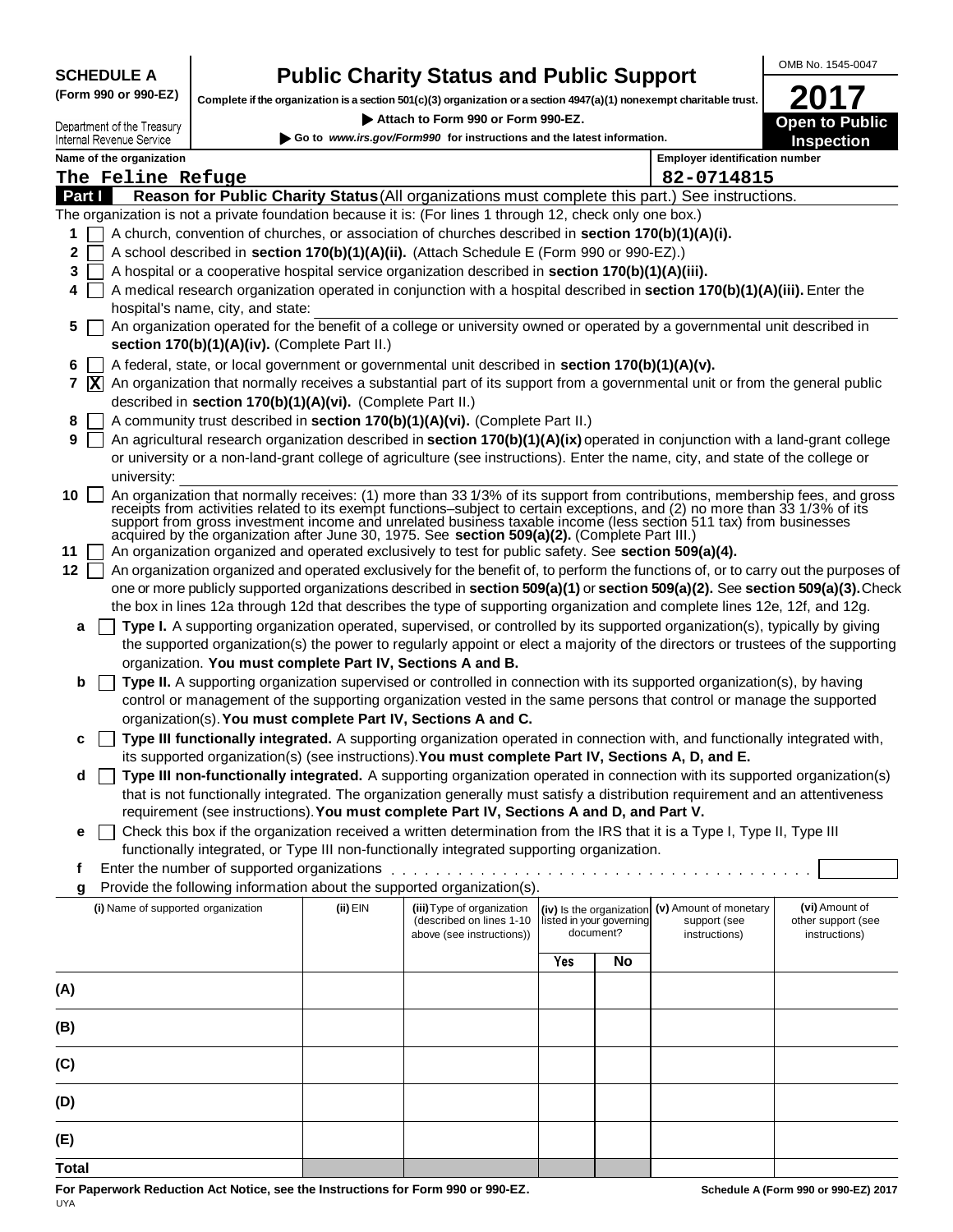|              | Schedule A (Form 990 or 990-EZ) 2017 The Feline Refuge                                                                                                                                                                         |          |          |            |            |                 | 82-0714815 Page 2             |
|--------------|--------------------------------------------------------------------------------------------------------------------------------------------------------------------------------------------------------------------------------|----------|----------|------------|------------|-----------------|-------------------------------|
| Part II      | Support Schedule for Organizations Described in Sections 170(b)(1)(A)(iv) and 170(b)(1)(A)(vi)                                                                                                                                 |          |          |            |            |                 |                               |
|              | (Complete only if you checked the box on line 5, 7, or 8 of Part I or if the organization failed to qualify under                                                                                                              |          |          |            |            |                 |                               |
|              | Part III. If the organization fails to qualify under the tests listed below, please complete Part III.)                                                                                                                        |          |          |            |            |                 |                               |
|              | <b>Section A. Public Support</b>                                                                                                                                                                                               |          |          |            |            |                 |                               |
|              | Calendar year (or fiscal year beginning in)                                                                                                                                                                                    | (a) 2013 | (b) 2014 | $(c)$ 2015 | $(d)$ 2016 | (e) 2017        | (f) Total                     |
| 1            | Gifts, grants,<br>contributions,<br>and                                                                                                                                                                                        |          |          |            |            |                 |                               |
|              | membership fees received. (Do not                                                                                                                                                                                              |          |          |            |            |                 |                               |
|              | include any "unusual grants.").                                                                                                                                                                                                |          |          |            |            |                 | <u>1,025.512,150.513,175.</u> |
| $\mathbf{2}$ | Tax revenues levied for the                                                                                                                                                                                                    |          |          |            |            |                 |                               |
|              | organization's benefit and either paid<br>to or expended on its behalf                                                                                                                                                         |          |          |            |            |                 |                               |
| 3            | The value of services or facilities                                                                                                                                                                                            |          |          |            |            |                 |                               |
|              | furnished by a governmental unit to the                                                                                                                                                                                        |          |          |            |            |                 |                               |
|              | organization without charge                                                                                                                                                                                                    |          |          |            |            |                 |                               |
| 4            | Total. Add lines 1 through 3                                                                                                                                                                                                   |          |          |            |            |                 | 1,025.512,150.513,175.        |
| 5            | The portion of total contributions by                                                                                                                                                                                          |          |          |            |            |                 |                               |
|              | each<br>(other<br>person<br>than<br>a                                                                                                                                                                                          |          |          |            |            |                 |                               |
|              | governmental<br>unit<br>publicly<br>or                                                                                                                                                                                         |          |          |            |            |                 |                               |
|              | supported organization) included on                                                                                                                                                                                            |          |          |            |            |                 |                               |
|              | line 1 that exceeds 2% of the amount                                                                                                                                                                                           |          |          |            |            |                 |                               |
|              | shown on line 11, column $(f)$                                                                                                                                                                                                 |          |          |            |            |                 |                               |
| 6.           | Public support. Subtract line 5 from line 4.                                                                                                                                                                                   |          |          |            |            |                 | 513, 175.                     |
|              | <b>Section B. Total Support</b>                                                                                                                                                                                                |          |          |            |            |                 |                               |
|              | Calendar year (or fiscal year beginning in) >                                                                                                                                                                                  | (a) 2013 | (b) 2014 | $(c)$ 2015 | $(d)$ 2016 | <b>(e)</b> 2017 | (f) Total                     |
| $\mathbf{7}$ | Amounts from line 4.                                                                                                                                                                                                           |          |          |            |            |                 | 1,025.512,150.513,175.        |
| 8            | Gross income from interest, dividends,                                                                                                                                                                                         |          |          |            |            |                 |                               |
|              | payments received on securities loans,                                                                                                                                                                                         |          |          |            |            |                 |                               |
|              | rents, royalties, and income from similar                                                                                                                                                                                      |          |          |            |            |                 |                               |
|              | SOUICES                                                                                                                                                                                                                        |          |          |            |            | 928.            | 928.                          |
| 9            | Net income from unrelated business                                                                                                                                                                                             |          |          |            |            |                 |                               |
|              | activities, whether or not the business                                                                                                                                                                                        |          |          |            |            |                 |                               |
|              | is regularly carried on                                                                                                                                                                                                        |          |          |            |            |                 |                               |
| 10           | Other income. Do not include gain or                                                                                                                                                                                           |          |          |            |            |                 |                               |
|              | loss from the sale of capital assets<br>(Explain in Part VI.)                                                                                                                                                                  |          |          |            |            |                 |                               |
| 11           | Total support. Add lines 7 through 10                                                                                                                                                                                          |          |          |            |            |                 | 514, 103.                     |
| 12           | Gross receipts from related activities, etc. (see instructions)                                                                                                                                                                |          |          |            |            | 12              |                               |
| 13           | First five years. If the Form 990 is for the organization's first, second, third, fourth, or fifth tax year as a section 501(c)(3)                                                                                             |          |          |            |            |                 |                               |
|              |                                                                                                                                                                                                                                |          |          |            |            |                 |                               |
|              | <b>Section C. Computation of Public Support Percentage</b>                                                                                                                                                                     |          |          |            |            |                 |                               |
| 14           | Public support percentage for 2017 (line 6, column (f) divided by line 11, column (f)) [14] 14                                                                                                                                 |          |          |            |            |                 | $\%$                          |
| 15           | Public support percentage from 2016 Schedule A, Part II, line 14 manufacture and contact the control of the 14                                                                                                                 |          |          |            |            | $\boxed{15}$    | $\overline{\%}$               |
| 16a          | 33 1/3 % support test-2017. If the organization did not check the box on line 13, and line 14 is 33 $\frac{1}{3}$ % or more, check this                                                                                        |          |          |            |            |                 |                               |
|              |                                                                                                                                                                                                                                |          |          |            |            |                 |                               |
| b            | 33 1/3 % support test-2016. If the organization did not check a box on line 13 or 16a, and line 15 is 33 1/3 % or more,                                                                                                        |          |          |            |            |                 |                               |
|              | check this box and stop here. The organization qualifies as a publicly supported organization with the state of the state of the state of the state of the state of the state of the state of the state of the state of the st |          |          |            |            |                 |                               |
| 17a          | 10%-facts-and-circumstances test-2017. If the organization did not check a box on line 13, 16a, or 16b, and line 14 is                                                                                                         |          |          |            |            |                 |                               |
|              | 10% or more, and if the organization meets the "facts-and-circumstances" test, check this box and stop here. Explain in                                                                                                        |          |          |            |            |                 |                               |
|              | Part VI how the organization meets the "facts-and-circumstances" test. The organization qualifies as a publicly supported                                                                                                      |          |          |            |            |                 |                               |
|              |                                                                                                                                                                                                                                |          |          |            |            |                 |                               |
| b            | 10%-facts-and-circumstances test-2016. If the organization did not check a box on line 13, 16a, 16b, or 17a, and line                                                                                                          |          |          |            |            |                 |                               |
|              | 15 is 10% or more, and if the organization meets the "facts-and-circumstances" test, check this box and stop here.                                                                                                             |          |          |            |            |                 |                               |
|              | Explain in Part VI how the organization meets the "facts-and-circumstances" test. The organization qualifies as a publicly                                                                                                     |          |          |            |            |                 |                               |
|              |                                                                                                                                                                                                                                |          |          |            |            |                 |                               |
| 18           | Private foundation. If the organization did not check a box on line 13, 16a, 16b, 17a, or 17b, check this box and see                                                                                                          |          |          |            |            |                 |                               |
|              |                                                                                                                                                                                                                                |          |          |            |            |                 |                               |

**Schedule A (Form 990 or 990-EZ) 2017**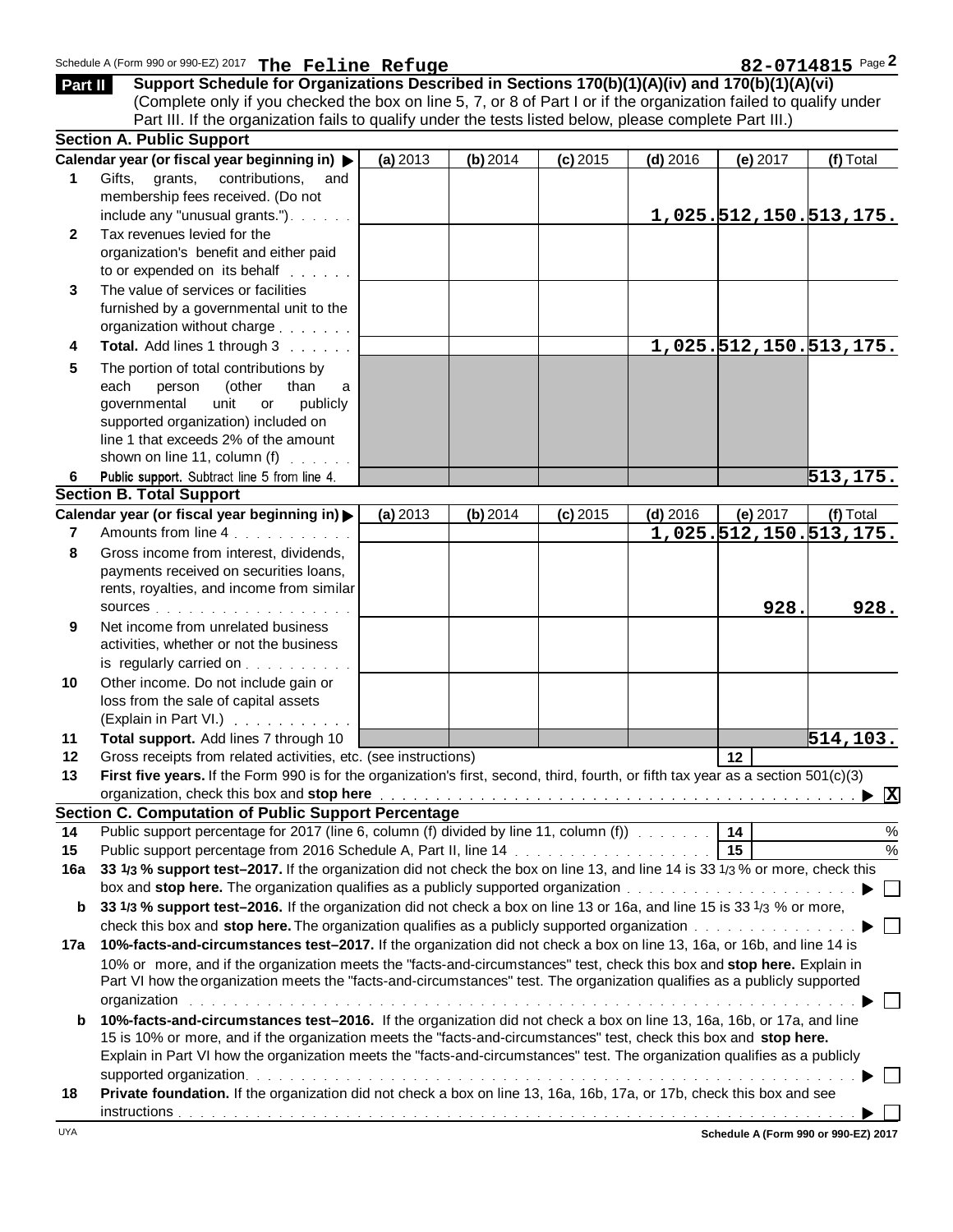#### Schedule A (Form 990 or 990-EZ) 2017 The Feline Refuge **82-0714815** Page 3

**Part III** Support Schedule for Organizations Described in Section 509(a)(2) (Complete only if you checked the box on line 10 of Part I or if the organization failed to qualify under Part II. If the organization fails to qualify under the tests listed below, please complete Part II.)

|              | <b>Section A. Public Support</b>                                                                                                                     |          |          |            |            |          |               |
|--------------|------------------------------------------------------------------------------------------------------------------------------------------------------|----------|----------|------------|------------|----------|---------------|
|              | Calendar year (or fiscal year beginning in) >                                                                                                        | (a) 2013 | (b) 2014 | $(c)$ 2015 | $(d)$ 2016 | (e) 2017 | (f) Total     |
| 1            | Gifts, grants, contributions, and membership fees                                                                                                    |          |          |            |            |          |               |
|              | received. (Do not include any "unusual grants.")                                                                                                     |          |          |            |            |          |               |
| $\mathbf{2}$ | Gross receipts from admissions, merchandise                                                                                                          |          |          |            |            |          |               |
|              | sold or services performed, or facilities<br>furnished in any activity that is related to the                                                        |          |          |            |            |          |               |
|              | organization's tax-exempt purpose with a state                                                                                                       |          |          |            |            |          |               |
| 3            | Gross receipts from activities that are not an                                                                                                       |          |          |            |            |          |               |
|              | unrelated trade or business under section 513                                                                                                        |          |          |            |            |          |               |
| 4            | Tax revenues levied for the                                                                                                                          |          |          |            |            |          |               |
|              | organization's benefit and either paid                                                                                                               |          |          |            |            |          |               |
|              | to or expended on its behalf                                                                                                                         |          |          |            |            |          |               |
| 5            | The value of services or facilities                                                                                                                  |          |          |            |            |          |               |
|              | furnished by a governmental unit to the                                                                                                              |          |          |            |            |          |               |
|              | organization without charge                                                                                                                          |          |          |            |            |          |               |
| 6            | <b>Total.</b> Add lines 1 through 5                                                                                                                  |          |          |            |            |          |               |
|              | 7a Amounts included on lines 1, 2, and 3                                                                                                             |          |          |            |            |          |               |
|              | received from disqualified persons                                                                                                                   |          |          |            |            |          |               |
| b            | Amounts included on lines 2 and 3                                                                                                                    |          |          |            |            |          |               |
|              | received from other than disqualified                                                                                                                |          |          |            |            |          |               |
|              | persons that exceed the greater of \$5,000                                                                                                           |          |          |            |            |          |               |
|              | or 1% of the amount on line 13 for the year                                                                                                          |          |          |            |            |          |               |
| c            |                                                                                                                                                      |          |          |            |            |          |               |
| 8            | Public support. (Subtract line 7c from                                                                                                               |          |          |            |            |          |               |
|              |                                                                                                                                                      |          |          |            |            |          |               |
|              | <b>Section B. Total Support</b>                                                                                                                      |          |          |            |            |          |               |
|              | Calendar year (or fiscal year beginning in) ▶                                                                                                        | (a) 2013 | (b) 2014 | $(c)$ 2015 | $(d)$ 2016 | (e) 2017 | (f) Total     |
| 9            | Amounts from line 6                                                                                                                                  |          |          |            |            |          |               |
|              | 10a Gross income from interest, dividends,                                                                                                           |          |          |            |            |          |               |
|              | payments received on securities loans, rents,                                                                                                        |          |          |            |            |          |               |
|              | royalties, and income from similar sources                                                                                                           |          |          |            |            |          |               |
| b            | Unrelated business taxable income (less                                                                                                              |          |          |            |            |          |               |
|              | section 511 taxes) from businesses                                                                                                                   |          |          |            |            |          |               |
|              | acquired after June 30, 1975                                                                                                                         |          |          |            |            |          |               |
| C            | Add lines 10a and 10b.                                                                                                                               |          |          |            |            |          |               |
| 11           | Net income from unrelated business                                                                                                                   |          |          |            |            |          |               |
|              | activities not included in line 10b, whether                                                                                                         |          |          |            |            |          |               |
|              | or not the business is regularly carried on                                                                                                          |          |          |            |            |          |               |
| 12           | Other income. Do not include gain or                                                                                                                 |          |          |            |            |          |               |
|              | loss from the sale of capital assets                                                                                                                 |          |          |            |            |          |               |
|              | (Explain in Part VI.)                                                                                                                                |          |          |            |            |          |               |
| 13           | Total support. (Add lines 9, 10c, 11,                                                                                                                |          |          |            |            |          |               |
|              | and $12.$ ).                                                                                                                                         |          |          |            |            |          |               |
| 14           | First five years. If the Form 990 is for the organization's first, second, third, fourth, or fifth tax year as a section 501(c)(3)                   |          |          |            |            |          |               |
|              | organization, check this box and stop here entertainment is a series of the series of the series of the series is a series of D                      |          |          |            |            |          |               |
|              | <b>Section C. Computation of Public Support Percentage</b>                                                                                           |          |          |            |            |          |               |
| 15           | Public support percentage for 2017 (line 8, column (f) divided by line 13, column (f))                                                               |          |          |            |            | 15       | $\%$          |
| 16           | Public support percentage from 2016 Schedule A, Part III, line 15                                                                                    |          |          |            |            | 16       | $\%$          |
|              | Section D. Computation of Investment Income Percentage                                                                                               |          |          |            |            |          |               |
| 17           | Investment income percentage for 2017 (line 10c, column (f) divided by line 13, column (f)).                                                         |          |          |            |            | 17       | $\%$          |
| 18           | Investment income percentage from 2016 Schedule A, Part III, line 17                                                                                 |          |          |            |            | 18       | $\frac{0}{0}$ |
| 19a          | 33 1/3 % support test-2017. If the organization did not check the box on line 14, and line 15 is more than 33 <sup>1/3</sup> %, and line             |          |          |            |            |          |               |
|              | line 17 is not more than 331/3%, check this box and stop here. The organization qualifies as a publicly supported organization $\blacktriangleright$ |          |          |            |            |          |               |
| b            | 33 1/3 % support test-2016. If the organization did not check a box on line 14 or line 19a, and line 16 is more than 33 1/3 %, and                   |          |          |            |            |          |               |
|              | line 18 is not more than 331/3%, check this box and stop here. The organization qualifies as a publicly supported organization                       |          |          |            |            |          |               |
| 20           | Private foundation. If the organization did not check a box on line 14, 19a, or 19b, check this box and see instructions                             |          |          |            |            |          |               |
|              |                                                                                                                                                      |          |          |            |            |          |               |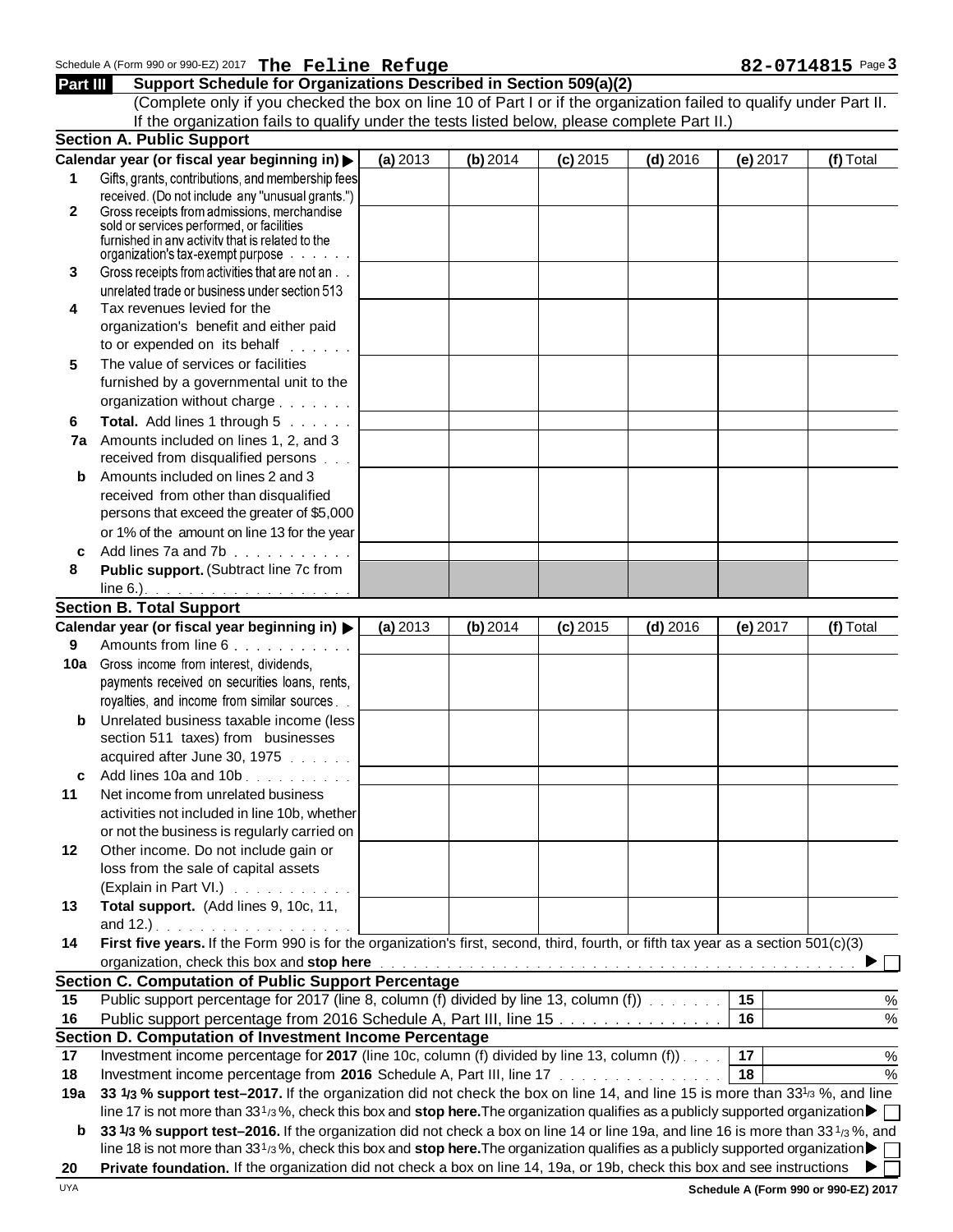| Part IV | <b>Supporting Organizations</b>                                                                                      |                 |        |  |
|---------|----------------------------------------------------------------------------------------------------------------------|-----------------|--------|--|
|         | (Complete only if you checked a box in line 12 on Part I. If you checked 12a of Part I, complete Sections A          |                 |        |  |
|         | and B. If you checked 12b of Part I, complete Sections A and C. If you checked 12c of Part I, complete               |                 |        |  |
|         | Sections A, D, and E. If you checked 12d of Part I, complete Sections A and D, and complete Part V.)                 |                 |        |  |
|         | <b>Section A. All Supporting Organizations</b>                                                                       |                 |        |  |
|         |                                                                                                                      |                 | Yes No |  |
| 1       | Are all of the organization's supported organizations listed by name in the organization's governing                 |                 |        |  |
|         | documents? If "No," describe in Part VI how the supported organizations are designated. If designated by             |                 |        |  |
|         | class or purpose, describe the designation. If historic and continuing relationship, explain.                        | 1               |        |  |
| 2       | Did the organization have any supported organization that does not have an IRS determination of status               |                 |        |  |
|         | under section 509(a)(1) or (2)? If "Yes," explain in Part VI how the organization determined that the supported      |                 |        |  |
|         |                                                                                                                      | $\mathbf{2}$    |        |  |
|         | organization was described in section 509(a)(1) or (2).                                                              |                 |        |  |
| За      | Did the organization have a supported organization described in section $501(c)(4)$ , (5), or (6)? If "Yes," answer  |                 |        |  |
|         | $(b)$ and $(c)$ below.                                                                                               | 3a              |        |  |
| b       | Did the organization confirm that each supported organization qualified under section 501(c)(4), (5), or (6) and     |                 |        |  |
|         | satisfied the public support tests under section $509(a)(2)$ ? If "Yes," describe in <b>Part VI</b> when and how the |                 |        |  |
|         | organization made the determination.                                                                                 | 3 <sub>b</sub>  |        |  |
| c       | Did the organization ensure that all support to such organizations was used exclusively for section $170(c)(2)(B)$   |                 |        |  |
|         | purposes? If "Yes," explain in Part VI what controls the organization put in place to ensure such use.               | 3 <sub>c</sub>  |        |  |
| 4a      | Was any supported organization not organized in the United States ("foreign supported organization")? If             |                 |        |  |
|         | "Yes" and if you checked 12a or 12b in Part I, answer (b) and (c) below.                                             | 4a              |        |  |
| b       | Did the organization have ultimate control and discretion in deciding whether to make grants to the foreign          |                 |        |  |
|         | supported organization? If "Yes," describe in Part VI how the organization had such control and discretion           |                 |        |  |
|         | despite being controlled or supervised by or in connection with its supported organizations.                         | 4b              |        |  |
|         | Did the organization support any foreign supported organization that does not have an IRS determination              |                 |        |  |
|         | under sections 501(c)(3) and 509(a)(1) or (2)? If "Yes," explain in Part VI what controls the organization used      |                 |        |  |
|         | to ensure that all support to the foreign supported organization was used exclusively for section $170(c)(2)(B)$     |                 |        |  |
|         |                                                                                                                      |                 |        |  |
|         | purposes.                                                                                                            | 4c              |        |  |
| 5a      | Did the organization add, substitute, or remove any supported organizations during the tax year? If "Yes,"           |                 |        |  |
|         | answer (b) and (c) below (if applicable). Also, provide detail in Part VI, including (i) the names and EIN           |                 |        |  |
|         | numbers of the supported organizations added, substituted, or removed; (ii) the reasons for each such action;        |                 |        |  |
|         | (iii) the authority under the organization's organizing document authorizing such action; and (iv) how the action    |                 |        |  |
|         | was accomplished (such as by amendment to the organizing document).                                                  | 5a              |        |  |
| b       | Type I or Type II only. Was any added or substituted supported organization part of a class already                  |                 |        |  |
|         | designated in the organization's organizing document?                                                                | 5b              |        |  |
| c       | Substitutions only. Was the substitution the result of an event beyond the organization's control?                   | 5 <sub>c</sub>  |        |  |
| 6       | Did the organization provide support (whether in the form of grants or the provision of services or facilities) to   |                 |        |  |
|         | anyone other than (i) its supported organizations, (ii) individuals that are part of the charitable class            |                 |        |  |
|         | benefited by one or more of its supported organizations, or (iii) other supporting organizations that also           |                 |        |  |
|         | support or benefit one or more of the filing organization's supported organizations? If "Yes," provide detail in     |                 |        |  |
|         | Part VI.                                                                                                             | 6               |        |  |
| 7       | Did the organization provide a grant, loan, compensation, or other similar payment to a substantial contributor      |                 |        |  |
|         | (defined in section 4958(c)(3)(C)), a family member of a substantial contributor, or a 35% controlled entity with    |                 |        |  |
|         | regard to a substantial contributor? If "Yes," complete Part I of Schedule L (Form 990 or 990-EZ).                   | 7               |        |  |
| 8       | Did the organization make a loan to a disqualified person (as defined in section 4958) not described in line 7?      |                 |        |  |
|         | If "Yes," complete Part I of Schedule L (Form 990 or 990-EZ).                                                        | 8               |        |  |
| 9a      | Was the organization controlled directly or indirectly at any time during the tax year by one or more                |                 |        |  |
|         | disqualified persons as defined in section 4946 (other than foundation managers and organizations described          |                 |        |  |
|         |                                                                                                                      |                 |        |  |
|         | in section $509(a)(1)$ or (2))? If "Yes," provide detail in Part VI.                                                 | 9a              |        |  |
| b       | Did one or more disqualified persons (as defined in line 9a) hold a controlling interest in any entity in which      |                 |        |  |
|         | the supporting organization had an interest? If "Yes," provide detail in Part VI.                                    | 9b              |        |  |
| c       | Did a disqualified person (as defined in line 9a) have an ownership interest in, or derive any personal benefit      |                 |        |  |
|         | from, assets in which the supporting organization also had an interest? If "Yes," provide detail in Part VI.         | 9c              |        |  |
| 10a     | Was the organization subject to the excess business holdings rules of section 4943 because of section                |                 |        |  |
|         | 4943(f) (regarding certain Type II supporting organizations, and all Type III non-functionally integrated            |                 |        |  |
|         | supporting organizations)? If "Yes," answer 10b below.                                                               | 10a             |        |  |
| b       | Did the organization have any excess business holdings in the tax year? (Use Schedule C, Form 4720, to               |                 |        |  |
|         | determine whether the organization had excess business holdings.)                                                    | 10 <sub>b</sub> |        |  |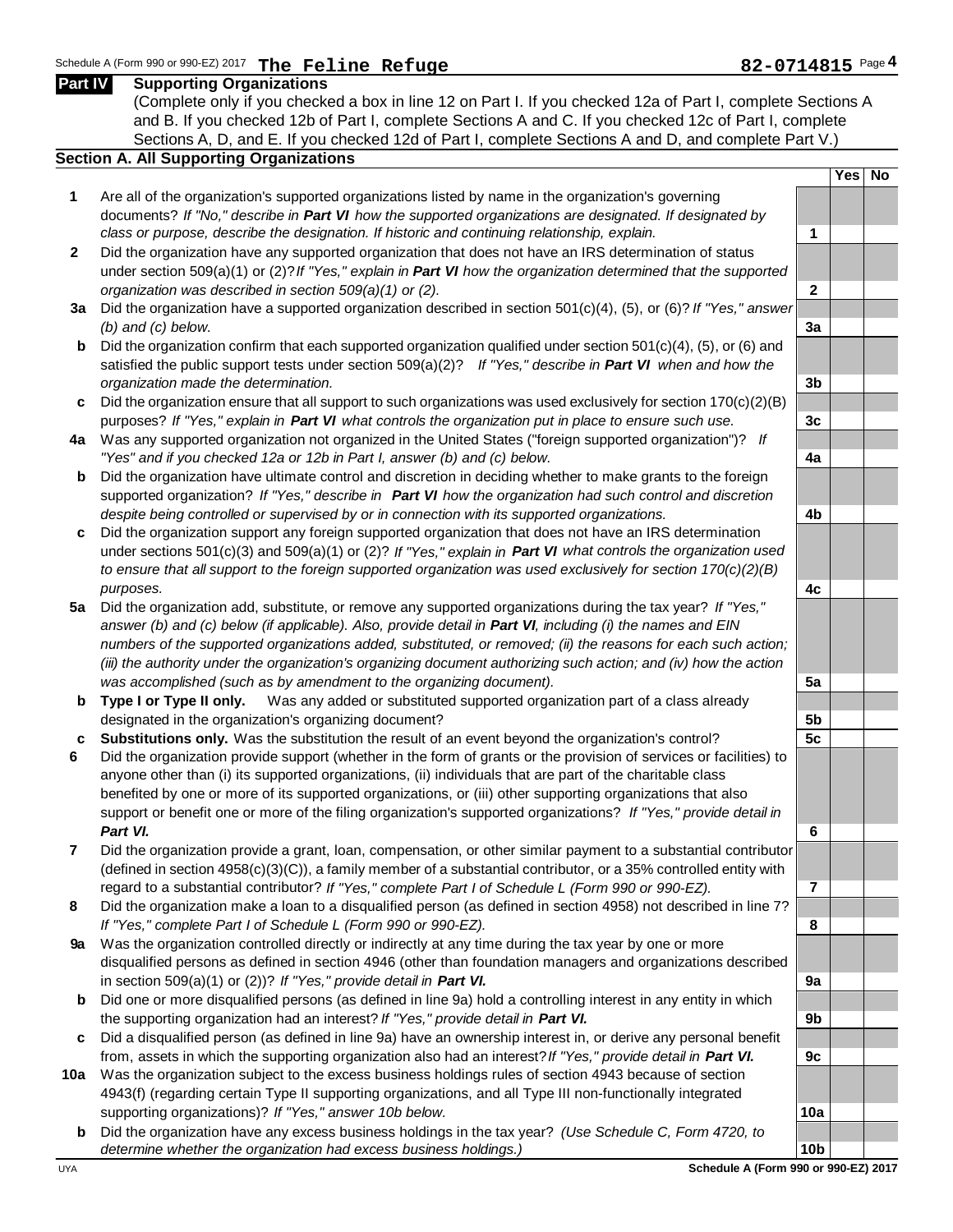**Schedule A (Form 990 or 990-EZ) 2017** The Feline Refuge **1988 1999 82-0714815** Page 5

| Part IV     | <b>Supporting Organizations (continued)</b>                                                                                                                                                                                                                                                                                                                                                                                                                                                                                                                                                                                                                                  |                      |          |  |
|-------------|------------------------------------------------------------------------------------------------------------------------------------------------------------------------------------------------------------------------------------------------------------------------------------------------------------------------------------------------------------------------------------------------------------------------------------------------------------------------------------------------------------------------------------------------------------------------------------------------------------------------------------------------------------------------------|----------------------|----------|--|
|             |                                                                                                                                                                                                                                                                                                                                                                                                                                                                                                                                                                                                                                                                              |                      | Yes   No |  |
| 11          | Has the organization accepted a gift or contribution from any of the following persons?                                                                                                                                                                                                                                                                                                                                                                                                                                                                                                                                                                                      |                      |          |  |
| a           | A person who directly or indirectly controls, either alone or together with persons described in (b) and (c)                                                                                                                                                                                                                                                                                                                                                                                                                                                                                                                                                                 |                      |          |  |
|             | below, the governing body of a supported organization?                                                                                                                                                                                                                                                                                                                                                                                                                                                                                                                                                                                                                       | 11a                  |          |  |
| $\mathbf b$ | A family member of a person described in (a) above?                                                                                                                                                                                                                                                                                                                                                                                                                                                                                                                                                                                                                          | 11 <sub>b</sub>      |          |  |
|             | c A 35% controlled entity of a person described in (a) or (b) above? If "Yes" to a, b, or c, provide detail in Part VI.                                                                                                                                                                                                                                                                                                                                                                                                                                                                                                                                                      | 11c                  |          |  |
|             | <b>Section B. Type I Supporting Organizations</b>                                                                                                                                                                                                                                                                                                                                                                                                                                                                                                                                                                                                                            |                      |          |  |
|             |                                                                                                                                                                                                                                                                                                                                                                                                                                                                                                                                                                                                                                                                              |                      | Yes   No |  |
| 1           | Did the directors, trustees, or membership of one or more supported organizations have the power to<br>regularly appoint or elect at least a majority of the organization's directors or trustees at all times during the<br>tax year? If "No," describe in Part VI how the supported organization(s) effectively operated, supervised, or<br>controlled the organization's activities. If the organization had more than one supported organization,<br>describe how the powers to appoint and/or remove directors or trustees were allocated among the supported<br>organizations and what conditions or restrictions, if any, applied to such powers during the tax year. | 1                    |          |  |
| 2           | Did the organization operate for the benefit of any supported organization other than the supported<br>organization(s) that operated, supervised, or controlled the supporting organization? If "Yes," explain in Part<br>VI how providing such benefit carried out the purposes of the supported organization(s) that operated,<br>supervised, or controlled the supporting organization.                                                                                                                                                                                                                                                                                   | $\mathbf{2}$         |          |  |
|             | <b>Section C. Type II Supporting Organizations</b>                                                                                                                                                                                                                                                                                                                                                                                                                                                                                                                                                                                                                           |                      |          |  |
|             |                                                                                                                                                                                                                                                                                                                                                                                                                                                                                                                                                                                                                                                                              |                      | Yes   No |  |
| 1           | Were a majority of the organization's directors or trustees during the tax year also a majority of the directors<br>or trustees of each of the organization's supported organization(s)? If "No," describe in Part VI how control<br>or management of the supporting organization was vested in the same persons that controlled or managed<br>the supported organization(s).                                                                                                                                                                                                                                                                                                | $\mathbf 1$          |          |  |
|             | <b>Section D. All Type III Supporting Organizations</b>                                                                                                                                                                                                                                                                                                                                                                                                                                                                                                                                                                                                                      |                      |          |  |
|             |                                                                                                                                                                                                                                                                                                                                                                                                                                                                                                                                                                                                                                                                              |                      | Yes   No |  |
| 1           | Did the organization provide to each of its supported organizations, by the last day of the fifth month of the<br>organization's tax year, (i) a written notice describing the type and amount of support provided during the prior tax<br>year, (ii) a copy of the Form 990 that was most recently filed as of the date of notification, and (iii) copies of the<br>organization's governing documents in effect on the date of notification, to the extent not previously provided?                                                                                                                                                                                        | $\blacktriangleleft$ |          |  |
|             | Were any of the organization's officers, directors, or trustees either (i) appointed or elected by the supported                                                                                                                                                                                                                                                                                                                                                                                                                                                                                                                                                             |                      |          |  |

- **2** Were any of the organization's officers, directors, or trustees either (i) appointed or elected by the supported organization(s) or (ii) serving on the governing body of a supported organization? *If "No," explain in Part VI how the organization maintained a close and continuous working relationship with the supported organization(s).* **2**
- **3** By reason of the relationship described in (2), did the organization's supported organizations have a significant voice in the organization's investment policies and in directing the use of the organization's income or assets at all times during the tax year? *If "Yes," describe in Part VI the role the organization's supported organizations played in this regard.* **3**

#### **Section E. Type III Functionally Integrated Supporting Organizations**

- **1** *Check the box next to the method that the organization used to satisfy the Integral Part Test during the year ( see instructions):*
- **a** The organization satisfied the Activities Test. *Complete line 2 below.*
- **b** The organization is the parent of each of its supported organizations. *Complete line 3 below.*
- **c** └┘ The organization supported a governmental entity. *Describe in Part Ⅶ how you supported a government entity (see instructions).*
- **2** Activities Test. *Answer (a) and (b) below.* **Yes No**
- **a** Did substantially all of the organization's activities during the tax year directly further the exempt purposes of the supported organization(s) to which the organization was responsive? *If "Yes," then in Part VI identify those supported organizations and explain how these activities directly furthered their exempt purposes, how the organization was responsive to those supported organizations, and how the organization determined that these activities constituted substantially all of its activities.* **2a**
- **b** Did the activities described in (a) constitute activities that, but for the organization's involvement, one or more of the organization's supported organization(s) would have been engaged in? *If "Yes," explain in Part VI the reasons for the organization's position that its supported organization(s) would have engaged in these activities but for the organization's involvement.* **2b**
- **3** Parent of Supported Organizations. *Answer (a) and (b) below.*
- **a** Did the organization have the power to regularly appoint or elect a majority of the officers, directors, or trustees of each of the supported organizations? *Provide details in Part VI.* **3a**
- **b** Did the organization exercise a substantial degree of direction over the policies, programs, and activities of each of its supported organizations? *If "Yes," describe in Part VI the role played by the organization in this regard.* **3b**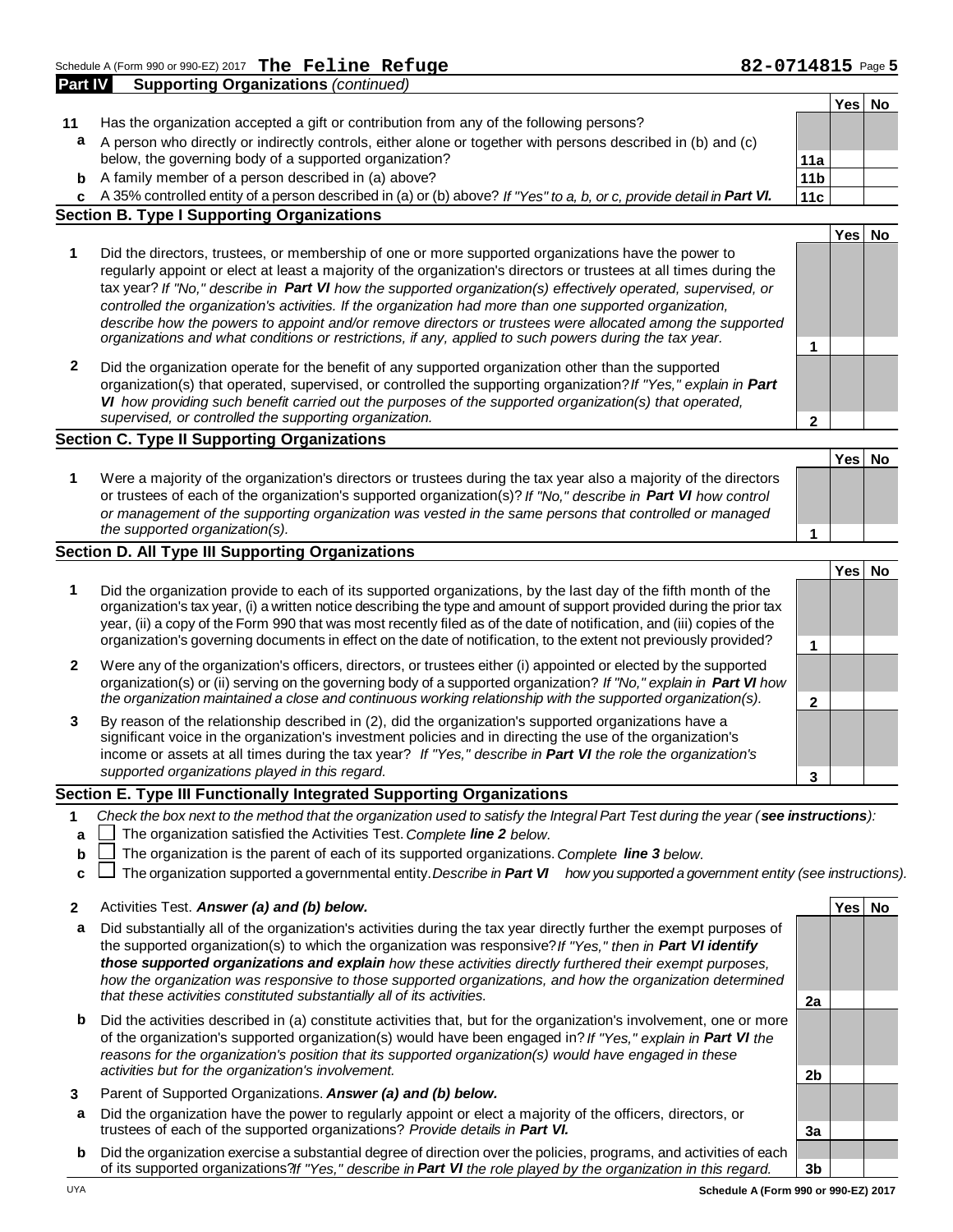#### Schedule A (Form 990 or 990-EZ) 2017 The Feline Refuge **1998 1998 82-0714815** Page **6**

**Part V Type III Non-Functionally Integrated 509(a)(3) Supporting Organizations**  1 <sup>1</sup> Check here if the organization satisfied the Integral Part Test as a qualifying trust on Nov. 20, 1970 (explain in Part VI. **See instructions.**  All other Type III non-functionally integrated supporting organizations must complete Sections A through E.

| 1   Check here if the organization satisfied the Integral Part Test as a qualifying trust on Nov. 20, 1970 (explain in Part VI.<br>See instructions. All other Type III non-functionally integrated supporting organizations must complete Sections A through E. |                |                |                                |
|------------------------------------------------------------------------------------------------------------------------------------------------------------------------------------------------------------------------------------------------------------------|----------------|----------------|--------------------------------|
| <b>Section A - Adjusted Net Income</b>                                                                                                                                                                                                                           |                | (A) Prior Year | (B) Current Year<br>(optional) |
| 1 Net short-term capital gain                                                                                                                                                                                                                                    | 1              |                |                                |
| 2 Recoveries of prior-year distributions                                                                                                                                                                                                                         | $\overline{2}$ |                |                                |
| 3 Other gross income (see instructions)                                                                                                                                                                                                                          | 3              |                |                                |
| 4 Add lines 1 through 3.                                                                                                                                                                                                                                         | 4              |                |                                |
| 5 Depreciation and depletion                                                                                                                                                                                                                                     | 5              |                |                                |
| 6 Portion of operating expenses paid or incurred for production or<br>collection of gross income or for management, conservation, or<br>maintenance of property held for production of income (see instructions)                                                 | 6              |                |                                |
| 7 Other expenses (see instructions)                                                                                                                                                                                                                              | 7              |                |                                |
| 8 Adjusted Net Income (subtract lines 5, 6, and 7 from line 4).                                                                                                                                                                                                  | 8              |                |                                |
| <b>Section B - Minimum Asset Amount</b>                                                                                                                                                                                                                          |                | (A) Prior Year | (B) Current Year<br>(optional) |
| 1 Aggregate fair market value of all non-exempt-use assets (see<br>instructions for short tax year or assets held for part of year):                                                                                                                             |                |                |                                |
| a Average monthly value of securities                                                                                                                                                                                                                            | 1a             |                |                                |
| <b>b</b> Average monthly cash balances                                                                                                                                                                                                                           | 1 <sub>b</sub> |                |                                |
| c Fair market value of other non-exempt-use assets                                                                                                                                                                                                               | 1 <sub>c</sub> |                |                                |
| d Total (add lines 1a, 1b, and 1c)                                                                                                                                                                                                                               | 1d             |                |                                |
| e Discount claimed for blockage or other<br>factors (explain in detail in Part VI):                                                                                                                                                                              |                |                |                                |
| 2 Acquisition indebtedness applicable to non-exempt-use assets                                                                                                                                                                                                   | 2              |                |                                |
| 3 Subtract line 2 from line 1d.                                                                                                                                                                                                                                  | $\overline{3}$ |                |                                |
| 4 Cash deemed held for exempt use. Enter 1-1/2% of line 3 (for greater amount,<br>see instructions).                                                                                                                                                             | 4              |                |                                |
| 5 Net value of non-exempt-use assets (subtract line 4 from line 3)                                                                                                                                                                                               | 5              |                |                                |
| 6 Multiply line 5 by .035.                                                                                                                                                                                                                                       | 6              |                |                                |
| 7 Recoveries of prior-year distributions                                                                                                                                                                                                                         | 7              |                |                                |
| 8 Minimum Asset Amount (add line 7 to line 6)                                                                                                                                                                                                                    | 8              |                |                                |
| <b>Section C - Distributable Amount</b>                                                                                                                                                                                                                          |                |                | <b>Current Year</b>            |
| 1 Adjusted net income for prior year (from Section A, line 8, Column A)                                                                                                                                                                                          | 1              |                |                                |
| 2 Enter 85% of line 1.                                                                                                                                                                                                                                           | $\overline{2}$ |                |                                |
| 3 Minimum asset amount for prior year (from Section B, line 8, Column A)                                                                                                                                                                                         | 3              |                |                                |
| 4 Enter greater of line 2 or line 3                                                                                                                                                                                                                              | 4              |                |                                |
| 5 Income tax imposed in prior year                                                                                                                                                                                                                               | 5              |                |                                |
| 6 Distributable Amount. Subtract line 5 from line 4, unless subject to<br>emergency temporary reduction (see instructions).                                                                                                                                      | 6              |                |                                |

**7**  $\Box$  Check here if the current year is the organization's first as a non-functionally integrated Type III supporting organization (see instructions).

UYA **Schedule A (Form 990 or 990-EZ) 2017**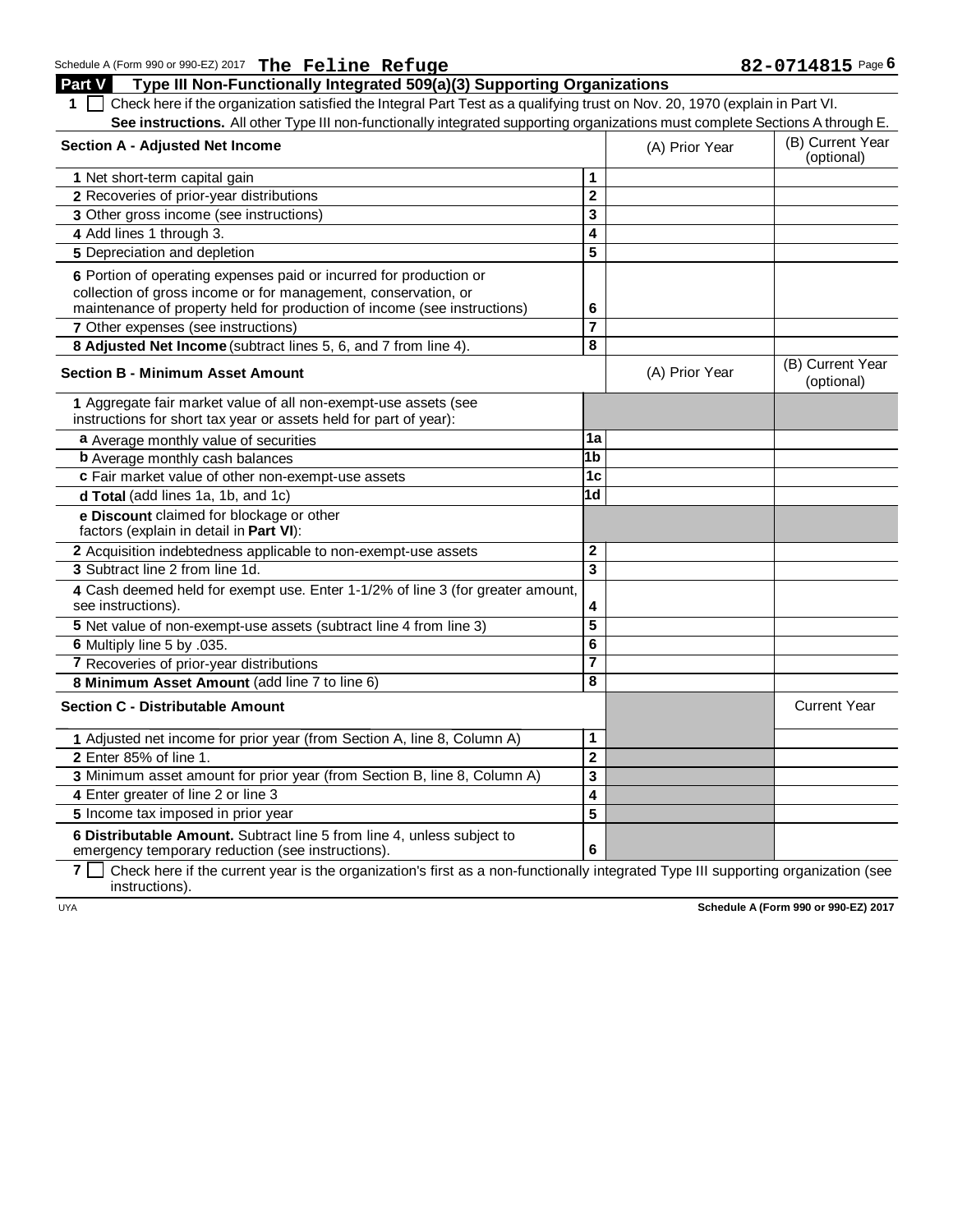Schedule A (Form 990 or 990-EZ) 2017 The Feline Refuge **1998 12 and 2018** 2-0714815 Page 7

| Part V       | Type III Non-Functionally Integrated 509(a)(3) Supporting Organizations (continued)                                                                                           |                             |                                               |                                                  |
|--------------|-------------------------------------------------------------------------------------------------------------------------------------------------------------------------------|-----------------------------|-----------------------------------------------|--------------------------------------------------|
|              | <b>Section D - Distributions</b>                                                                                                                                              |                             |                                               | <b>Current Year</b>                              |
| 1            | Amounts paid to supported organizations to accomplish exempt purposes                                                                                                         |                             |                                               |                                                  |
| $\mathbf{2}$ | Amounts paid to perform activity that directly furthers exempt purposes of supported                                                                                          |                             |                                               |                                                  |
|              | organizations, in excess of income from activity                                                                                                                              |                             |                                               |                                                  |
| 3            | Administrative expenses paid to accomplish exempt purposes of supported organizations                                                                                         |                             |                                               |                                                  |
| 4            | Amounts paid to acquire exempt-use assets                                                                                                                                     |                             |                                               |                                                  |
| 5            | Qualified set-aside amounts (prior IRS approval required)                                                                                                                     |                             |                                               |                                                  |
| 6            | Other distributions (describe in Part VI). See instructions.                                                                                                                  |                             |                                               |                                                  |
| 7            | Total annual distributions. Add lines 1 through 6.                                                                                                                            |                             |                                               |                                                  |
| 8            | Distributions to attentive supported organizations to which the organization is responsive<br>(provide details in Part VI). See instructions.                                 |                             |                                               |                                                  |
| 9            | Distributable amount for 2017 from Section C, line 6                                                                                                                          |                             |                                               |                                                  |
| 10           | Line 8 amount divided by Line 9 amount                                                                                                                                        |                             |                                               |                                                  |
|              | Section E - Distribution Allocations (see instructions)                                                                                                                       | <b>Excess Distributions</b> | (ii)<br><b>Underdistributions</b><br>Pre-2017 | (iii)<br><b>Distributable</b><br>Amount for 2017 |
| 1            | Distributable amount for 2017 from Section C, line 6                                                                                                                          |                             |                                               |                                                  |
| $\mathbf{2}$ | Underdistributions, if any, for years prior to 2017<br>(reasonable cause required-explain in Part VI). See instr.                                                             |                             |                                               |                                                  |
| 3            | Excess distributions carryover, if any, to 2017:                                                                                                                              |                             |                                               |                                                  |
| a            |                                                                                                                                                                               |                             |                                               |                                                  |
| b            | From 2013                                                                                                                                                                     |                             |                                               |                                                  |
| c            | From 2014                                                                                                                                                                     |                             |                                               |                                                  |
| d            | From 2015                                                                                                                                                                     |                             |                                               |                                                  |
| е            | From 2016                                                                                                                                                                     |                             |                                               |                                                  |
| f            | Total of lines 3a through e                                                                                                                                                   |                             |                                               |                                                  |
| g            | Applied to underdistributions of prior years                                                                                                                                  |                             |                                               |                                                  |
| h            | Applied to 2017 distributable amount                                                                                                                                          |                             |                                               |                                                  |
| j.           | Carryover from 2012 not applied (see instructions)                                                                                                                            |                             |                                               |                                                  |
|              | Remainder. Subtract lines 3g, 3h, and 3i from 3f.                                                                                                                             |                             |                                               |                                                  |
| 4            | Distributions for 2017 from Section<br>D, line 7:                                                                                                                             |                             |                                               |                                                  |
| a            | Applied to underdistributions of prior years                                                                                                                                  |                             |                                               |                                                  |
| b            | Applied to 2017 distributable amount                                                                                                                                          |                             |                                               |                                                  |
| C            | Remainder. Subtract lines 4a and 4b from 4.                                                                                                                                   |                             |                                               |                                                  |
| 5            | Remaining underdistributions for years prior to 2017, if<br>any. Subtract lines 3g and 4a from line 2. For result<br>greater than zero, explain in Part VI. See instructions. |                             |                                               |                                                  |
| 6            | Remaining underdistributions for 2017. Subtract lines 3h<br>and 4b from line 1. For result greater than zero, explain in<br>Part VI. See instructions.                        |                             |                                               |                                                  |
| 7            | Excess distributions carryover to 2018. Add lines 3j<br>and 4c.                                                                                                               |                             |                                               |                                                  |
| 8            | Breakdown of line 7:                                                                                                                                                          |                             |                                               |                                                  |
| a            | Excess from 2013                                                                                                                                                              |                             |                                               |                                                  |
| b            | Excess from 2014                                                                                                                                                              |                             |                                               |                                                  |
| c            | Excess from 2015                                                                                                                                                              |                             |                                               |                                                  |
| d            | Excess from 2016                                                                                                                                                              |                             |                                               |                                                  |
| е            | Excess from 2017                                                                                                                                                              |                             |                                               |                                                  |

UYA **Schedule A (Form 990 or 990-EZ) 2017**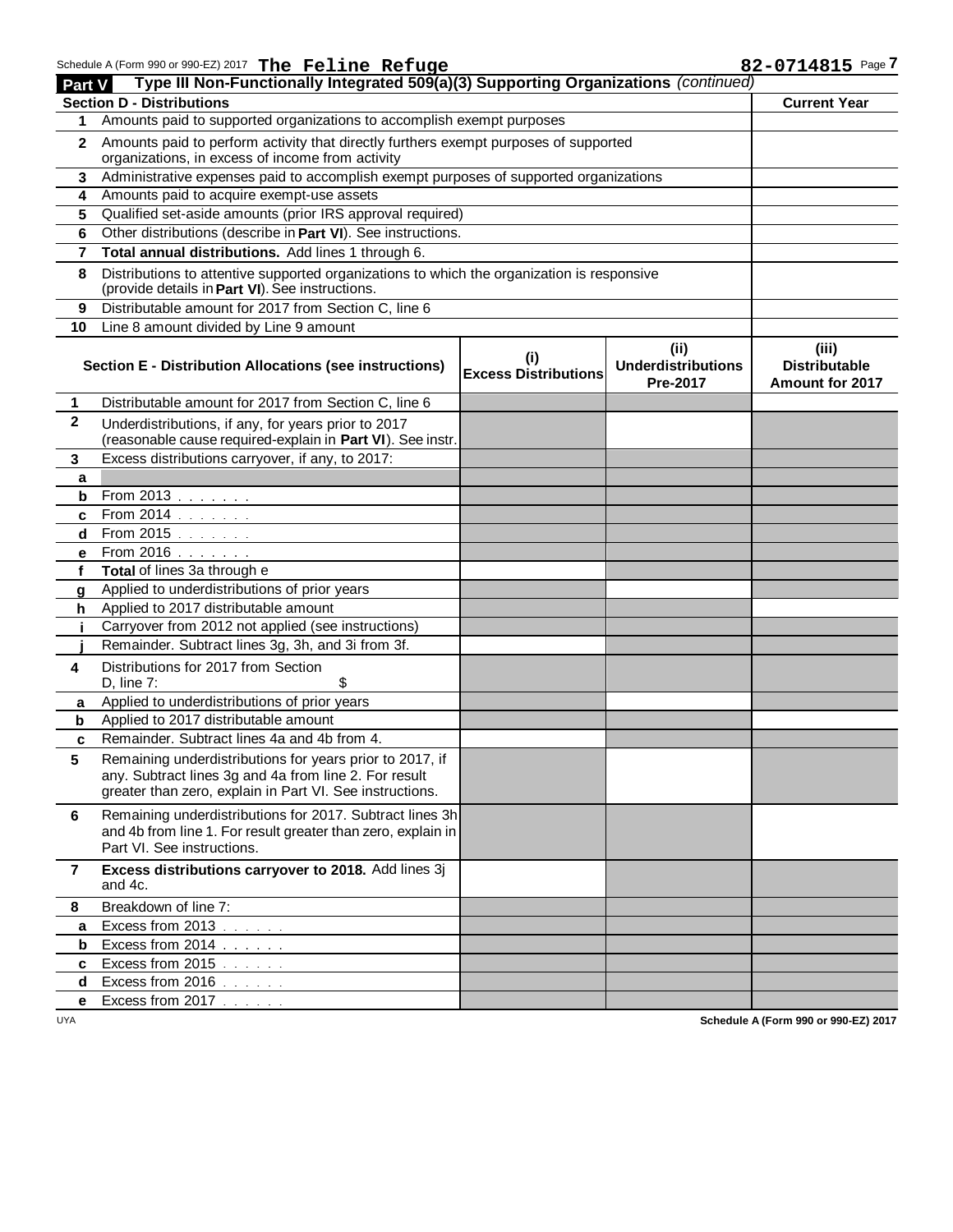#### Schedule A (Form 990 or 990-EZ) 2017 Page **8**

**Supplemental Information.** Provide the explanations required by Part II, line 10; Part II, line 17a or 17b; **Part VI Part VI The Feline Refuge 82-0714815**Part III, line 12; Part IV, Section A, lines 1, 2, 3b, 3c, 4b, 4c, 5a, 6, 9a, 9b, 9c, 11a, 11b, and 11c; Part IV, Section B, lines 1 and 2; Part IV, Section C, line 1; Part IV, Section D, lines 2 and 3; Part IV, Section E, lines 1c, 2a, 2b, 3a, and 3b; Part V, line 1; Part V, Section B, line 1e; Part V, Section D, lines 5, 6, and 8; and Part V, Section E, lines 2, 5, and 6. Also complete this part for any additional information. (See instructions.)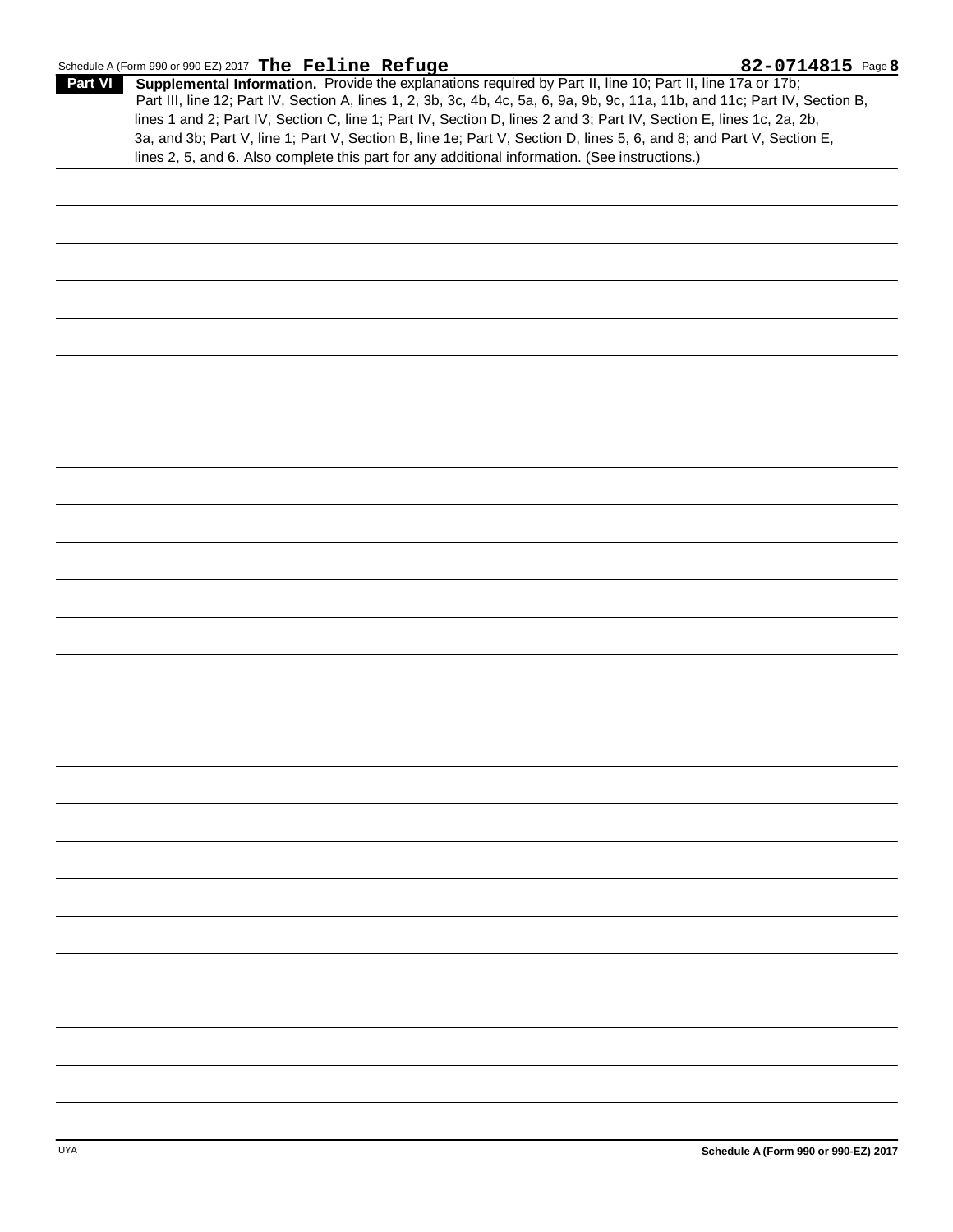**SCHEDULE D (Form 990)**

Department of the Treasury

# **Supplemental Financial Statements Complete if the organization answered "Yes" to Form 990,**

**Part IV, line 6, 7, 8, 9, 10, 11a, 11b, 11c, 11d, 11e, 11f, 12a, or 12b.**

**Attach to Form 990.**

OMB No. 1545-0047 **2017 Open to Public Inspection**

|          | Internal Revenue Service          |                                                                                       | Go to www.irs.gov/Form990 for instructions and the latest information.                                                                                    | <b>Inspection</b>                                |
|----------|-----------------------------------|---------------------------------------------------------------------------------------|-----------------------------------------------------------------------------------------------------------------------------------------------------------|--------------------------------------------------|
|          | Name of the organization          |                                                                                       |                                                                                                                                                           | <b>Employer identification number</b>            |
|          | The Feline Refuge                 |                                                                                       |                                                                                                                                                           | 82-0714815                                       |
| Part I   |                                   |                                                                                       | Organizations Maintaining Donor Advised Funds or Other Similar Funds or Accounts.                                                                         |                                                  |
|          |                                   |                                                                                       | Complete if the organization answered "Yes" on Form 990, Part IV, line 6.                                                                                 |                                                  |
|          |                                   |                                                                                       | (a) Donor advised funds                                                                                                                                   | (b) Funds and other accounts                     |
| 1        |                                   |                                                                                       |                                                                                                                                                           |                                                  |
| 2        |                                   | Aggregate value of contributions to (during year).                                    |                                                                                                                                                           |                                                  |
| 3        |                                   | Aggregate value of grants from (during year) [                                        |                                                                                                                                                           |                                                  |
| 4        |                                   |                                                                                       |                                                                                                                                                           |                                                  |
| 5        |                                   |                                                                                       | Did the organization inform all donors and donor advisors in writing that the assets held in donor advised funds are the organization's                   |                                                  |
|          |                                   |                                                                                       |                                                                                                                                                           | Yes<br>No                                        |
| 6        |                                   |                                                                                       | Did the organization inform all grantees, donors, and donor advisors in writing that grant funds can be used only for charitable                          |                                                  |
|          |                                   |                                                                                       | purposes and not for the benefit of the donor or donor advisor, or for any other purpose conferring impermissible                                         |                                                  |
|          |                                   |                                                                                       |                                                                                                                                                           | No                                               |
| Part II  |                                   | <b>Conservation Easements.</b>                                                        |                                                                                                                                                           |                                                  |
|          |                                   |                                                                                       | Complete if the organization answered "Yes" on Form 990, Part IV, line 7.                                                                                 |                                                  |
| 1        |                                   | Purpose(s) of conservation easements held by the organization (check all that apply). |                                                                                                                                                           |                                                  |
|          |                                   | Preservation of land for public use (e.g., recreation or education)                   |                                                                                                                                                           | Preservation of historically important land area |
|          |                                   | Protection of natural habitat                                                         |                                                                                                                                                           | Preservation of a certified historic structure   |
|          |                                   | Preservation of open space                                                            |                                                                                                                                                           |                                                  |
| 2        |                                   |                                                                                       | Complete lines 2a through 2d if the organization held a qualified conservation contribution in the form of a conservation easement on the last day        |                                                  |
|          | of the tax year.                  |                                                                                       |                                                                                                                                                           | Held at the End of the Tax Year                  |
| а        |                                   |                                                                                       |                                                                                                                                                           | 2a                                               |
| b        |                                   |                                                                                       |                                                                                                                                                           | 2 <sub>b</sub>                                   |
| c        |                                   |                                                                                       | Number of conservation easements on a certified historic structure included in (a)                                                                        | 2c                                               |
| d        |                                   |                                                                                       | Number of conservation easements included in (c) acquired after 7/25/06, and not on a historic structure                                                  |                                                  |
|          |                                   |                                                                                       |                                                                                                                                                           | 2d                                               |
| 3        |                                   |                                                                                       | Number of conservation easements modified, transferred, released, extinguished, or terminated by the                                                      |                                                  |
|          |                                   | organization during the tax year ▶                                                    |                                                                                                                                                           |                                                  |
| 4        |                                   | Number of states where property subject to conservation easement is located ▶         |                                                                                                                                                           |                                                  |
| 5        |                                   |                                                                                       | Does the organization have a written policy regarding the periodic monitoring, inspection, handling of violations,                                        |                                                  |
|          |                                   |                                                                                       |                                                                                                                                                           | <b>Yes</b><br>No                                 |
| 6        |                                   |                                                                                       | Staff and volunteer hours devoted to monitoring, inspecting, handling of violations, and enforcing conservation easements during the year                 |                                                  |
|          |                                   |                                                                                       |                                                                                                                                                           |                                                  |
| 7        |                                   |                                                                                       | Amount of expenses incurred in monitoring, inspecting, handling of violations, and enforcing conservation easements during the year                       |                                                  |
|          | ▶ \$                              |                                                                                       |                                                                                                                                                           |                                                  |
| 8        |                                   |                                                                                       | Does each conservation easement reported on line 2(d) above satisfy the requirements of section 170(h)(4)(B)(i)                                           |                                                  |
|          | and section $170(h)(4)(B)(ii)?$ . |                                                                                       | a constitution de la constitution de la constitution de la constitution de la constitution de la constitution                                             | Yes<br>No                                        |
| 9        |                                   |                                                                                       | In Part XIII, describe how the organization reports conservation easements in its revenue and expense statement, and balance sheet, and                   |                                                  |
|          |                                   |                                                                                       | include, if applicable, the text of the footnote to the organization's financial statements that describes the organization's accounting for              |                                                  |
|          | conservation easements.           |                                                                                       |                                                                                                                                                           |                                                  |
| Part III |                                   |                                                                                       | Organizations Maintaining Collections of Art, Historical Treasures, or Other Similar Assets.                                                              |                                                  |
|          |                                   |                                                                                       | Complete if the organization answered "Yes" on Form 990, Part IV, line 8.                                                                                 |                                                  |
| 1a       |                                   |                                                                                       | If the organization elected, as permitted under SFAS 116 (ASC 958), not to report in its revenue statement and balance sheet works of art,                |                                                  |
|          |                                   |                                                                                       | historical treasures, or other similar assets held for public exhibition, education, or research in furtherance of public service, provide, in Part XIII, |                                                  |
|          |                                   | the text of the footnote to its financial statements that describes these items.      |                                                                                                                                                           |                                                  |
| b        |                                   |                                                                                       | If the organization elected, as permitted under SFAS 116 (ASC 958), to report in its revenue statement and balance sheet works of art,                    |                                                  |
|          |                                   |                                                                                       | historical treasures, or other similar assets held for public exhibition, education, or research in furtherance of public service, provide the following  |                                                  |
|          | amounts relating to these items:  |                                                                                       |                                                                                                                                                           |                                                  |
|          |                                   |                                                                                       |                                                                                                                                                           |                                                  |
|          |                                   |                                                                                       |                                                                                                                                                           |                                                  |
| 2        |                                   |                                                                                       | If the organization received or held works of art, historical treasures, or other similar assets for financial gain, provide the following amounts        |                                                  |
|          |                                   | required to be reported under SFAS 116 (ASC 958) relating to these items:             |                                                                                                                                                           |                                                  |
| а        |                                   |                                                                                       |                                                                                                                                                           |                                                  |
| b        |                                   |                                                                                       |                                                                                                                                                           |                                                  |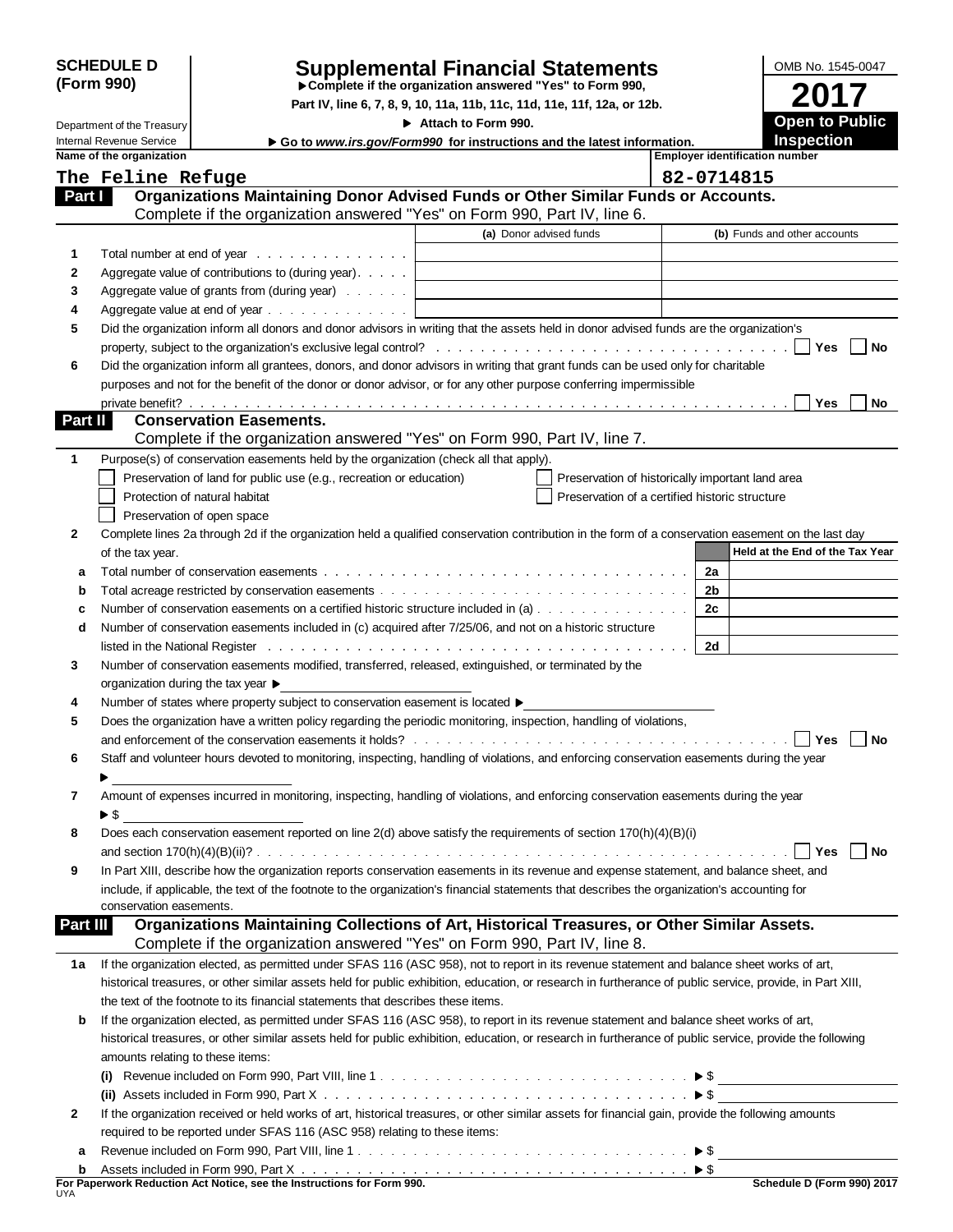|             | Schedule D (Form 990) 2017 The Feline Refuge                                                                                                                                                                                   |                                         |          |                |                                                                                                                                                                                                                               |    |                                 |        | 82-0714815          |          | Page 2 |
|-------------|--------------------------------------------------------------------------------------------------------------------------------------------------------------------------------------------------------------------------------|-----------------------------------------|----------|----------------|-------------------------------------------------------------------------------------------------------------------------------------------------------------------------------------------------------------------------------|----|---------------------------------|--------|---------------------|----------|--------|
|             | Part III Organizations Maintaining Collections of Art, Historical Treasures, or Other Similar Assets (continued)                                                                                                               |                                         |          |                |                                                                                                                                                                                                                               |    |                                 |        |                     |          |        |
| 3           | Using the organization's acquisition, accession, and other records, check any of the following that are a significant use of its collection items                                                                              |                                         |          |                |                                                                                                                                                                                                                               |    |                                 |        |                     |          |        |
|             | (check all that apply):                                                                                                                                                                                                        |                                         |          |                |                                                                                                                                                                                                                               |    |                                 |        |                     |          |        |
| a           | Public exhibition                                                                                                                                                                                                              |                                         |          |                | Loan or exchange programs                                                                                                                                                                                                     |    |                                 |        |                     |          |        |
| b           | Scholarly research                                                                                                                                                                                                             |                                         | е        |                | Other and the contract of the contract of the contract of the contract of the contract of the contract of the contract of the contract of the contract of the contract of the contract of the contract of the contract of the |    |                                 |        |                     |          |        |
| с           | Preservation for future generations                                                                                                                                                                                            |                                         |          |                |                                                                                                                                                                                                                               |    |                                 |        |                     |          |        |
| 4           | Provide a description of the organization's collections and explain how they further the organization's exempt purpose in Part XIII.                                                                                           |                                         |          |                |                                                                                                                                                                                                                               |    |                                 |        |                     |          |        |
| 5           | During the year, did the organization solicit or receive donations of art, historical treasures, or other similar assets to be sold to raise funds                                                                             |                                         |          |                |                                                                                                                                                                                                                               |    |                                 |        |                     |          |        |
|             |                                                                                                                                                                                                                                |                                         |          |                |                                                                                                                                                                                                                               |    |                                 |        | <b>Yes</b>          |          | No     |
|             | Part IV<br><b>Escrow and Custodial Arrangements.</b>                                                                                                                                                                           |                                         |          |                |                                                                                                                                                                                                                               |    |                                 |        |                     |          |        |
|             | Complete if the organization answered "Yes" on Form 990, Part IV, line 9, or reported an amount on Form<br>990, Part X, line 21.                                                                                               |                                         |          |                |                                                                                                                                                                                                                               |    |                                 |        |                     |          |        |
| 1a          | Is the organization an agent, trustee, custodian or other intermediary for contributions or other assets not included                                                                                                          |                                         |          |                |                                                                                                                                                                                                                               |    |                                 |        |                     |          |        |
|             |                                                                                                                                                                                                                                |                                         |          |                |                                                                                                                                                                                                                               |    |                                 |        | Yes                 |          | No     |
| b           | If "Yes," explain the arrangement in Part XIII and complete the following table:                                                                                                                                               |                                         |          |                |                                                                                                                                                                                                                               |    |                                 |        |                     |          |        |
|             |                                                                                                                                                                                                                                |                                         |          |                |                                                                                                                                                                                                                               |    |                                 | Amount |                     |          |        |
| c           |                                                                                                                                                                                                                                |                                         |          |                |                                                                                                                                                                                                                               | 1c |                                 |        |                     |          |        |
| d           |                                                                                                                                                                                                                                |                                         |          |                |                                                                                                                                                                                                                               | 1d |                                 |        |                     |          |        |
| е           |                                                                                                                                                                                                                                |                                         |          |                |                                                                                                                                                                                                                               | 1e |                                 |        |                     |          |        |
| $\mathbf f$ |                                                                                                                                                                                                                                |                                         |          |                |                                                                                                                                                                                                                               | 1f |                                 |        |                     |          |        |
| 2a          | Did the organization include an amount on Form 990, Part X, line 21, for escrow or custodial account liability?                                                                                                                |                                         |          |                |                                                                                                                                                                                                                               |    |                                 |        | ∣ Yes ∣             |          | No     |
| b           |                                                                                                                                                                                                                                |                                         |          |                |                                                                                                                                                                                                                               |    |                                 |        |                     |          |        |
|             | <b>Part V</b><br><b>Endowment Funds.</b>                                                                                                                                                                                       |                                         |          |                |                                                                                                                                                                                                                               |    |                                 |        |                     |          |        |
|             | Complete if the organization answered "Yes" on Form 990, Part IV, line 10.                                                                                                                                                     |                                         |          |                |                                                                                                                                                                                                                               |    |                                 |        |                     |          |        |
|             |                                                                                                                                                                                                                                | (a) Current year                        |          | (b) Prior year | (c) Two years back                                                                                                                                                                                                            |    | (d) Three years back            |        | (e) Four years back |          |        |
| 1а          | Beginning of year balance                                                                                                                                                                                                      |                                         |          |                |                                                                                                                                                                                                                               |    |                                 |        |                     |          |        |
| b           | Contributions                                                                                                                                                                                                                  |                                         |          |                |                                                                                                                                                                                                                               |    |                                 |        |                     |          |        |
| c           | Net investment earnings, gains, and                                                                                                                                                                                            |                                         |          |                |                                                                                                                                                                                                                               |    |                                 |        |                     |          |        |
|             | $losses$                                                                                                                                                                                                                       |                                         |          |                |                                                                                                                                                                                                                               |    |                                 |        |                     |          |        |
| d           | Grants or scholarships                                                                                                                                                                                                         |                                         |          |                |                                                                                                                                                                                                                               |    |                                 |        |                     |          |        |
| е           | Other expenditures for facilities and                                                                                                                                                                                          |                                         |          |                |                                                                                                                                                                                                                               |    |                                 |        |                     |          |        |
|             | programs                                                                                                                                                                                                                       |                                         |          |                |                                                                                                                                                                                                                               |    |                                 |        |                     |          |        |
| f           | Administrative expenses                                                                                                                                                                                                        |                                         |          |                |                                                                                                                                                                                                                               |    |                                 |        |                     |          |        |
|             | End of year balance                                                                                                                                                                                                            |                                         |          |                |                                                                                                                                                                                                                               |    |                                 |        |                     |          |        |
| g<br>2      | Provide the estimated percentage of the current year end balance (line 1g, column (a)) held as:                                                                                                                                |                                         |          |                |                                                                                                                                                                                                                               |    |                                 |        |                     |          |        |
|             | Board designated or quasi-endowment                                                                                                                                                                                            |                                         | %        |                |                                                                                                                                                                                                                               |    |                                 |        |                     |          |        |
| a<br>b      | Permanent endowment ▶<br>℅                                                                                                                                                                                                     |                                         |          |                |                                                                                                                                                                                                                               |    |                                 |        |                     |          |        |
| с           | Temporarily restricted endowment ▶                                                                                                                                                                                             | %                                       |          |                |                                                                                                                                                                                                                               |    |                                 |        |                     |          |        |
|             | The percentages on lines 2a, 2b, and 2c should equal 100%.                                                                                                                                                                     |                                         |          |                |                                                                                                                                                                                                                               |    |                                 |        |                     |          |        |
| За          | Are there endowment funds not in the possession of the organization that are held and administered for the                                                                                                                     |                                         |          |                |                                                                                                                                                                                                                               |    |                                 |        |                     |          |        |
|             | organization by:                                                                                                                                                                                                               |                                         |          |                |                                                                                                                                                                                                                               |    |                                 |        |                     | Yes      | No     |
|             | (i) unrelated organizations by a series of the contract of the contract of the contract of the contract of the contract of the contract of the contract of the contract of the contract of the contract of the contract of the |                                         |          |                |                                                                                                                                                                                                                               |    |                                 |        | 3a(i)               |          |        |
|             | (ii) related organizations (b) by contact the control of the control of the control of the control of the control of the control of the control of the control of the control of the control of the control of the control of  |                                         |          |                |                                                                                                                                                                                                                               |    |                                 |        | 3a(ii)              |          |        |
| b           |                                                                                                                                                                                                                                |                                         |          |                |                                                                                                                                                                                                                               |    |                                 |        | 3b                  |          |        |
|             | Describe in Part XIII the intended uses of the organizaton's endowment funds.                                                                                                                                                  |                                         |          |                |                                                                                                                                                                                                                               |    |                                 |        |                     |          |        |
|             | Land, Buildings, and Equipment.<br><b>Part VI</b>                                                                                                                                                                              |                                         |          |                |                                                                                                                                                                                                                               |    |                                 |        |                     |          |        |
|             | Complete if the organization answered "Yes" on Form 990, Part IV, line 11a. See Form 990, Part X, line 10.                                                                                                                     |                                         |          |                |                                                                                                                                                                                                                               |    |                                 |        |                     |          |        |
|             | Description of property                                                                                                                                                                                                        | (a) Cost or other basis<br>(investment) |          |                | (b) Cost or other basis<br>(other)                                                                                                                                                                                            |    | (c) Accumulated<br>depreciation |        | (d) Book value      |          |        |
|             |                                                                                                                                                                                                                                |                                         |          |                |                                                                                                                                                                                                                               |    |                                 |        |                     |          |        |
| 1a          |                                                                                                                                                                                                                                |                                         | 200,245. |                |                                                                                                                                                                                                                               |    |                                 |        |                     | 200,245. |        |
| b           |                                                                                                                                                                                                                                |                                         |          |                |                                                                                                                                                                                                                               |    |                                 |        |                     |          |        |
| с           | Leasehold improvements.                                                                                                                                                                                                        |                                         |          |                |                                                                                                                                                                                                                               |    |                                 |        |                     |          |        |
| d           | Equipment $\cdots$ $\cdots$ $\cdots$ $\cdots$ $\cdots$ $\cdots$ $\cdots$                                                                                                                                                       |                                         |          |                |                                                                                                                                                                                                                               |    |                                 |        |                     |          |        |
| е           |                                                                                                                                                                                                                                |                                         |          |                |                                                                                                                                                                                                                               |    |                                 |        |                     |          |        |
|             | Total. Add lines 1a through 1e. (Column (d) must equal Form 990, Part X, column (B), line 10c.)                                                                                                                                |                                         |          |                |                                                                                                                                                                                                                               |    |                                 |        |                     | 200,245. |        |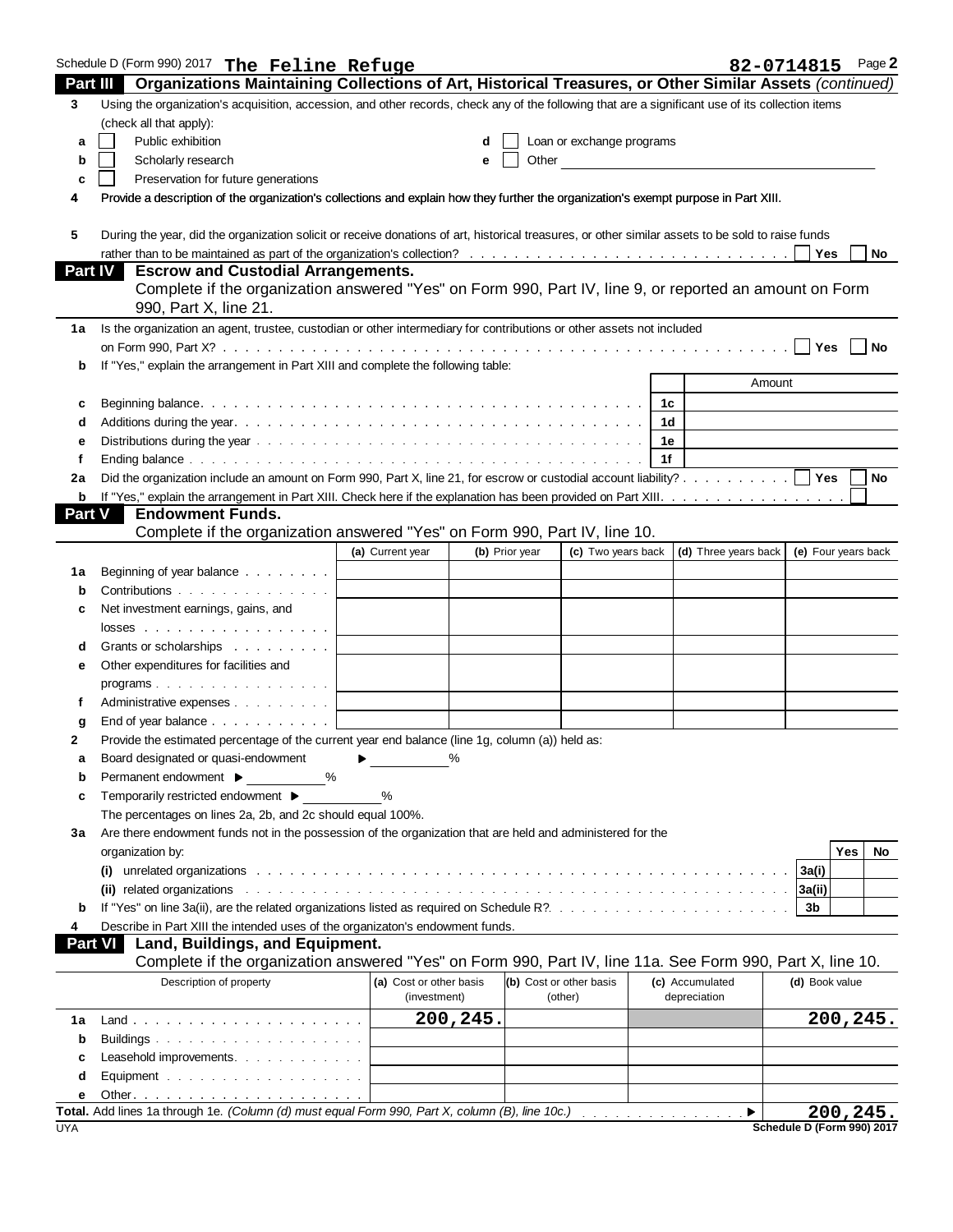#### Schedule D (Form 990) 2017 Page **3 The Feline Refuge 82-0714815**

| <b>Part VII</b>  | <b>Investments - Other Securities.</b><br>Complete if the organization answered "Yes" on Form 990, Part IV, line 11b. See Form 990, Part X, line 12. |                 |                |                                                              |
|------------------|------------------------------------------------------------------------------------------------------------------------------------------------------|-----------------|----------------|--------------------------------------------------------------|
|                  | (a) Description of security or category<br>(including name of security)                                                                              |                 | (b) Book value | (c) Method of valuation:<br>Cost or end-of-year market value |
|                  |                                                                                                                                                      |                 |                |                                                              |
|                  | (2) Closely-held equity interests $\cdots$ $\cdots$ $\cdots$ $\cdots$                                                                                |                 |                |                                                              |
| $(3)$ Other      |                                                                                                                                                      |                 |                |                                                              |
| (A)              |                                                                                                                                                      |                 |                |                                                              |
| (B)              |                                                                                                                                                      |                 |                |                                                              |
| (C)              |                                                                                                                                                      |                 |                |                                                              |
| (D)              |                                                                                                                                                      |                 |                |                                                              |
| (E)              |                                                                                                                                                      |                 |                |                                                              |
| (F)              |                                                                                                                                                      |                 |                |                                                              |
| (G)              |                                                                                                                                                      |                 |                |                                                              |
| (H)              |                                                                                                                                                      |                 |                |                                                              |
|                  | Total. (Column (b) must equal Form 990, Part X, col. (B) line 12.) ▶                                                                                 |                 |                |                                                              |
| <b>Part VIII</b> | <b>Investments - Program Related.</b><br>Complete if the organization answered "Yes" on Form 990, Part IV, line 11c. See Form 990, Part X, line 13.  |                 |                |                                                              |
|                  | (a) Description of investment                                                                                                                        |                 | (b) Book value | (c) Method of valuation:<br>Cost or end-of-year market value |
| (1)              |                                                                                                                                                      |                 |                |                                                              |
| (2)              |                                                                                                                                                      |                 |                |                                                              |
| (3)              |                                                                                                                                                      |                 |                |                                                              |
| (4)              |                                                                                                                                                      |                 |                |                                                              |
| (5)              |                                                                                                                                                      |                 |                |                                                              |
| (6)              |                                                                                                                                                      |                 |                |                                                              |
| (7)              |                                                                                                                                                      |                 |                |                                                              |
| (8)              |                                                                                                                                                      |                 |                |                                                              |
| (9)              |                                                                                                                                                      |                 |                |                                                              |
|                  | Total. (Column (b) must equal Form 990, Part X, col. (B) line 13.) ▶                                                                                 |                 |                |                                                              |
| <b>Part IX</b>   | <b>Other Assets.</b>                                                                                                                                 |                 |                |                                                              |
|                  | Complete if the organization answered "Yes" on Form 990, Part IV, line 11d. See Form 990, Part X, line 15.                                           |                 |                |                                                              |
|                  |                                                                                                                                                      | (a) Description |                | (b) Book value                                               |
| (1)              |                                                                                                                                                      |                 |                |                                                              |
| (2)              |                                                                                                                                                      |                 |                |                                                              |
| (3)              |                                                                                                                                                      |                 |                |                                                              |
| (4)              |                                                                                                                                                      |                 |                |                                                              |
| (5)              |                                                                                                                                                      |                 |                |                                                              |
| (6)              |                                                                                                                                                      |                 |                |                                                              |
| (7)              |                                                                                                                                                      |                 |                |                                                              |
| (8)              |                                                                                                                                                      |                 |                |                                                              |
| (9)              | Total. (Column (b) must equal Form 990, Part X, col. (B) line 15.)                                                                                   |                 |                | ▶                                                            |
| <b>Part X</b>    | <b>Other Liabilities.</b>                                                                                                                            |                 |                |                                                              |
|                  | Complete if the organization answered "Yes" on Form 990, Part IV, line 11e or 11f. See Form 990, Part X,<br>line 25.                                 |                 |                |                                                              |
| 1.               | (a) Description of liability                                                                                                                         | (b) Book value  |                |                                                              |
|                  | (1) Federal income taxes                                                                                                                             |                 |                |                                                              |
| (2)              |                                                                                                                                                      |                 |                |                                                              |
| (3)              |                                                                                                                                                      |                 |                |                                                              |
| (4)              |                                                                                                                                                      |                 |                |                                                              |
| (5)              |                                                                                                                                                      |                 |                |                                                              |
| (6)              |                                                                                                                                                      |                 |                |                                                              |
| (7)              |                                                                                                                                                      |                 |                |                                                              |
| (8)              |                                                                                                                                                      |                 |                |                                                              |

**(9) Total.** *(Column (b) must equal Form 990, Part X, col. (B) line 25.)*

**2.** Liability for uncertain tax positions. In Part XIII, provide the text of the footnote to the organization's financial statements that reports the organization's liability for uncertain tax positions under FIN 48 (ASC 740). Check here if the text of the footnote has been provided in Part XIII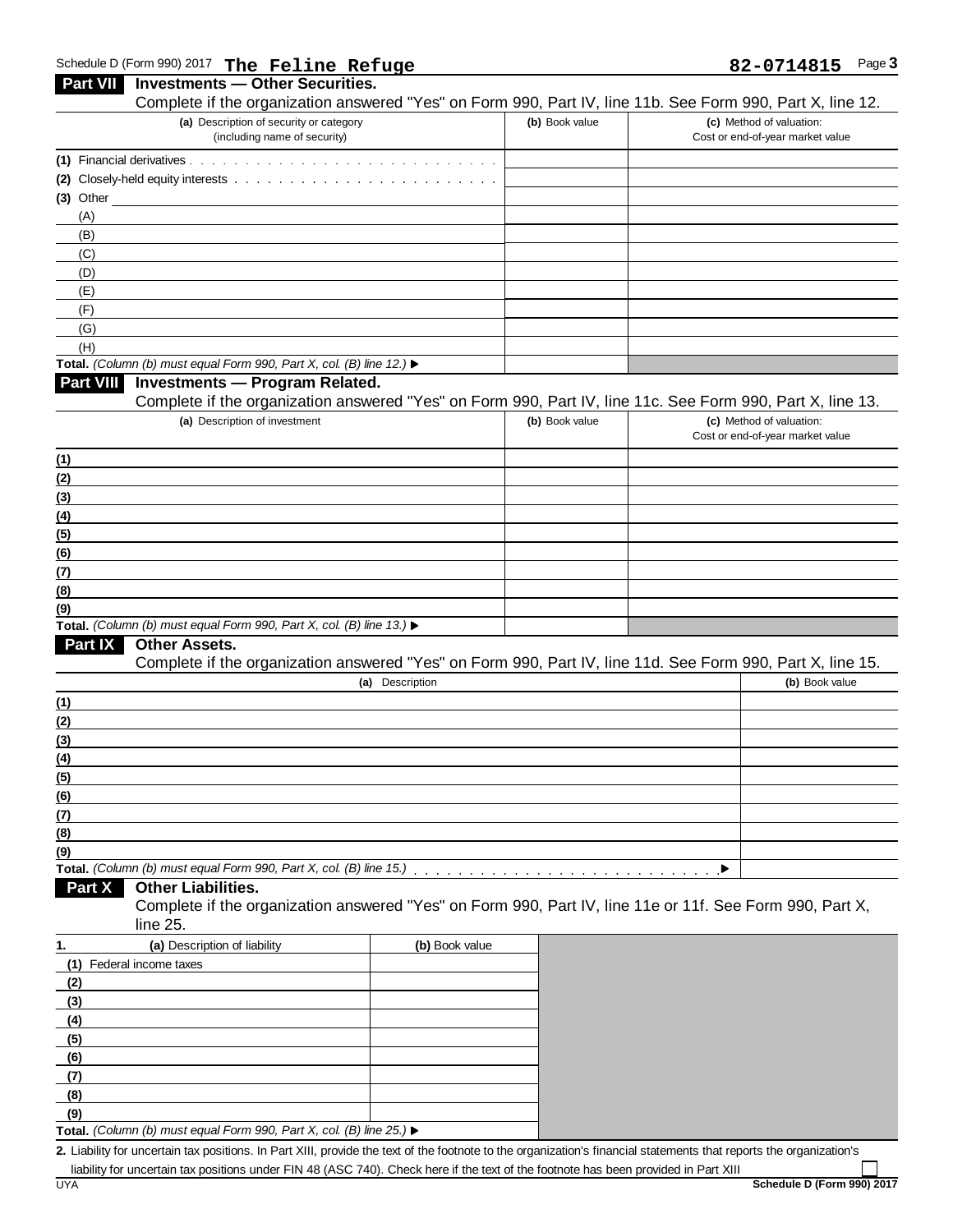|    | Schedule D (Form 990) 2017 The Feline Refuge                                                                                                                                                                                   |                | 82-0714815 Page 4 |
|----|--------------------------------------------------------------------------------------------------------------------------------------------------------------------------------------------------------------------------------|----------------|-------------------|
|    | Reconciliation of Revenue per Audited Financial Statements With Revenue per Return.<br>Part XI                                                                                                                                 |                |                   |
|    | Complete if the organization answered "Yes" on Form 990, Part IV, line 12a.                                                                                                                                                    |                |                   |
| 1  |                                                                                                                                                                                                                                |                | $\mathbf{1}$      |
| 2  | Amounts included on line 1 but not on Form 990, Part VIII, line 12:                                                                                                                                                            |                |                   |
| a  | Net unrealized gains (losses) on investments with the window with the set of the set of the set of the set of the set of the set of the set of the set of the set of the set of the set of the set of the set of the set of th |                |                   |
| b  |                                                                                                                                                                                                                                | 2 <sub>b</sub> |                   |
| с  |                                                                                                                                                                                                                                |                |                   |
| d  |                                                                                                                                                                                                                                |                |                   |
| е  |                                                                                                                                                                                                                                |                | 2е                |
| З  |                                                                                                                                                                                                                                |                | 3                 |
| 4  | Amounts included on Form 990, Part VIII, line 12, but not on line 1:                                                                                                                                                           |                |                   |
| а  | Investment expenses not included on Form 990, Part VIII, line 7b. $\ldots$ , $\ldots$ , $\ldots$                                                                                                                               |                |                   |
| b  |                                                                                                                                                                                                                                |                |                   |
| C  | Add lines 4a and 4b research and the service of the service of the service of the service of the service of the service of the service of the service of the service of the service of the service of the service of the servi |                | 4c                |
| 5. |                                                                                                                                                                                                                                |                | 5                 |
|    | Reconciliation of Expenses per Audited Financial Statements With Expenses per Return.<br>Part XII                                                                                                                              |                |                   |
|    | Complete if the organization answered "Yes" on Form 990, Part IV, line 12a.                                                                                                                                                    |                |                   |
| 1  | Total expenses and losses per audited financial statements with the content of the experimental expenses and losses per audited financial statements with the content of the content of the content of the content of the cont |                | 1                 |
| 2  | Amounts included on line 1 but not on Form 990, Part IX, line 25:                                                                                                                                                              |                |                   |
| a  |                                                                                                                                                                                                                                |                |                   |
| b  |                                                                                                                                                                                                                                | 2 <sub>b</sub> |                   |
| c  |                                                                                                                                                                                                                                |                |                   |
| d  |                                                                                                                                                                                                                                |                |                   |
|    |                                                                                                                                                                                                                                |                |                   |
| е  |                                                                                                                                                                                                                                |                | 2e                |
| 3  |                                                                                                                                                                                                                                |                | 3                 |
| 4  | Amounts included on Form 990, Part IX, line 25, but not on line 1:                                                                                                                                                             |                |                   |
| a  | Investment expenses not included on Form 990, Part VIII, line 7b. $\dots$ 4a                                                                                                                                                   |                |                   |
| b  |                                                                                                                                                                                                                                |                |                   |
|    |                                                                                                                                                                                                                                |                | 4с                |
| 5  |                                                                                                                                                                                                                                |                | 5                 |

Provide the descriptions required for Part II, lines 3, 5, and 9; Part III, lines 1a and 4; Part IV, lines 1b and 2b; Part V, line 4; Part X, line 2; Part XI, lines 2d and 4b; and Part XII, lines 2d and 4b. Also complete this part to provide any additional information.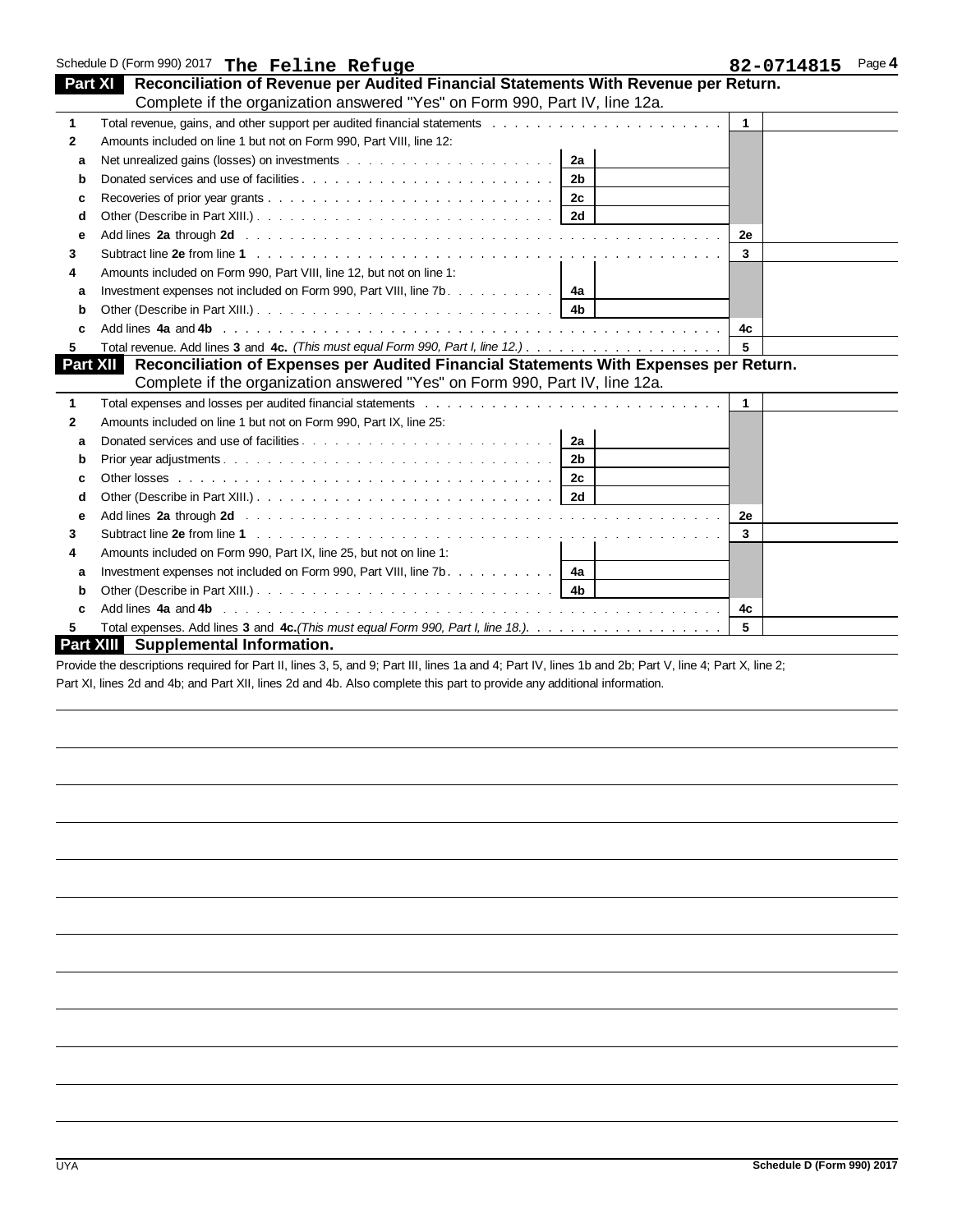| <b>Part XIII Supplemental Information (continued)</b> |
|-------------------------------------------------------|
|                                                       |
|                                                       |
|                                                       |
|                                                       |
|                                                       |
|                                                       |
|                                                       |
|                                                       |
|                                                       |
|                                                       |
|                                                       |
|                                                       |
|                                                       |
|                                                       |
|                                                       |
|                                                       |
|                                                       |
|                                                       |
|                                                       |
|                                                       |
|                                                       |
| $\overline{\phantom{0}}$                              |
| $\overline{\phantom{0}}$                              |
| $\overline{\phantom{0}}$                              |
| $\overline{\phantom{0}}$                              |
|                                                       |
|                                                       |
|                                                       |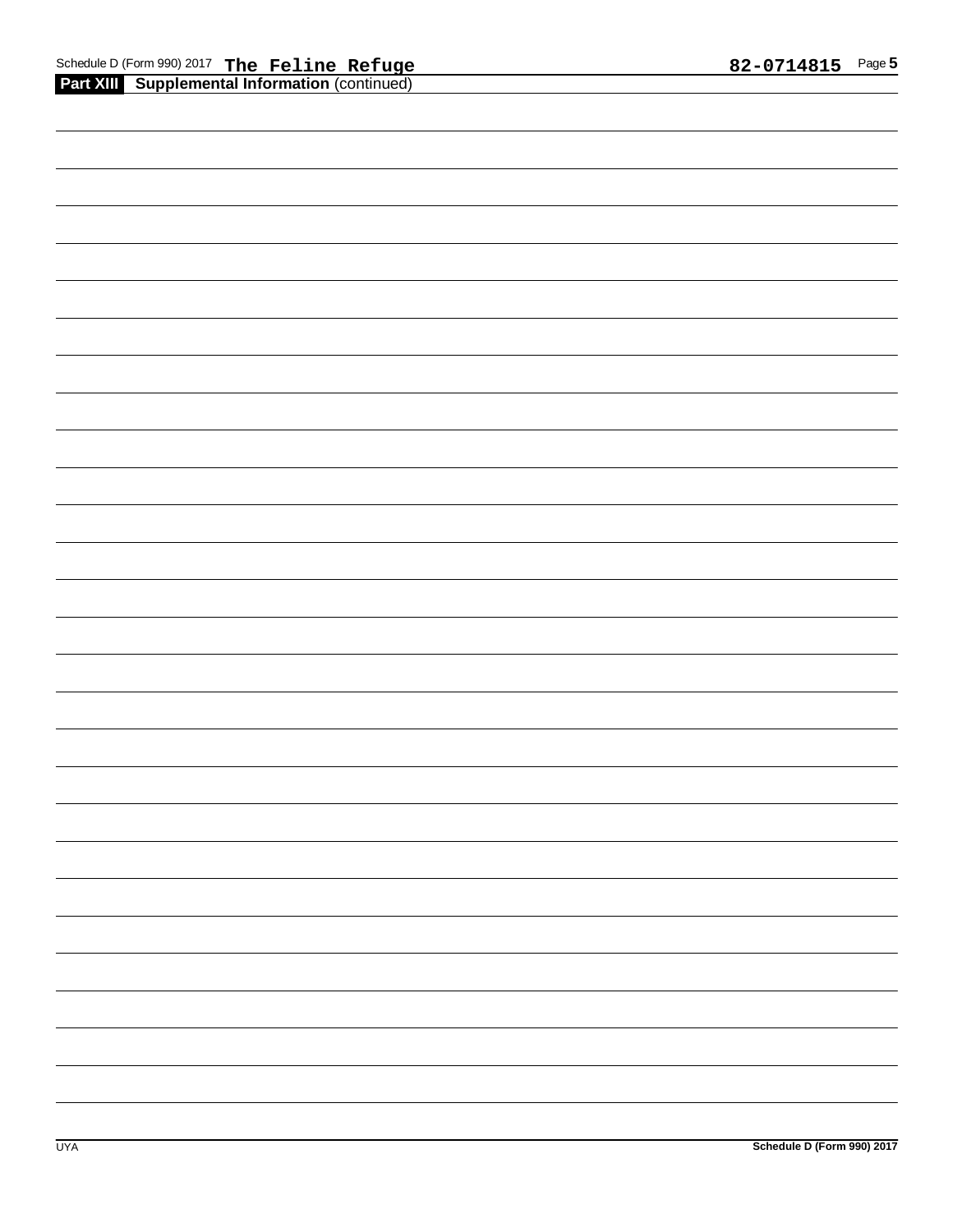| <b>SCHEDULE O</b>    |
|----------------------|
| (Form 990 or 990-EZ) |

### **Supplemental Information to Form 990 or 990-EZ**

**Complete to provide information for responses to specific questions on Form 990 or 990-EZ or to provide any additional information.**

**Attach to Form 990 or 990-EZ.** 

**Go to** *www.irs.gov/Form990* **for the latest information.**



Internal Revenue Service Name of the organization **Employer identification number** 

Department of the Treasury

**The Feline Refuge 82-0714815**